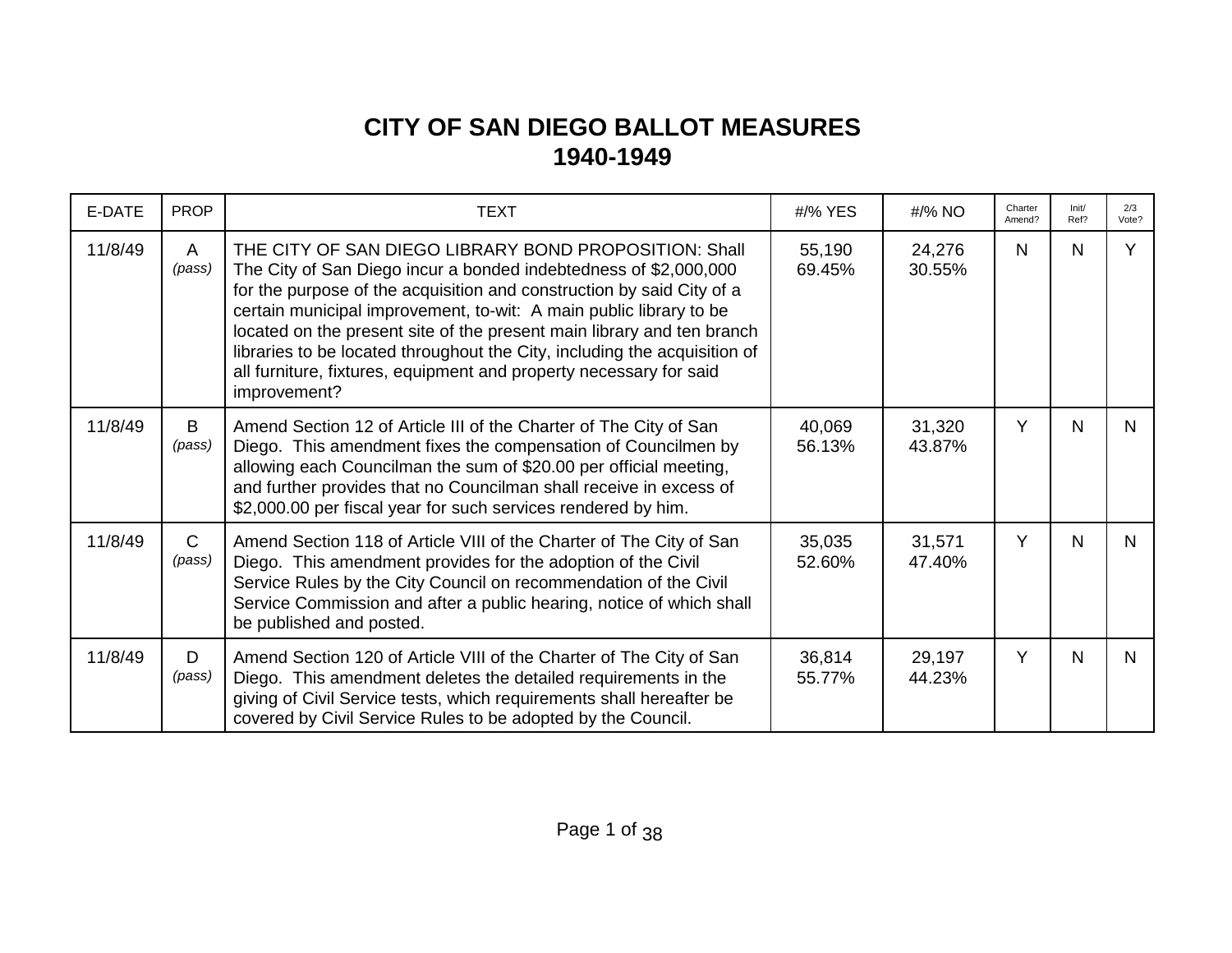| E-DATE  | <b>PROP</b>              | <b>TEXT</b>                                                                                                                                                                                                                                                                                                                                                                                                                                                     | #/% YES          | #/% NO           | Charter<br>Amend? | Init/<br>Ref? | 2/3<br>Vote? |
|---------|--------------------------|-----------------------------------------------------------------------------------------------------------------------------------------------------------------------------------------------------------------------------------------------------------------------------------------------------------------------------------------------------------------------------------------------------------------------------------------------------------------|------------------|------------------|-------------------|---------------|--------------|
| 11/8/49 | E<br>(pass)              | Amend Section 121 of Article VIII of the Charter of The City of San<br>Diego. This amendment provides for a register of eligibles to be<br>made up pursuant to Civil Service Rules adopted by the Council, and<br>to be open to public inspection.                                                                                                                                                                                                              | 46,312<br>69.41% | 20,413<br>30.59% | Y                 | N             | N.           |
| 11/8/49 | $\mathsf F$<br>(pass)    | Amend Article VIII of the Charter of The City of San Diego by adding<br>a new section thereto to be numbered 140a. This amendment<br>retains and ratifies the present status of all employees in the<br>classified service of the City.                                                                                                                                                                                                                         | 48,928<br>72.07% | 18,966<br>27.93% | Y                 | N             | N.           |
| 4/19/49 | 1<br>(fail)              | Amend Section 12 of Article III of the Charter of the City of San<br>Diego. This amendment increases the compensations of<br>Councilmen by allowing each Councilman the sum of \$10.00 for each<br>day on which he attends a conference of the Council when there is a<br>quorum of the Council present, and further provides that no<br>Councilman shall receive in excess of \$1500.00 per year for all<br>services rendered by him.                          | 28,297<br>49.60% | 28,755<br>50.40% | Y                 | $\mathsf{N}$  | N.           |
| 4/19/49 | $\overline{2}$<br>(fail) | Amend Section 24 of Article IV of the Charter of The City of San<br>Diego. This amendment increases the salary of the Mayor to<br>\$7500.00 per year, and increases an entertainment allowance up to<br>but not in excess of \$3000.00 per year.                                                                                                                                                                                                                | 21,740<br>37.84% | 35,715<br>62.16% | Y                 | $\mathsf{N}$  | N.           |
| 4/19/49 | $\mathbf{3}$<br>(pass)   | Amend Article V of the Charter of The City of San Diego by adding a<br>new section thereto, numbered Section 38.1. This amendment<br>authorizes the City to photograph or microphotograph public records<br>and preserve the same through photographic film and use certified<br>copies of such film for purposes of evidence in the courts, and also<br>permits the destruction of original records after they have been<br>photographed or microphotographed. | 38,237<br>69.32% | 16,922<br>30.68% | Y                 | N             | $\mathsf{N}$ |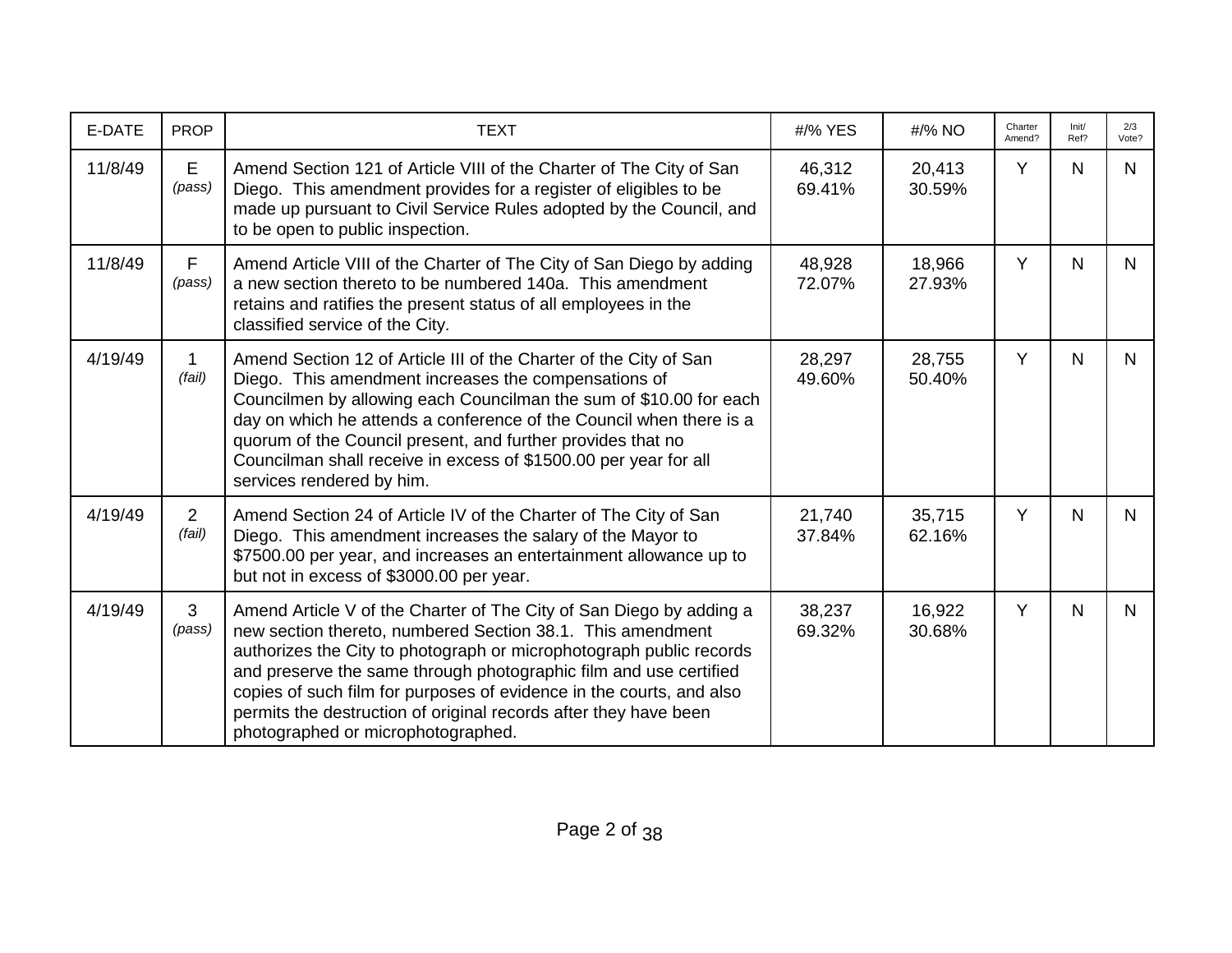| E-DATE  | <b>PROP</b>               | <b>TEXT</b>                                                                                                                                                                                                                                                                                                                                                                                                                                                                                                                                                     | #/% YES          | #/% NO           | Charter<br>Amend? | Init/<br>Ref? | 2/3<br>Vote? |
|---------|---------------------------|-----------------------------------------------------------------------------------------------------------------------------------------------------------------------------------------------------------------------------------------------------------------------------------------------------------------------------------------------------------------------------------------------------------------------------------------------------------------------------------------------------------------------------------------------------------------|------------------|------------------|-------------------|---------------|--------------|
| 4/19/49 | $\overline{4}$<br>(pass)  | Amend Article V of the Charter of The City of San Diego by adding a<br>new section thereto, numbered Section 60.1. This amendment<br>permits the Council by ordinance to require that permits for operation<br>and inspection of plumbing and gas installations may be issued by<br>the Department of Inspection, and that the Plumbing Inspector and<br>his assistants shall be under the supervision and control of the Chief<br>Inspector of the Department of Inspection.                                                                                   | 31,998<br>58.27% | 22,912<br>41.73% | Y                 | N             | N.           |
| 4/19/49 | $5\overline{)}$<br>(pass) | Amend Section 77 of Article VII of the Charter of The City of San<br>Diego. This amendment creates a trust fund in the City Treasury, to<br>be known as the Capital Outlay Fund, and provides that such fund<br>may be used only for the purpose of acquiring permanent public<br>improvements, and prohibits the use of such fund for any other<br>purpose except with the consent of two-thirds of the voters.                                                                                                                                                | 33,165<br>61.11% | 21,103<br>38.89% | Y                 | N             | N.           |
| 4/19/49 | 6<br>(pass)               | Amend Section 110 of the Charter of The City of San Diego. This<br>amendment requires that all claims for damages shall be verified and<br>filed with the Clerk within 90 days from the date of the accident or<br>occurrence giving rise to the claim, which harmonizes the Charter<br>with the State law upon questions of claims for damages. The<br>amendment also provides that claims for contracts arising by<br>operation of law shall be filed with the Auditor and Comptroller within<br>90 days after the last item of account or claim has accrued. | 37,667<br>69.26% | 16,717<br>30.74% | Y                 | N             | N.           |
| 4/19/49 | $\overline{7}$<br>(pass)  | Amend Section 113 of Article VII of the Charter of The City of San<br>Diego. This amendment permits the City to advertise exceptional<br>cases in magazines or publications of nation-wide scope and<br>circulation.                                                                                                                                                                                                                                                                                                                                            | 31,174<br>59.01% | 21,651<br>40.99% | Y                 | $\mathsf{N}$  | N.           |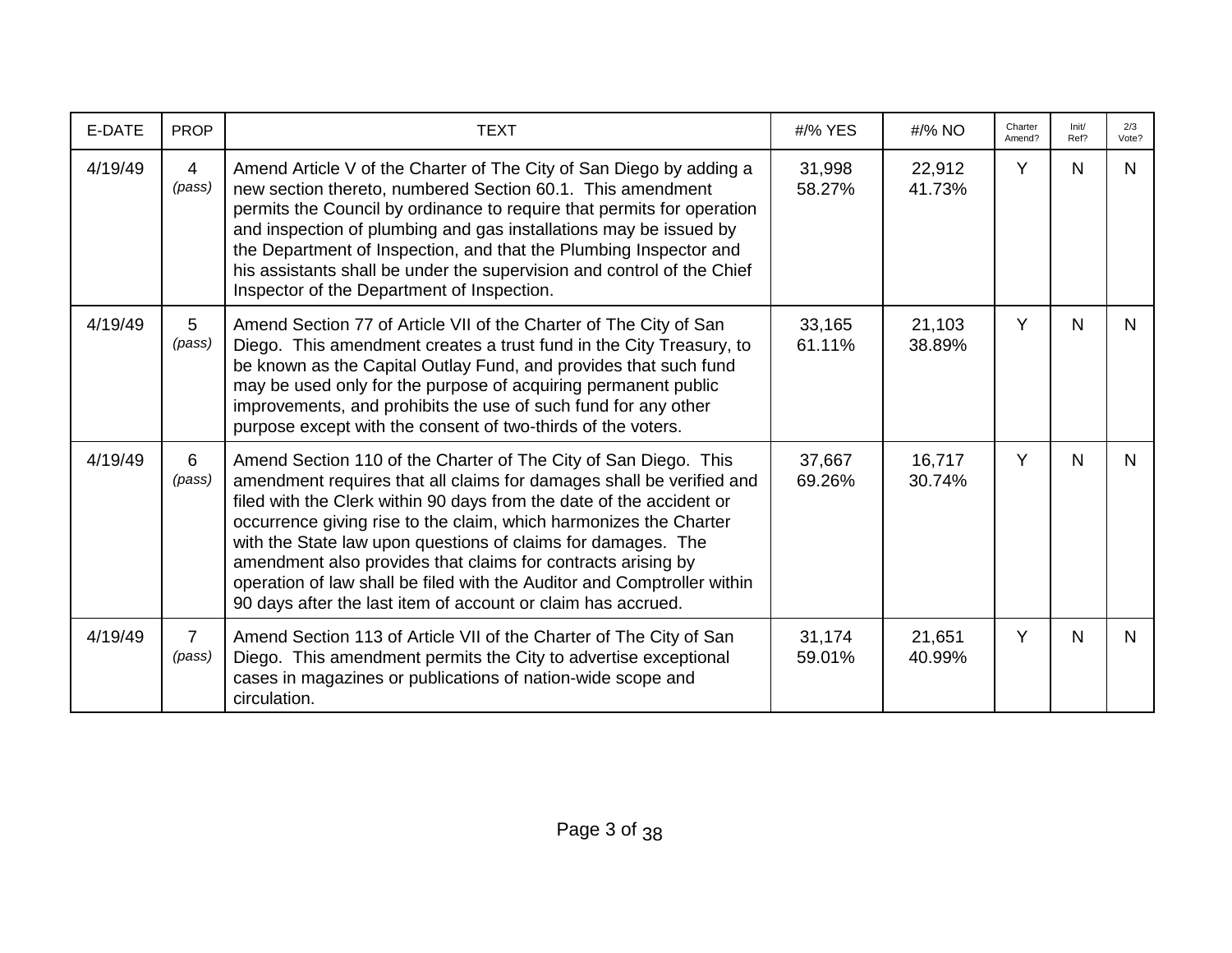| E-DATE  | <b>PROP</b>      | <b>TEXT</b>                                                                                                                                                                                                                                                                                                                       | #/% YES          | #/% NO           | Charter<br>Amend? | Init/<br>Ref? | 2/3<br>Vote? |
|---------|------------------|-----------------------------------------------------------------------------------------------------------------------------------------------------------------------------------------------------------------------------------------------------------------------------------------------------------------------------------|------------------|------------------|-------------------|---------------|--------------|
| 4/19/49 | 8<br>(pass)      | Amend Section 141 of Article IX of the Charter of The City of San<br>Diego. This amendment provides that policemen, firemen and full-<br>time lifeguards may voluntarily retire at the age of 55 years, instead<br>of at the age of 62 years for other city employees.                                                            | 32,659<br>58.54% | 23,126<br>41.46% | Y                 | N             | N.           |
| 4/19/49 | 9<br>(pass)      | Amend Article XII of the Charter of The City of San Diego by adding<br>a new section thereto, numbered Section 195.1. This amendment<br>makes it unnecessary for the City to publish the prevailing wage<br>scale in advertisements calling for bids for public work.                                                             | 28,400<br>53.14% | 25,043<br>46.86% | Y                 | N             | N.           |
| 4/19/49 | (none)<br>(pass) | Shall Ordinance No. 3985 (New Series) of the ordinances of The City<br>of San Diego, entitled, "An Ordinance authorizing the sale of certain<br>Pueblo Lots of The City of San Diego," adopted by the Council of<br>said City on February 23, 1949, be ratified?                                                                  | 30,839<br>61.01% | 19,710<br>38.99  | N                 | $\mathsf{N}$  | N.           |
| 4/19/49 | (none)<br>(fail) | Shall Ordinance No. 3995 (New Series) of the ordinances of The City<br>of San Diego, entitled, "An Ordinance authorizing the leasing or sale<br>of Block 107, Horton's Addition, known as 'Rose Park Playground,' in<br>The City of San Diego, California," adopted by the Council of said<br>City on March 1, 1949, be ratified? | 31,587<br>61.15% | 20,072<br>38.85% | N                 | N             | Y            |
| 4/19/49 | (none)<br>(pass) | Shall Ordinance No. 3997 (New Series) of the ordinances of The City<br>of San Diego, entitled, "An Ordinance authorizing the leasing for a<br>period in excess of 15 years, or the sale of, Pueblo Lot 1203, or any<br>portion thereof, of the Pueblo Lands of The City of San Diego,<br>California," be ratified?                | 30,258<br>59.81% | 20,328<br>40.19% | N                 | $\mathsf{N}$  | N.           |
| 4/19/49 | (none)<br>(fail) | Do you favor the orderly and progressive grouping of future public<br>buildings along Cedar Street between the present Civic Center and<br>Third Avenue?                                                                                                                                                                          | 23,907<br>39.97% | 35,909<br>60.03% | N                 | N             | N.           |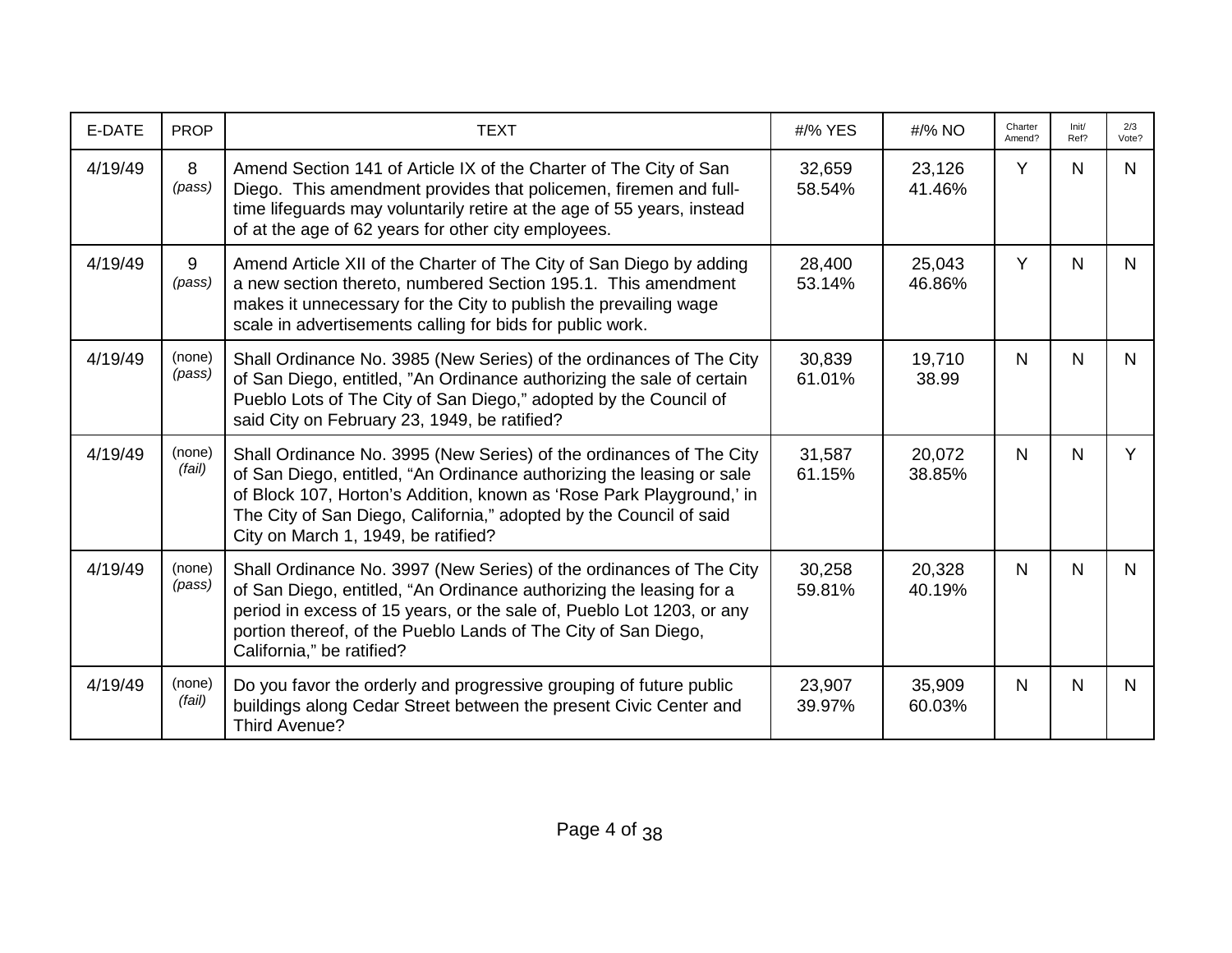| E-DATE  | <b>PROP</b> | <b>TEXT</b>                                                                                                                                                                                                                                                                                                                                                                                                                                                                                                                                                                                                                                                     | #/% YES           | #/% NO           | Charter<br>Amend? | Init/<br>Ref? | 2/3<br>Vote? |
|---------|-------------|-----------------------------------------------------------------------------------------------------------------------------------------------------------------------------------------------------------------------------------------------------------------------------------------------------------------------------------------------------------------------------------------------------------------------------------------------------------------------------------------------------------------------------------------------------------------------------------------------------------------------------------------------------------------|-------------------|------------------|-------------------|---------------|--------------|
| 11/2/48 | F<br>(pass) | THE CITY OF SAN DIEGO WATER BOND PROPOSITION--Shall<br>The City of San Diego incur a bonded indebtedness in the principal<br>sum of \$4,500,000 for the purpose of the acquisition, construction<br>and completion by The City of San Diego of a certain municipal<br>improvement for the furnishing of water, to-wit: Improvements of and<br>additions to the water system of said City, including the completion of<br>the Alvarado Filtration Plant, and the construction of reservoirs,<br>pumping plants and water pipe lines, including the acquisition of all<br>lands, rights of way, equipment, pipe and material necessary or<br>convenient therefor? | 102,562<br>82.44% | 21,845<br>17.56% | N.                | N             | Y            |
| 11/2/48 | G<br>(fail) | THE CITY OF SAN DIEGO LIBRARY BOND PROPOSITION-Shall<br>The City of San Diego incur a bonded indebtedness in the principal<br>sum of \$1,718,000 for the purpose of the acquisition and<br>construction by The City of San Diego of a certain municipal<br>improvement to-wit: A public library building, including the acquisition<br>of all furnishings, fixtures and equipment necessary therefor?                                                                                                                                                                                                                                                           | 73,025<br>59.54%  | 49,621<br>40.46% | $\mathsf{N}$      | N             | Y            |
| 11/2/48 | H<br>(pass) | THE CITY OF SAN DIEGO PROPOSITION TO RATIFY SALE OF<br>PUEBLO LANDS-Shall Ordinance No. 3868 (New Series) of the<br>ordinances of The City of San Diego, entitled, "An Ordinance<br>authorizing the sale and conveyance of certain Pueblo Lands<br>belonging to The City of San Diego to the State of California, for a<br>State Park," adopted by the Council of said City on September 14,<br>1948, be ratified and approved?                                                                                                                                                                                                                                 | 85,698<br>74.17%  | 29,843<br>25.83% | $\mathsf{N}$      | N             | N            |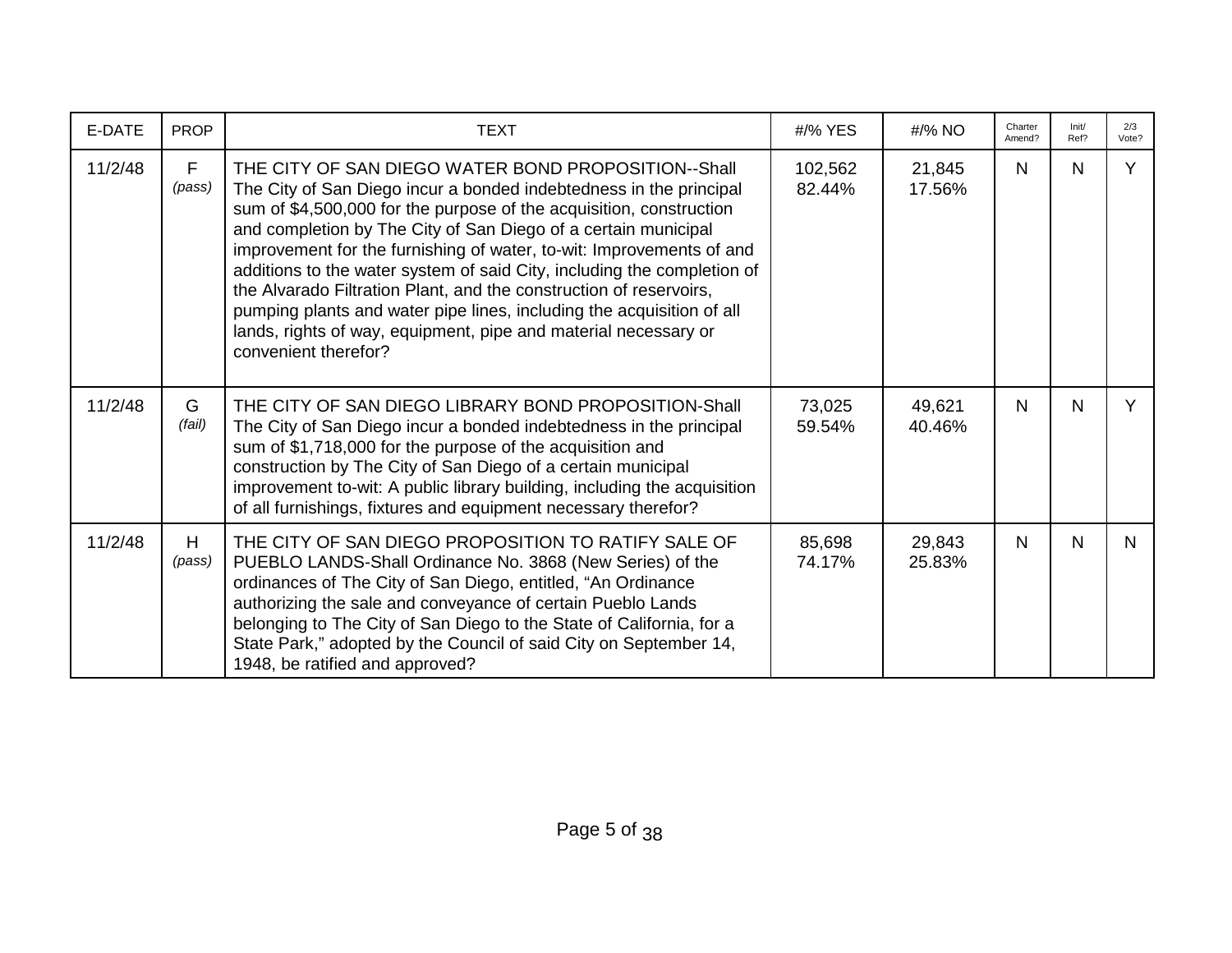| E-DATE  | <b>PROP</b>              | <b>TEXT</b>                                                                                                                                                                                                                                                                                                                                                                                                                                                                                                                                                                                                                                                                                                                                                                                                                                                                                                                                                                              | #/% YES          | #/% NO           | Charter<br>Amend? | Init/<br>Ref? | 2/3<br>Vote? |
|---------|--------------------------|------------------------------------------------------------------------------------------------------------------------------------------------------------------------------------------------------------------------------------------------------------------------------------------------------------------------------------------------------------------------------------------------------------------------------------------------------------------------------------------------------------------------------------------------------------------------------------------------------------------------------------------------------------------------------------------------------------------------------------------------------------------------------------------------------------------------------------------------------------------------------------------------------------------------------------------------------------------------------------------|------------------|------------------|-------------------|---------------|--------------|
| 4/15/47 | 1<br>(pass)              | Amend Article X and Repeal Article XI of the Charter of The City of<br>San Diego. This proposition creates a new consolidated Police and<br>Fire Retirement System for those members of the Police and Fire<br>Departments who were in the employ of The City of San Diego on<br>June 30, 1946, to be operated by a Board of Trustees with the advice<br>and assistance of actuaries to be employed for that purpose to the<br>extent that the system will be actuarially solvent in 30 years, under<br>rules and regulations which allow optional payments to retiring or<br>disabled policemen and firemen eligible under the system, thus<br>consolidating the present Police Relief and Pension Fund and the<br>Firemen's Relief and Pension Fund; and further provides for the<br>eventual termination of the system; and further provides that all<br>policemen and firemen employed after June 30, 1946, shall be and<br>become members of the City Employee's Retirement System. | 27,543<br>63.33% | 15,947<br>36.67% | Y                 | N             | N.           |
| 4/15/47 | $\overline{2}$<br>(pass) | Amend Section 42 of the Charter of The City of San Diego. This<br>amendment reduces the term of office of the members of the<br>Planning Commission of The City of San Diego to two years, or until<br>their successors are elected and appointed and qualified; eliminates<br>the requirement that one member of the Planning Commission shall<br>be an architect, and that one member shall be a member of the<br>Council; and provides that the City Engineer and City Attorney, or<br>their designated representatives, shall be members ex-officio of said<br>Planning Commission, but that neither of said officers shall have the<br>right to vote.                                                                                                                                                                                                                                                                                                                               | 26,910<br>61.88% | 14,602<br>38.12% | Y                 | $\mathsf{N}$  | N.           |
| 4/15/47 | 3<br>(pass)              | Amend Section 40 of the Charter of The City of San Diego. This<br>amendment provides that the salary of the City Attorney shall be<br>fixed by the City Council, but that in no event shall said salary be less<br>than \$6,500.00 per year, payable semi-monthly.                                                                                                                                                                                                                                                                                                                                                                                                                                                                                                                                                                                                                                                                                                                       | 22,700<br>54.97% | 18,596<br>45.03% | Y                 | N             | N            |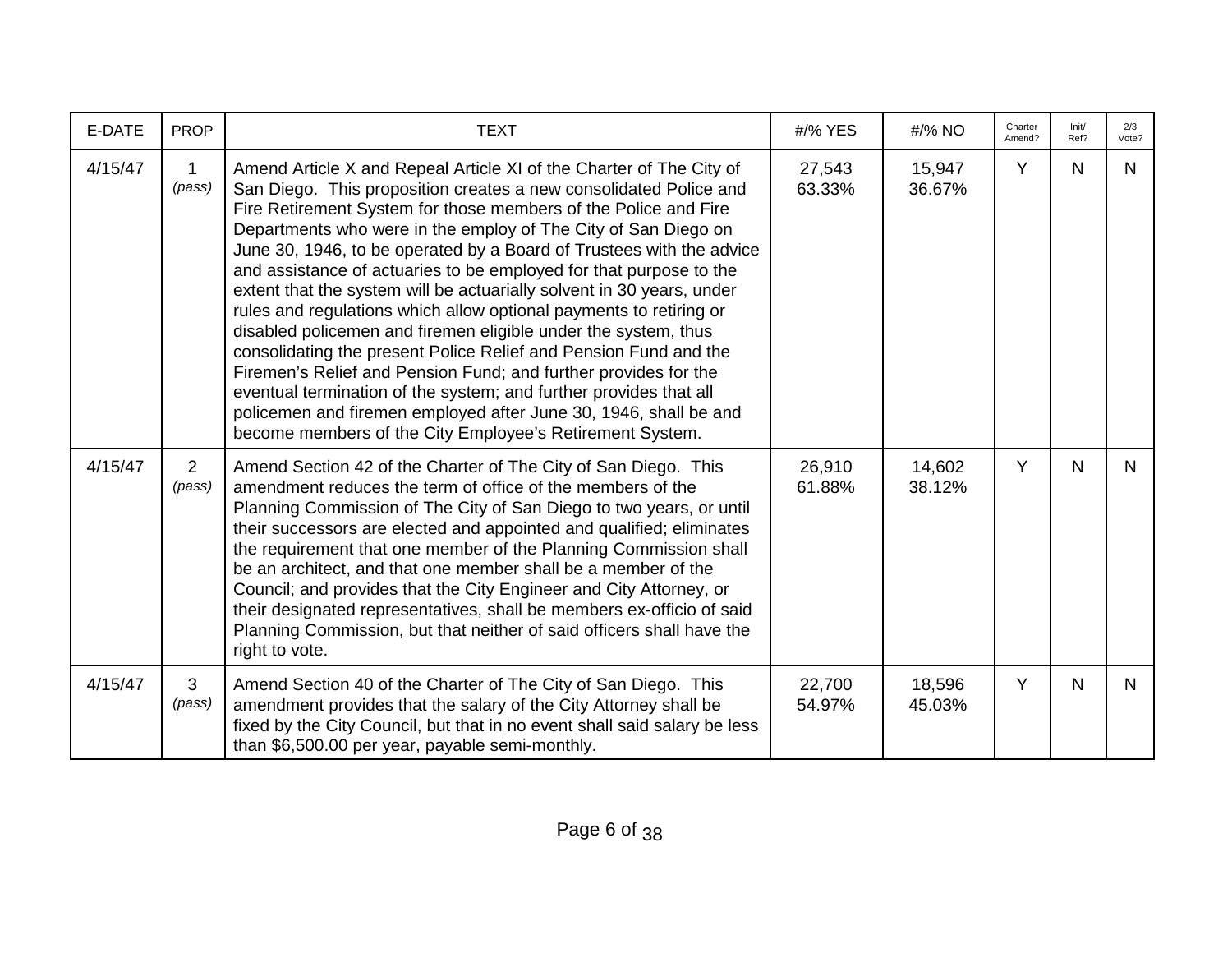| E-DATE  | <b>PROP</b> | <b>TEXT</b>                                                                                                                                                                                                                                                                                                                                                                                                                                                                                                                                                                                                                                                                                                                                                                                                                         | #/% YES          | $\frac{\text{H}}{96}$ NO | Charter<br>Amend? | Init/<br>Ref? | 2/3<br>Vote? |
|---------|-------------|-------------------------------------------------------------------------------------------------------------------------------------------------------------------------------------------------------------------------------------------------------------------------------------------------------------------------------------------------------------------------------------------------------------------------------------------------------------------------------------------------------------------------------------------------------------------------------------------------------------------------------------------------------------------------------------------------------------------------------------------------------------------------------------------------------------------------------------|------------------|--------------------------|-------------------|---------------|--------------|
| 4/15/47 | 4<br>(fail) | Do you favor the acquisition of land by The City of San Diego for the<br>location of future public buildings to be constructed in The City of San<br>Diego, and for which public funds are now available, along and<br>abutting upon Cedar Street, between the westerly line of Third<br>Avenue and the easterly line of Pacific Boulevard, in said City?                                                                                                                                                                                                                                                                                                                                                                                                                                                                           | 18,306<br>40.96% | 26,389<br>59.04%         | N                 | N             | N            |
| 4/15/47 | 5<br>(fail) | Do you favor relinquishing a portion of Balboa Park in The City of<br>San Diego for use as a site for the erection of future public buildings,<br>including city, county, state and school administration buildings, to be<br>constructed in said City?                                                                                                                                                                                                                                                                                                                                                                                                                                                                                                                                                                             | 7,441<br>17.07%  | 37,145<br>82.93%         | N                 | N             | N.           |
| 4/15/47 | 6<br>(pass) | Shall the use as a public park of that portion of Torrey Pines Park<br>owned by The City of San Diego, consisting of a strip of beach lands<br>adjacent to the mean high tide line of the Pacific Ocean, from the<br>northerly city limits line to a point approximately 31/2 miles south,<br>containing 60.50 acres, more or less, be discontinued, and upon the<br>discontinuance of the use of said real property as a public park shall<br>the same be used for another public purpose, to-wit: For the purpose<br>of permitting The City of San Diego to convey all or portions of said<br>land to the State of California for a State Park; said lands to be<br>abandoned and discontinued in use as a public park being more<br>particularly described in Ordinance No. 3366 (New Series) of the<br>ordinances of said City? | 27,808<br>65.32% | 14,765<br>34.68%         | N                 | N             | N            |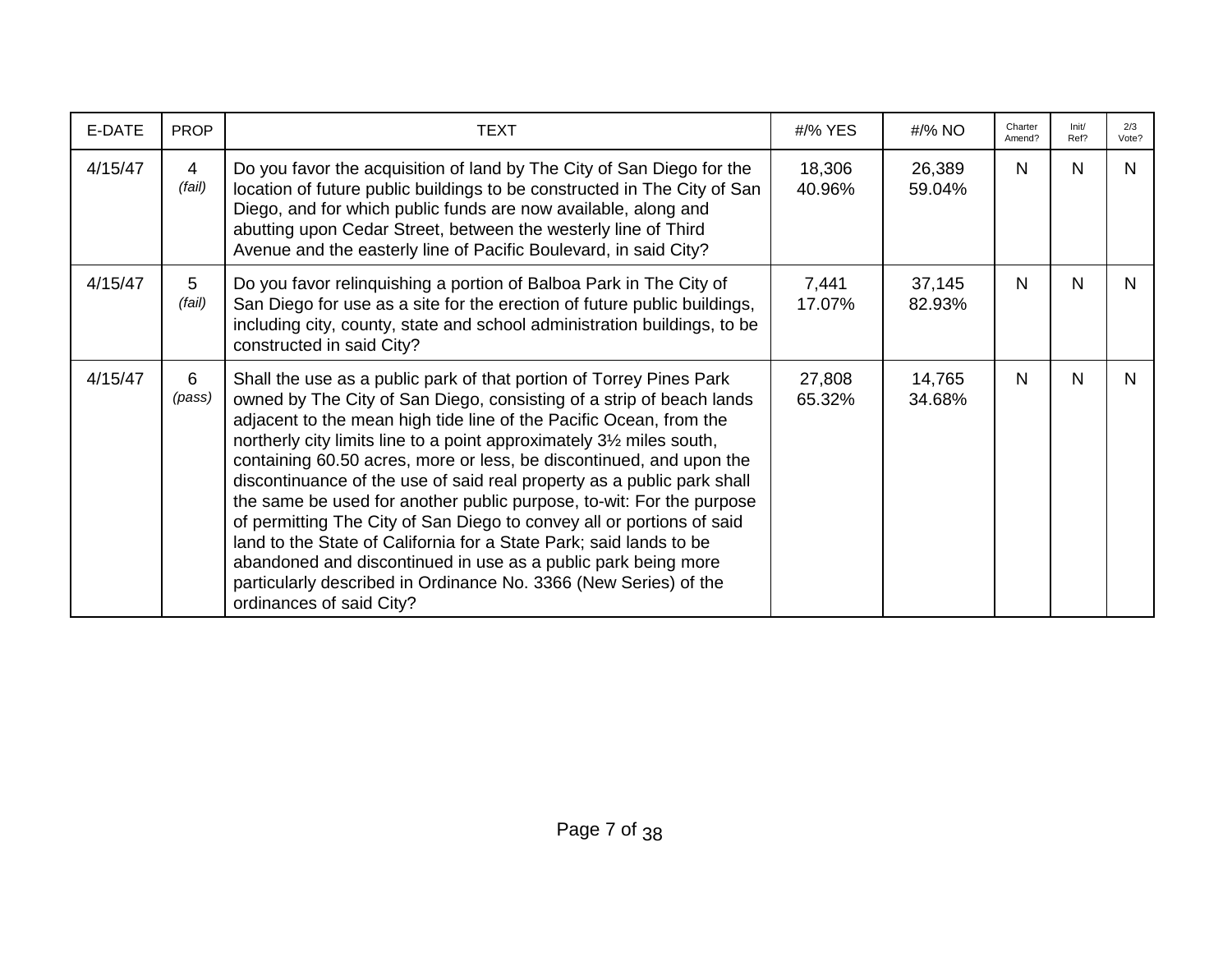| E-DATE  | <b>PROP</b>              | <b>TEXT</b>                                                                                                                                                                                                                                                                                                                                                                                                                                                                                                                                                                                                                                                                                                                                                                                                                                                                                                                                                                                                                                                                                                                                                                                                | #/% YES          | #/% NO           | Charter<br>Amend? | Init/<br>Ref? | 2/3<br>Vote? |
|---------|--------------------------|------------------------------------------------------------------------------------------------------------------------------------------------------------------------------------------------------------------------------------------------------------------------------------------------------------------------------------------------------------------------------------------------------------------------------------------------------------------------------------------------------------------------------------------------------------------------------------------------------------------------------------------------------------------------------------------------------------------------------------------------------------------------------------------------------------------------------------------------------------------------------------------------------------------------------------------------------------------------------------------------------------------------------------------------------------------------------------------------------------------------------------------------------------------------------------------------------------|------------------|------------------|-------------------|---------------|--------------|
| 3/11/47 | 1<br>(pass)              | Amend Section 53 of the Charter of The City of San Diego. This<br>amendment abolishes the Division of Development and<br>Conservation, Division of Distribution and Division of Accounting, of<br>the Water Department, and places the Water Department under the<br>supervision of a Director of the Water Department, who shall<br>supervise the operations of said department; provides for the<br>creation of such divisions as the Council may by ordinance provide;<br>provides for the use of Water Department funds in the operation and<br>maintenance of said department, and for the transfer of all surplus to<br>the General Fund of said City; and creates an advisory Commission<br>of five citizens to advise the City Manager on matters pertaining to<br>water development.                                                                                                                                                                                                                                                                                                                                                                                                              | 24,947<br>71.89% | 9,755<br>28.11%  | Y                 | N.            | N.           |
| 3/11/47 | $\overline{2}$<br>(pass) | Amend Section 55 of the Charter of The City of San Diego. Repeal<br>Section 62 of the Charter of The City of San Diego. This amendment<br>provides for the consolidation of the Park and Recreation<br>Departments into one department under the supervision of a Park<br>and Recreation Director, who shall have control and management of<br>the parks, parkways, plazas, beaches, cemeteries, street trees,<br>landscaping of city-owned property, golf courses, playgrounds,<br>recreation centers, recreation camps, and recreation activities held<br>on any city playgrounds, parks, beaches and piers which may be<br>owned, controlled or operated by the City; creates a Division of Parks<br>and a Division of Recreation; creates a Park Commission of five<br>members appointed by the Manager, and a Recreation Commission<br>of five members, two of whom shall be appointed by the Board of<br>Education of the San Diego Unified School District, two of whom<br>shall be appointed by the Manager, and one who shall be appointed<br>by the Mayor with the approval of the City Council, to advise the City<br>Manager on matters pertaining to the Division of Parks and<br>Recreation. | 23,897<br>70.09% | 10,196<br>29.91% | Y                 | N             | N.           |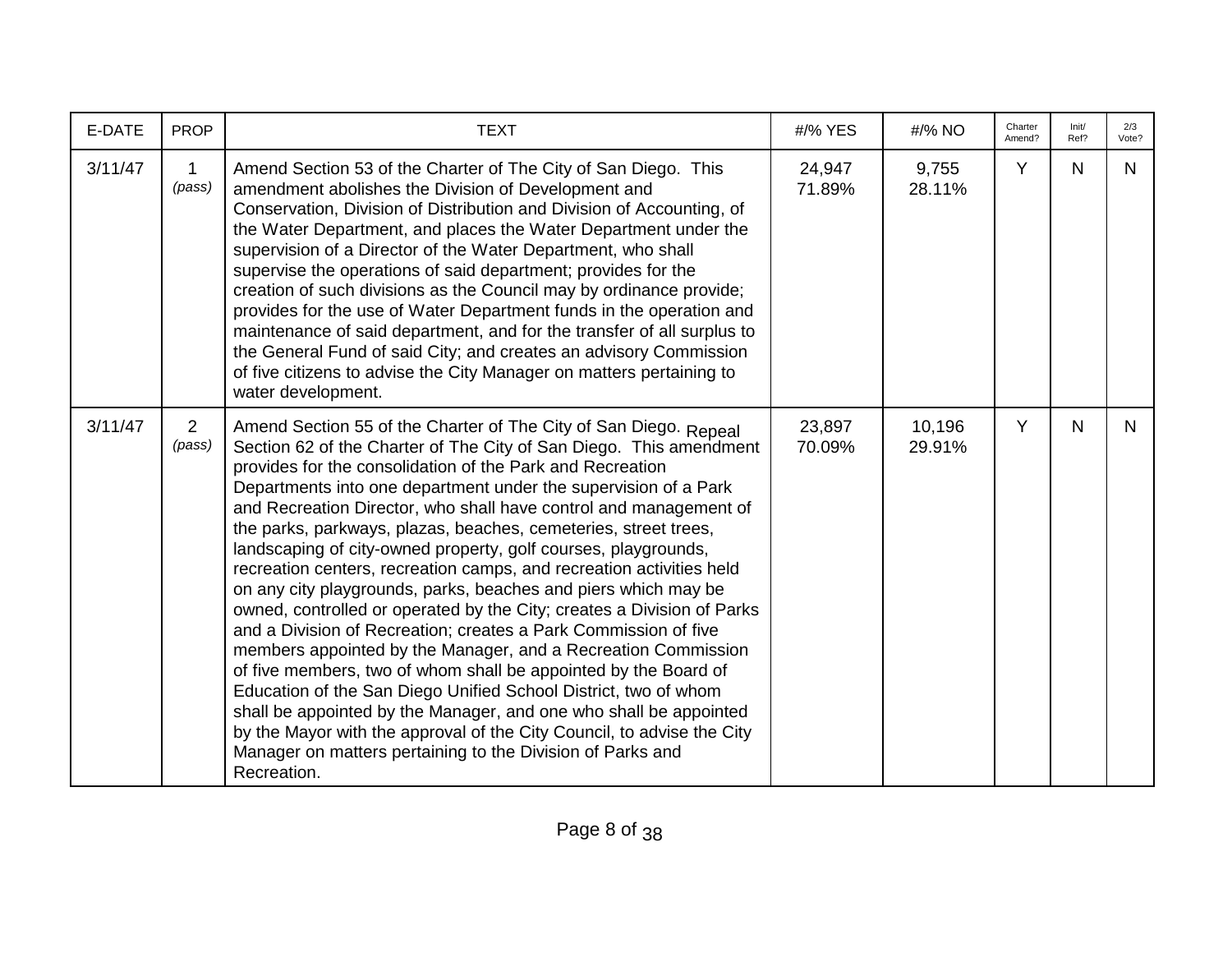| E-DATE  | <b>PROP</b> | TEXT                                                                                                                                                                                                                                                                                                                                                                                                                                                                                                                                                                         | #/% YES          | #/% NO           | Charter<br>Amend? | Init/<br>Ref? | 2/3<br>Vote? |
|---------|-------------|------------------------------------------------------------------------------------------------------------------------------------------------------------------------------------------------------------------------------------------------------------------------------------------------------------------------------------------------------------------------------------------------------------------------------------------------------------------------------------------------------------------------------------------------------------------------------|------------------|------------------|-------------------|---------------|--------------|
| 3/11/47 | 3<br>(pass) | Amend Section 94 of the Charter of The City of San Diego. This<br>amendment defines the extent to which any officer of the City is<br>limited in having any interest directly or indirectly in or in the<br>performance of any contract with the City.                                                                                                                                                                                                                                                                                                                       | 23,461<br>71.39% | 9,403<br>28.61%  | Y                 | N             | N.           |
| 3/11/47 | 4<br>(pass) | Amend Section 117 of the Charter of The City of San Diego. This<br>amendment adds to and includes within the Unclassified Service of<br>said City the positions of Park and Recreation Director; Director of<br>Operations of Police Department; Director of Service of Police<br>Department; Director of the Water Department; and Superintendent<br>of Maintenance and Operation of the Water Department; and<br>eliminates from the Unclassified Service the positions of<br>Superintendent of Playgrounds and Recreation and Superintendent<br>of Distribution of Water. | 21,101<br>63.83% | 11,955<br>36.17% | Y                 | N             | N.           |
| 11/5/46 | (pass)      | Shall The City of San Diego transfer and assign to The Metropolitan<br>Water District of Southern California the City's rights and obligations<br>under that certain water delivery contract on file in the office of the<br>City Clerk as Document No. 281567, between the United States of<br>America and The City of San Diego, dated February 15, 1933,<br>relating to the waters of the Colorado River?                                                                                                                                                                 | 77,311<br>91.36% | 7,309<br>8.64%   | N                 | N             | N.           |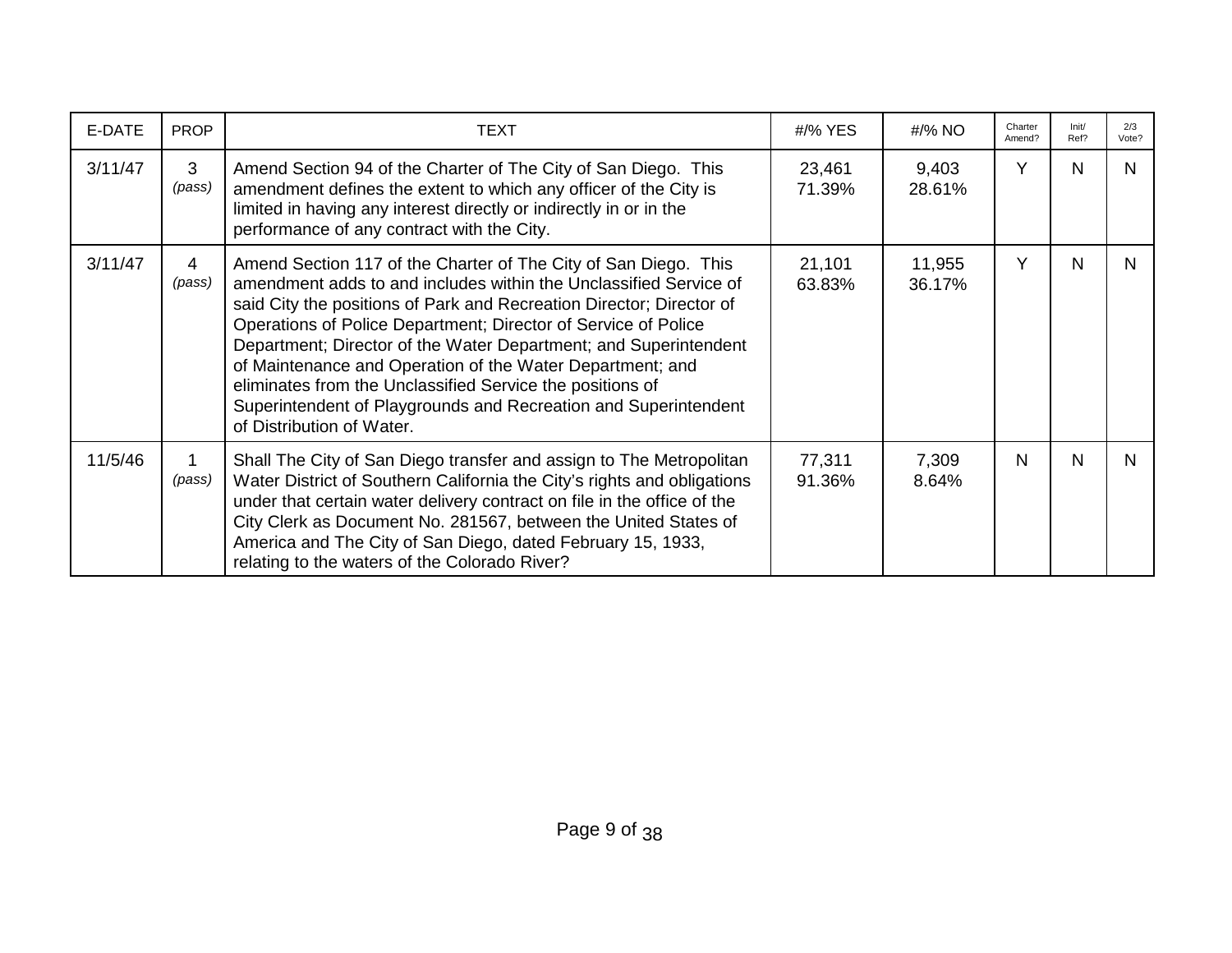| E-DATE  | <b>PROP</b>              | <b>TEXT</b>                                                                                                                                                                                                                                                                                                                                                                                                                                                                                                                                                                                                                                                                                                                                                                                                                                                                                                                                                                                                                                                                                                                                                                                             | #/% YES          | #/% NO         | Charter<br>Amend? | Init/<br>Ref? | 2/3<br>Vote? |
|---------|--------------------------|---------------------------------------------------------------------------------------------------------------------------------------------------------------------------------------------------------------------------------------------------------------------------------------------------------------------------------------------------------------------------------------------------------------------------------------------------------------------------------------------------------------------------------------------------------------------------------------------------------------------------------------------------------------------------------------------------------------------------------------------------------------------------------------------------------------------------------------------------------------------------------------------------------------------------------------------------------------------------------------------------------------------------------------------------------------------------------------------------------------------------------------------------------------------------------------------------------|------------------|----------------|-------------------|---------------|--------------|
| 11/5/46 | $\overline{2}$<br>(pass) | Shall The City of San Diego transfer and assign to the San Diego<br>County Water Authority the City's rights and obligations under that<br>certain Lease-Contract on file in the office of the City Clerk as<br>Document No. 356879, between the United States of America and<br>The City of San Diego, dated October 17,1945, granting the City a<br>lease of the aqueduct being constructed by the United States Navy<br>from San Jacinto Tunnel to San Vicente Reservoir, except the City's<br>obligation under Article 2(a) of said Lease-Contract to construct a<br>water treatment plant and other works as contemplated by the City<br>bond issue approved April 17, 1945, and the obligation under Article<br>2(c) of said Lease-Contract that the City supply all Government<br>agencies within the area with an adequate supply of water at<br>nondiscriminatory rates, and on condition that if the Authority shall<br>cease to be a portion of the corporate area of the Metropolitan Water<br>District of Southern California, the said Lease-Contract shall revert to<br>the City, subject to all modifications, defaults or acts of the Authority,<br>affecting the said Lease-Contract. | 75,610<br>91.19% | 7,304<br>8.81% | N.                | N             | N            |
| 4/17/45 | (pass)                   | BOND PROPOSITION NO. 1: Shall The City of San Diego incur a<br>bonded indebtedness in the principal sum of \$6,000,000 for the<br>purpose of the acquisition and construction by said City of a certain<br>municipal improvement for the furnishing of water, to-wit:<br>Improvements of and additions to the water system of said city<br>including the acquisition and construction of a treatment plant and<br>regulating reservoir and the construction of water pipe lines, including<br>the acquisition of all lands, rights of way, equipment, pipe and<br>material necessary or convenient therefor?                                                                                                                                                                                                                                                                                                                                                                                                                                                                                                                                                                                            | 31,424<br>91.27% | 3,004<br>8.73% | N                 | $\mathsf{N}$  | Y            |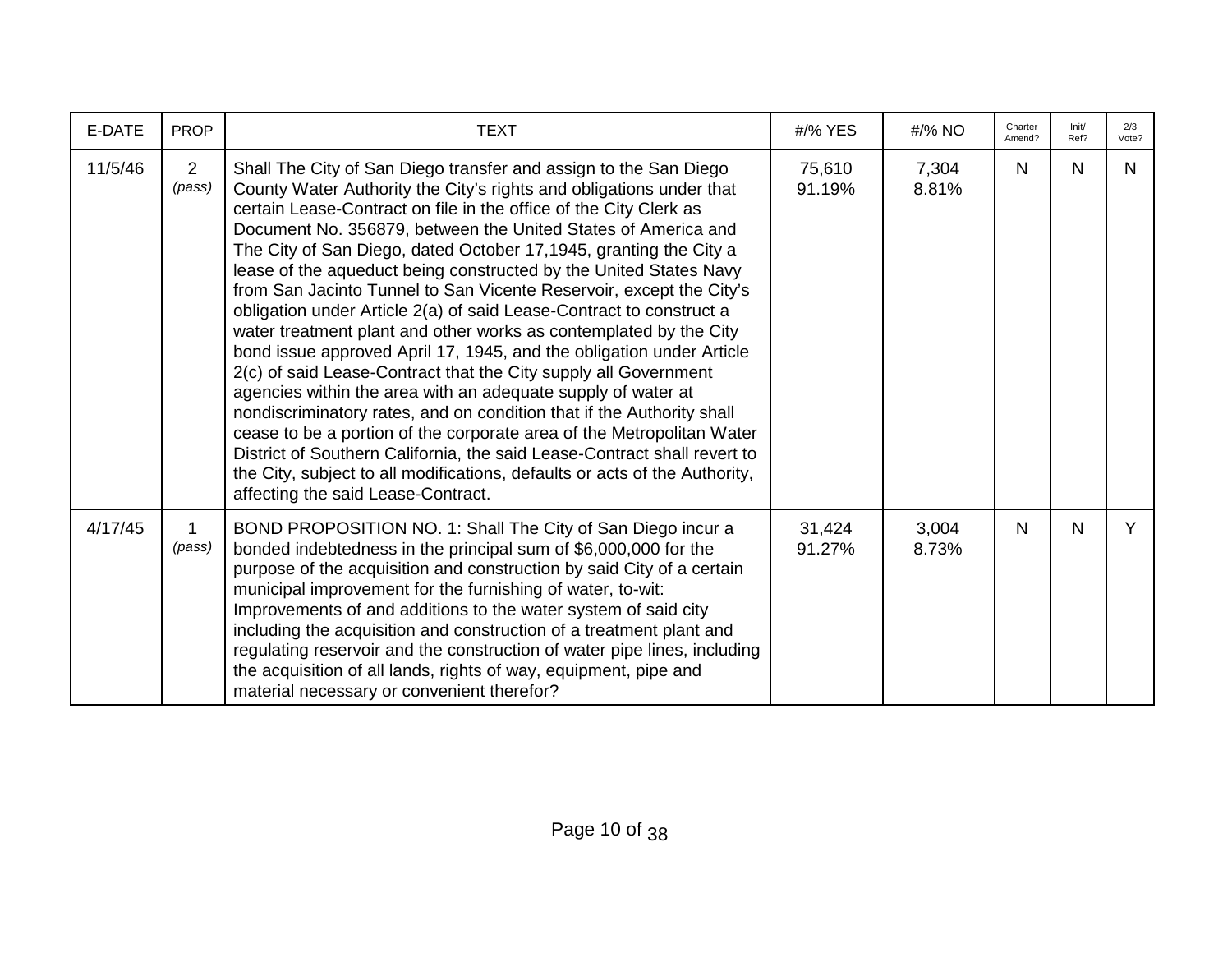| E-DATE  | <b>PROP</b>              | <b>TEXT</b>                                                                                                                                                                                                                                                                                                                                                                                                                                                                                                                                                                                                                                                                                                                                                                                                                                                                                                                                                                                                                                                                                                                                                                                                                                                                                                                                                                                                                                                                                                                                                         | #/% YES          | #/% NO          | Charter<br>Amend? | Init/<br>Ref? | 2/3<br>Vote? |
|---------|--------------------------|---------------------------------------------------------------------------------------------------------------------------------------------------------------------------------------------------------------------------------------------------------------------------------------------------------------------------------------------------------------------------------------------------------------------------------------------------------------------------------------------------------------------------------------------------------------------------------------------------------------------------------------------------------------------------------------------------------------------------------------------------------------------------------------------------------------------------------------------------------------------------------------------------------------------------------------------------------------------------------------------------------------------------------------------------------------------------------------------------------------------------------------------------------------------------------------------------------------------------------------------------------------------------------------------------------------------------------------------------------------------------------------------------------------------------------------------------------------------------------------------------------------------------------------------------------------------|------------------|-----------------|-------------------|---------------|--------------|
| 4/17/45 | $\overline{2}$<br>(pass) | BOND PROPOSITION NO. 2: Shall The City of San Diego incur a<br>bonded indebtedness of \$2,000,000 for the purpose of the<br>acquisition and construction by said City of a certain municipal<br>improvement, to-wit: A municipal improvement for recreation<br>purposes consisting of a yacht and small boat harbor, playgrounds<br>and park in and near Mission Bay, including the acquisition by gift to<br>The City of San Diego from the State of California of that portion of<br>Mission Bay owned by the State of California, and, after said<br>acquisition by gift, the dredging of said bay and entrances thereof,<br>the filling of land, the acquisition and construction in or at Mission<br>Bay of bulkheads, jetties, wharves, boat landings, boathouses, bath<br>houses, anchorages, and the acquisition and construction at and<br>near Mission Bay of landscaping, buildings, parks, playground<br>equipment and facilities, all for the development of Mission Bay and<br>lands adjacent thereto as a yacht and small boat harbor and park<br>and recreation center, including in said municipal improvement the<br>acquisition of all lands and the acquisition and construction of all<br>streets, highways, bridges, parking lots, utilities, lighting facilities,<br>sewers, drainage structures, and other improvements necessary or<br>convenient therefor, and the acquisition of all lands and rights of way<br>necessary or convenient in the relocation and flood control of the San<br>Diego River for the protection of Mission Bay? | 26,439<br>79.76% | 6,710<br>20.24% | N                 | N             | Y            |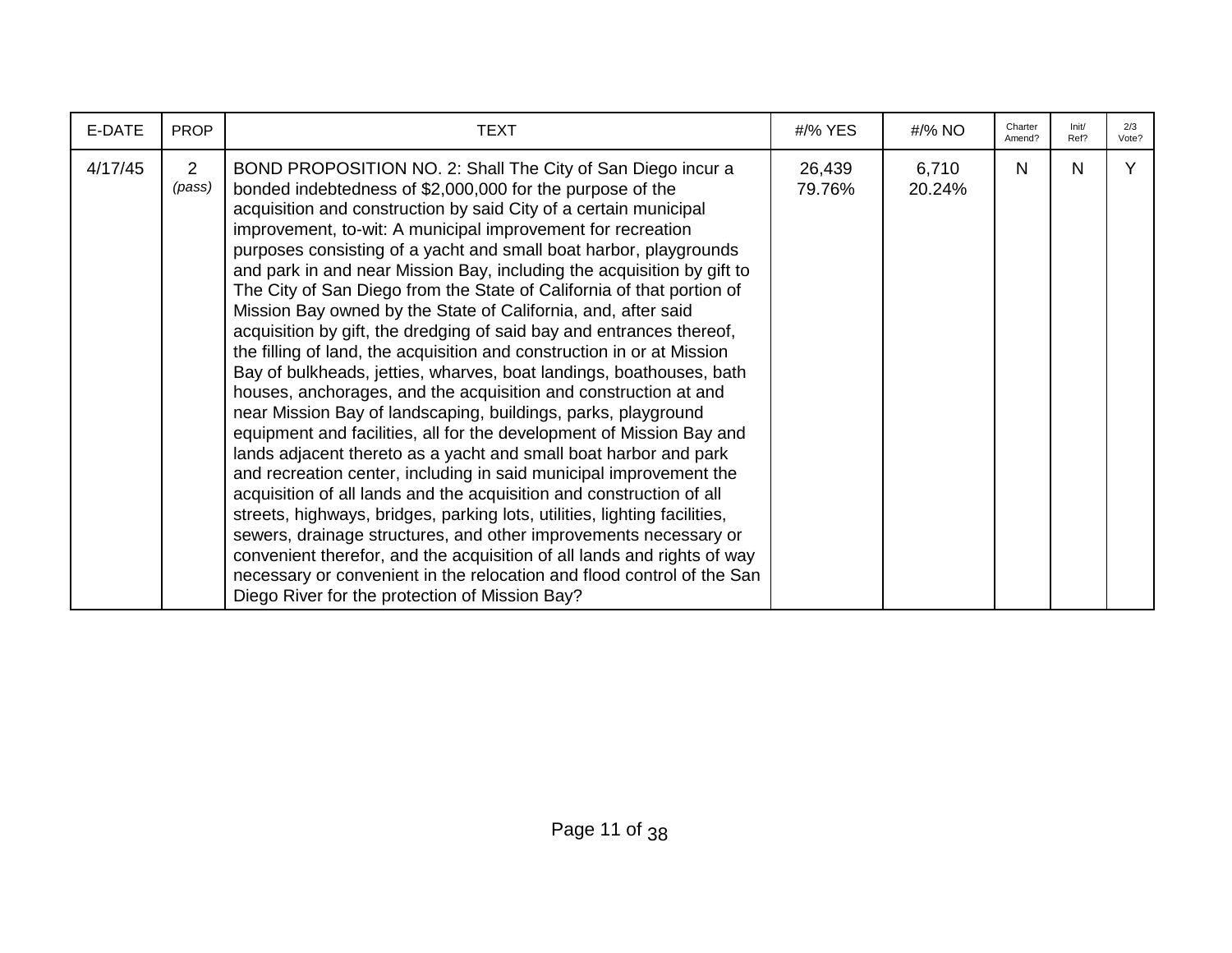| E-DATE  | <b>PROP</b>              | <b>TEXT</b>                                                                                                                                                                                                                                                                                                                                                                                                                                                                                                                                                                                                                                                                                                                                                                                                                                                                                                                                                                                                                           | #/% YES          | #/% NO           | Charter<br>Amend? | Init/<br>Ref? | 2/3<br>Vote? |
|---------|--------------------------|---------------------------------------------------------------------------------------------------------------------------------------------------------------------------------------------------------------------------------------------------------------------------------------------------------------------------------------------------------------------------------------------------------------------------------------------------------------------------------------------------------------------------------------------------------------------------------------------------------------------------------------------------------------------------------------------------------------------------------------------------------------------------------------------------------------------------------------------------------------------------------------------------------------------------------------------------------------------------------------------------------------------------------------|------------------|------------------|-------------------|---------------|--------------|
| 4/17/45 | (none)<br>(pass)         | TIDELANDS PROPOSITION: Shall The City of San Diego, through<br>its Council, be empowered and authorized to grant and convey to the<br>United States of America, for use by the United States Coast Guard,<br>11.23 acres, more or less, of tidelands adjacent and contiguous to<br>the present United States Coast Guard site; reserving to said City<br>perpetual easements for the laying and maintaining of underground<br>public utilities; and also reserving to said City an easement and right<br>of way for ingress and egress over and across the existing ramp<br>located on said premises? Said conveyance to be upon the express<br>condition that the United States of America shall use and occupy said<br>property for the purpose above recited, and in event the United<br>States of America shall fail or neglect within a reasonable time to<br>occupy the same, or shall at any future time abandon said use and<br>occupancy, the title to said property shall revert to and revest in The<br>City of San Diego. | 28,993<br>88.73% | 3,684<br>11.27%  | N                 | N             | N.           |
| 3/13/45 | 1<br>(fail)              | Amend Section 40 of the Charter of The City of San Diego. This<br>amendment increases the salary of the City Attorney from \$6,500.00<br>per year to \$9,000.00 per year.                                                                                                                                                                                                                                                                                                                                                                                                                                                                                                                                                                                                                                                                                                                                                                                                                                                             | 7,486<br>30.45%  | 17,102<br>69.55% | Y                 | N             | N.           |
| 3/13/45 | $\overline{2}$<br>(pass) | Amend Section 94 of the Charter of The City of San Diego. This<br>amendment provides that upon the recommendation of the Manager,<br>the Council by resolution may order the purchase, without advertising<br>for bids, of surplus commodities from the United States of America,<br>or any agency thereof, or from any other public corporation, state or<br>municipal, or any agency thereof.                                                                                                                                                                                                                                                                                                                                                                                                                                                                                                                                                                                                                                       | 13,013<br>56.26% | 10,117<br>43.74% | Y                 | N             | N.           |
| 3/13/45 | 3<br>(pass)              | Amend Section 117 of the Charter of The City of San Diego. This<br>amendment adds to and includes within the Unclassified Service of<br>said City, the position of one Assistant Manager.                                                                                                                                                                                                                                                                                                                                                                                                                                                                                                                                                                                                                                                                                                                                                                                                                                             | 12,732<br>58.02% | 9,558<br>41.98%  | Y                 | $\mathsf{N}$  | N            |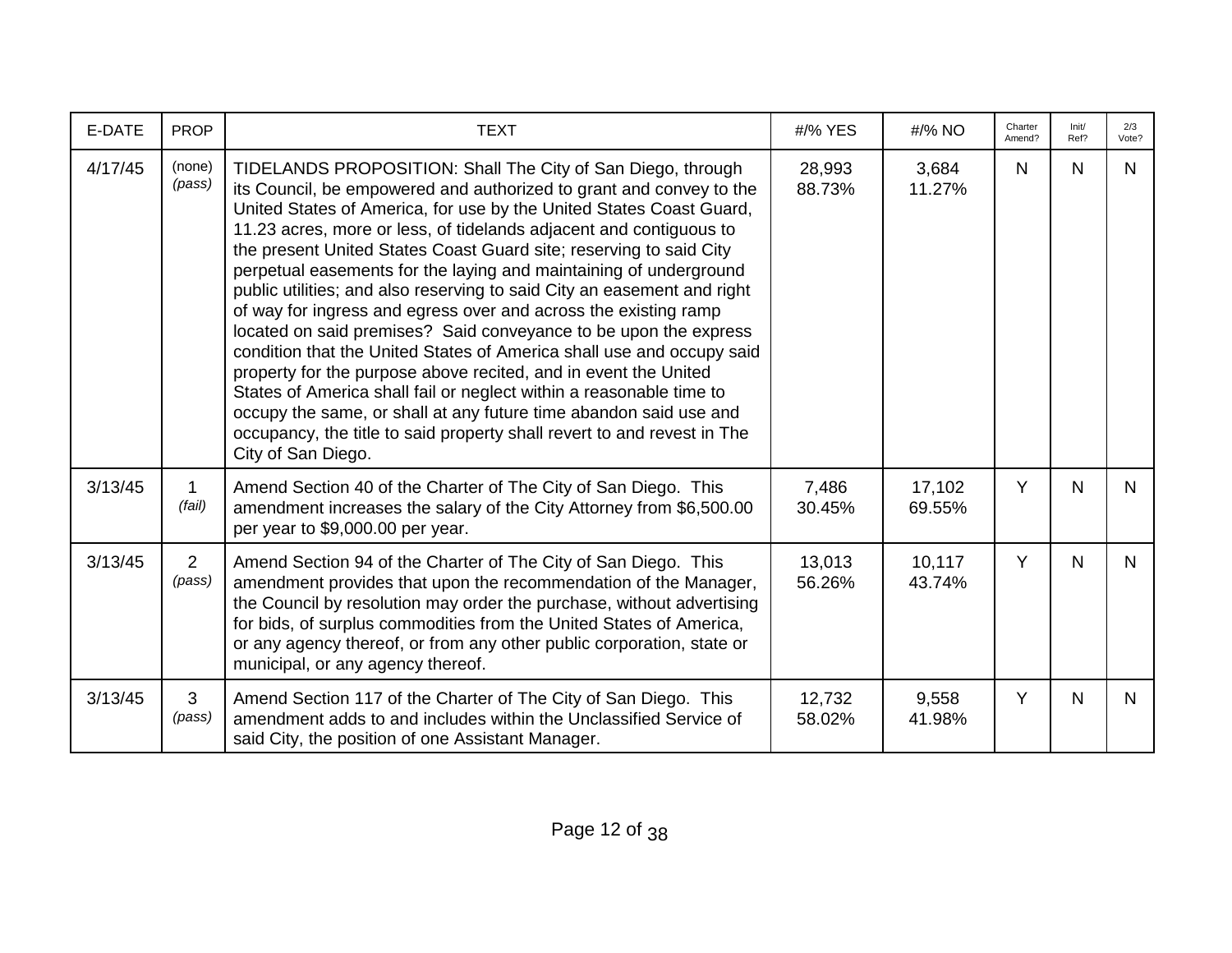| E-DATE  | <b>PROP</b>               | <b>TEXT</b>                                                                                                                                                                                                                                                                                                                                                                                                                                                                                                                                 | #/% YES          | #/% NO          | Charter<br>Amend? | Init/<br>Ref? | 2/3<br>Vote? |
|---------|---------------------------|---------------------------------------------------------------------------------------------------------------------------------------------------------------------------------------------------------------------------------------------------------------------------------------------------------------------------------------------------------------------------------------------------------------------------------------------------------------------------------------------------------------------------------------------|------------------|-----------------|-------------------|---------------|--------------|
| 3/13/45 | $\overline{4}$<br>(pass)  | Amend Section 150 of the Charter of The City of San Diego. This<br>amendment consists solely of increasing the representation of the<br>members of the Police Department on the Board of Trustees of the<br>Police Relief and Pension Fund from one to two and adds one<br>member to be appointed by the Manager.                                                                                                                                                                                                                           | 15,753<br>69.46% | 6,925<br>30.54% | Y                 | N             | N            |
| 3/13/45 | $5\phantom{.0}$<br>(pass) | Amend Section 162 of the Charter of The City of San Diego. This<br>amendment requires the approval and consent of the City Manager<br>for the retirement of a member or employee in any rank of the Police<br>Department for cause.                                                                                                                                                                                                                                                                                                         | 15,561<br>68.44% | 7,176<br>31.56% | Y                 | N             | N.           |
| 3/13/45 | 6<br>(pass)               | Amend Section 173 of the Charter of the City of San Diego. This<br>amendment consists solely of increasing the representation of the<br>members of the Fire Department on the Board of Trustees of the<br>Firemen's Relief and Pension Fund from one to two and adds one<br>member to be appointed by the Manager.                                                                                                                                                                                                                          | 16,252<br>71.25% | 6,559<br>28.75% | Y                 | N             | N.           |
| 3/13/45 | $\overline{7}$<br>(pass)  | Amend Section 179 of the Charter of The City of San Diego. This<br>amendment consists solely of increasing the contributions made to<br>the Firemen's Relief and Pension Fund from the present rate of a<br>sum equal to 4% of the pay of each member to a sum equal to 6% of<br>such pay.                                                                                                                                                                                                                                                  | 14,805<br>64.2%  | 8,256<br>35.8%  | Y                 | N             | N.           |
| 3/13/45 | 8<br>(pass)               | Amend Section 180 of the Charter of The City of San Diego. This<br>amendment consists solely of the elimination of a portion of<br>subdivision (d) of the section, which, as it now stands, provides that<br>whenever the Firemen's Relief and Pension Fund contains a sum of<br>money amounting to \$1000.00 for each member of the Fire<br>Department, then all payments into the fund provided for in the<br>section shall cease and shall be resumed only in the event that said<br>fund shall be decreased below the amount specified. | 14,964<br>67.98% | 7,049<br>32.02% | Y                 | $\mathsf{N}$  | N.           |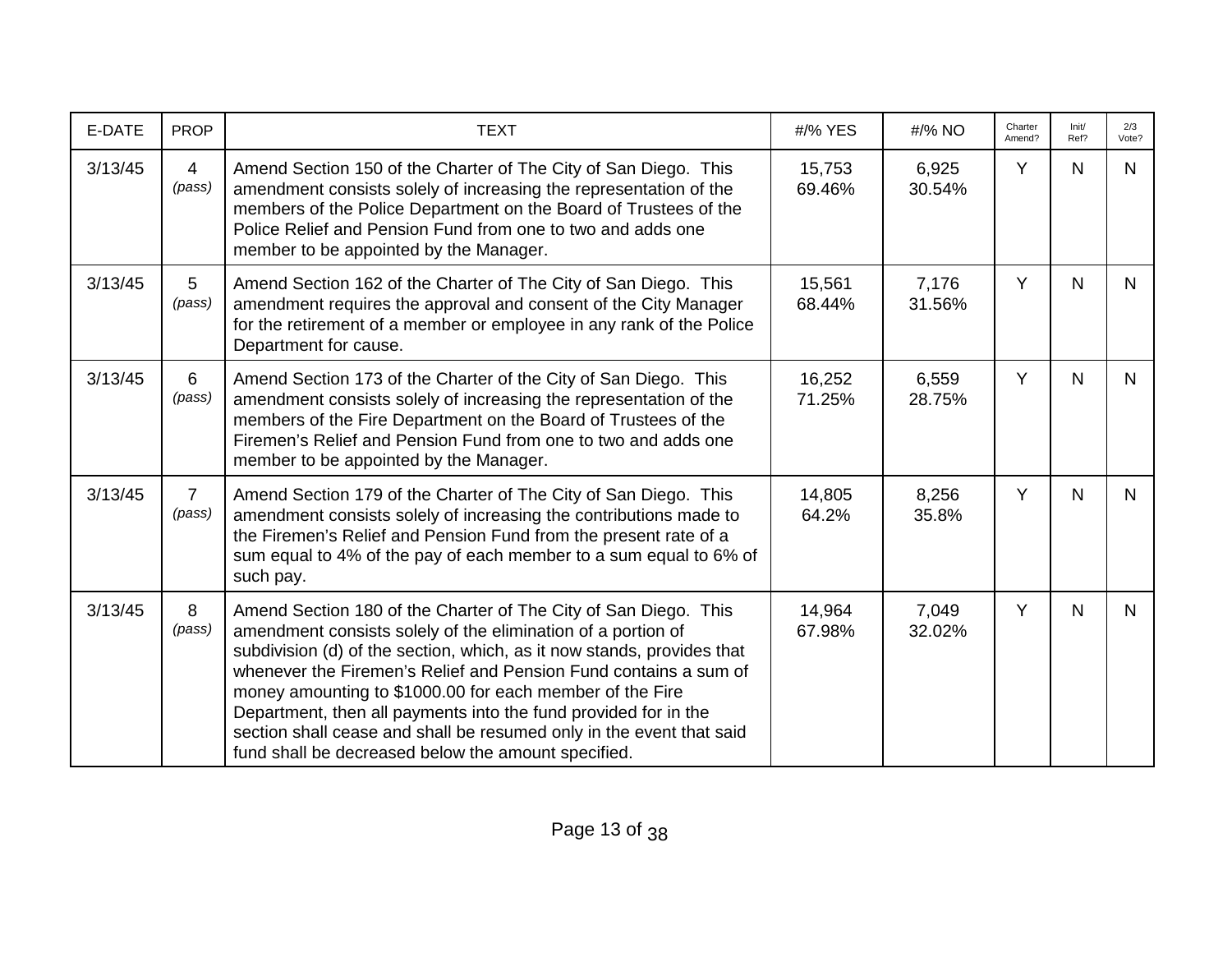| E-DATE  | <b>PROP</b>  | <b>TEXT</b>                                                                                                                                                                                                                                                                                                                                                     | #/% YES          | #/% NO          | Charter<br>Amend? | Init/<br>Ref? | 2/3<br>Vote? |
|---------|--------------|-----------------------------------------------------------------------------------------------------------------------------------------------------------------------------------------------------------------------------------------------------------------------------------------------------------------------------------------------------------------|------------------|-----------------|-------------------|---------------|--------------|
| 3/13/45 | 9<br>(pass)  | Amend Section 184 of the Charter of The City of San Diego. This<br>amendment requires the approval and consent of the City Manager<br>for the retirement of a member or employee in any rank of the Fire<br>Department for cause.                                                                                                                               | 15,407<br>68.02% | 7,243<br>31.98% | v                 | N             | N            |
| 3/13/45 | 10<br>(pass) | Amend Section 141 of the Charter of The City of San Diego. This<br>amendment permits the Council to adopt an ordinance which will give<br>retirement benefits to an employee of the City who, without fault or<br>delinquency on his part, is involuntarily separated from the service of<br>the City before he reaches the age of 62.                          | 16,588<br>71.94% | 6,470<br>28.06% | v                 | N             | N            |
| 3/13/45 | 11<br>(pass) | Amend Section 143 of the Charter of The City of San Diego. This<br>amendment provides that city employees shall contribute to he City<br>Employees' Retirement Fund according to actuarial tables adopted<br>by the Board of Administration for normal retirement allowances,<br>instead of contributing an amount not to exceed 5% of their salary or<br>wage. | 16,226<br>71.77% | 6,381<br>28.23% | Y                 | N             | N.           |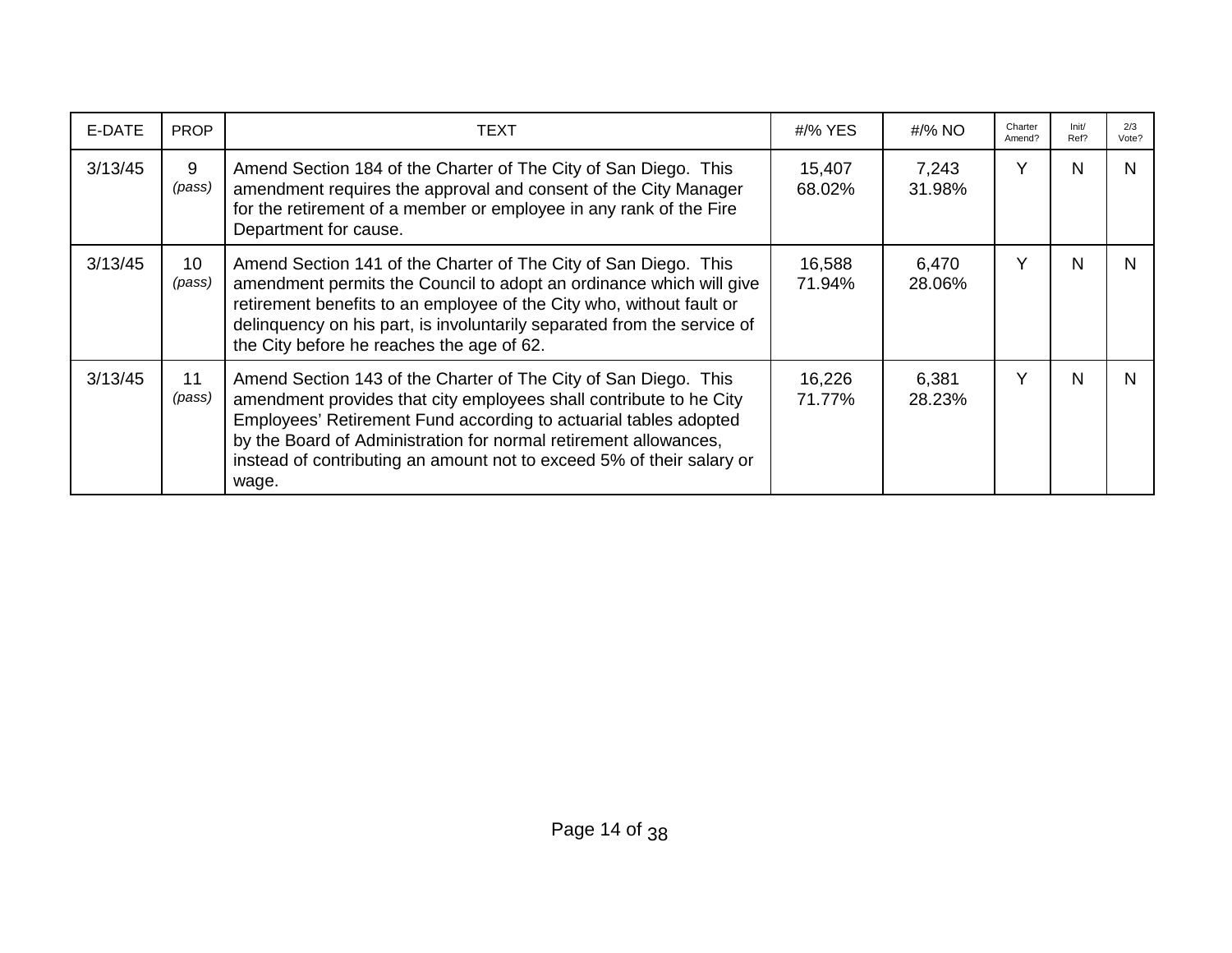| E-DATE  | <b>PROP</b> | TEXT                                                                                                                                                                                                                                                                                                                                                                                                                                                                                                                                                                                                                                                                                                                                                                                                                                                                                                                                                                                                                                                                                                                                              | #/% YES          | #/% NO          | Charter<br>Amend? | Init/<br>Ref? | 2/3<br>Vote? |
|---------|-------------|---------------------------------------------------------------------------------------------------------------------------------------------------------------------------------------------------------------------------------------------------------------------------------------------------------------------------------------------------------------------------------------------------------------------------------------------------------------------------------------------------------------------------------------------------------------------------------------------------------------------------------------------------------------------------------------------------------------------------------------------------------------------------------------------------------------------------------------------------------------------------------------------------------------------------------------------------------------------------------------------------------------------------------------------------------------------------------------------------------------------------------------------------|------------------|-----------------|-------------------|---------------|--------------|
| 4/20/43 | (pass)      | Shall The City of San Diego, through its Council, be empowered and<br>authorized to grant and convey to the United States of America all or<br>any portion or portions of the following parcels of tide and submerged<br>lands situated in The City of San Diego:<br>Parcel No. 2: 6154 square feet between the southeasterly line of<br>Harbor Drive and the U.S. Destroyer Base;<br>Parcel No. 3: 71.2 acres between the U.S. Bulkhead Line and the<br>U.S. Pierhead Line, adjacent to the U.S. Destroyer Base;<br>Parcel No. 4: 19.0 acres between the U.S. Bulkhead Line and the<br>U.S. Pierhead Line, adjacent to the U.S. Destroyer Base;<br>Reserving to The City of San Diego perpetual easements over<br>Parcel No. 2 for the laying and maintaining of underground public<br>utilities, such as sewers, drains, water mains, gas, electric and power<br>lines; which said tidelands are to be used by the United States of<br>America for military purposes, and particularly for the purpose of<br>establishing and maintaining thereon piers, landings, buildings and<br>structures to be used by the United States Navy Department? | 26,008<br>87.84% | 3,600<br>12.16% | N                 | N             | N            |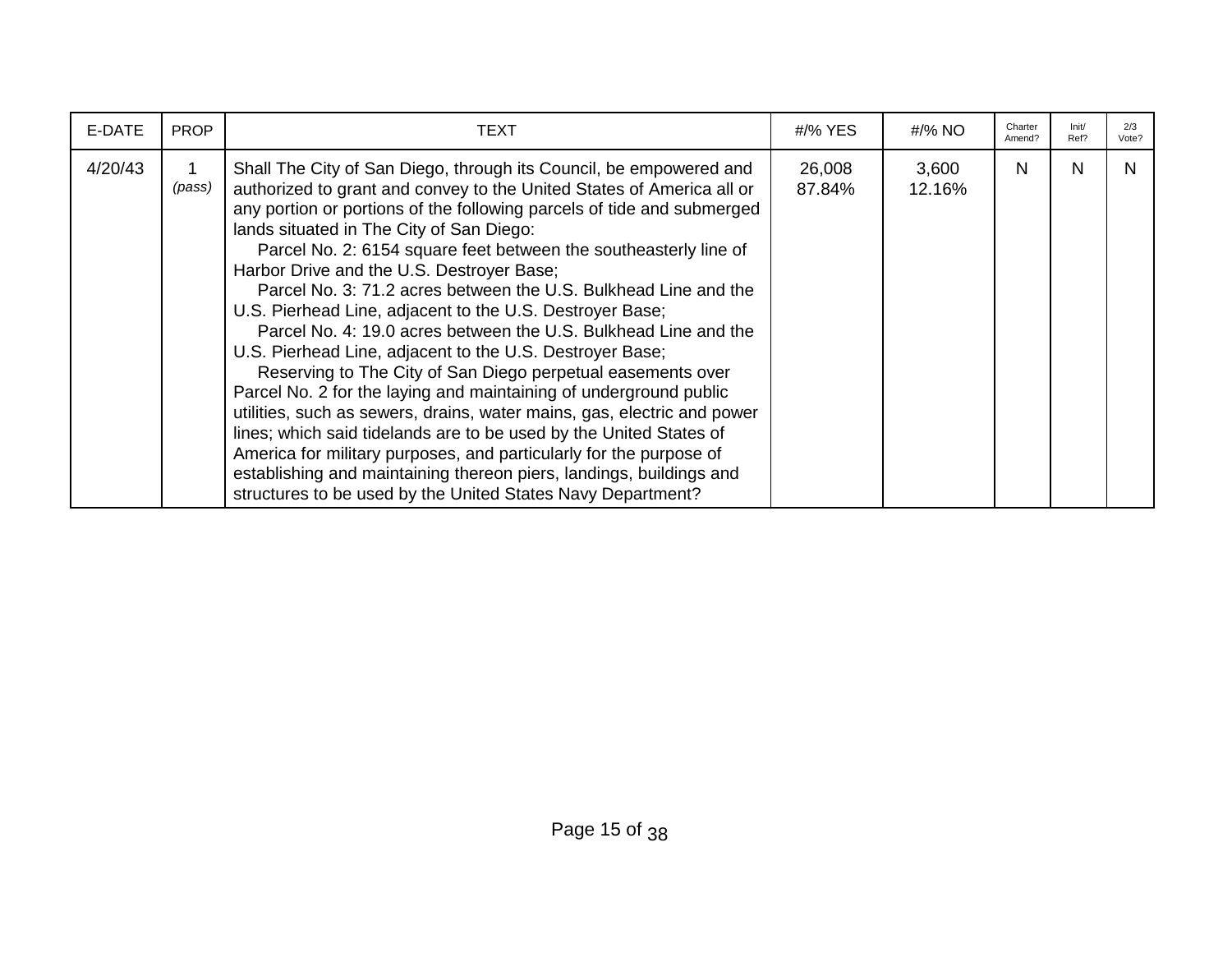| E-DATE  | <b>PROP</b>              | <b>TEXT</b>                                                                                                                                                                                                                                                                                                                                                                                                                                                                                                                                                                                                                                                                                                                                                                                                                                                                                                                                                                                                                                                                                                                                                                                                                                                                                                                                                                                                                                                                                                                                                                                                                                                                                        | #/% YES          | #/% NO          | Charter<br>Amend? | Init/<br>Ref? | 2/3<br>Vote? |
|---------|--------------------------|----------------------------------------------------------------------------------------------------------------------------------------------------------------------------------------------------------------------------------------------------------------------------------------------------------------------------------------------------------------------------------------------------------------------------------------------------------------------------------------------------------------------------------------------------------------------------------------------------------------------------------------------------------------------------------------------------------------------------------------------------------------------------------------------------------------------------------------------------------------------------------------------------------------------------------------------------------------------------------------------------------------------------------------------------------------------------------------------------------------------------------------------------------------------------------------------------------------------------------------------------------------------------------------------------------------------------------------------------------------------------------------------------------------------------------------------------------------------------------------------------------------------------------------------------------------------------------------------------------------------------------------------------------------------------------------------------|------------------|-----------------|-------------------|---------------|--------------|
| 4/20/43 | $\overline{2}$<br>(pass) | Shall The City of San Diego, through its Council, be empowered and<br>authorized to grant and convey to the United States of America all or<br>any portion or portions of the tidelands lying between the<br>southeasterly prolongation of the southwesterly line of Water Street,<br>as shown on the Map of Middletown, the Mean High Tide Line of the<br>Bay of San Diego and the southwesterly prolongation of the<br>northwesterly line of Harasthy Street, containing 4.013 acres, more<br>or less; reserving to the City perpetual easements for the laying and<br>maintaining of underground public utilities, such as sewers, drains,<br>water mains, gas, electric and power lines across said parcel<br>wherever necessary or convenient; which said tidelands are to be<br>used by the United States of America for military purposes, and<br>particularly for the purpose of establishing and maintaining thereon<br>buildings and structures to be used by the United States Navy<br>Department in connection with and as an extension of its Marine<br>Corps Base?<br>Said conveyance to be conditioned upon and in consideration of<br>the conveyance and reconveyance by the United States of America<br>to The City of San Diego of portions of the United States Marine<br>Corps Base property lying along the southwesterly line of Pacific<br>Highway between Bean Street and the northwesterly line of Pueblo<br>Lot 322 and the northeasterly prolongation thereof, for the widening<br>of Pacific Highway and for the extension of Harasthy Street between<br>Pacific Highway and the Mean High Tide Line of the Bay of San<br>Diego, containing 4.525 acres, more or less. | 25,441<br>88.13% | 3,427<br>11.87% | N.                | N             | N.           |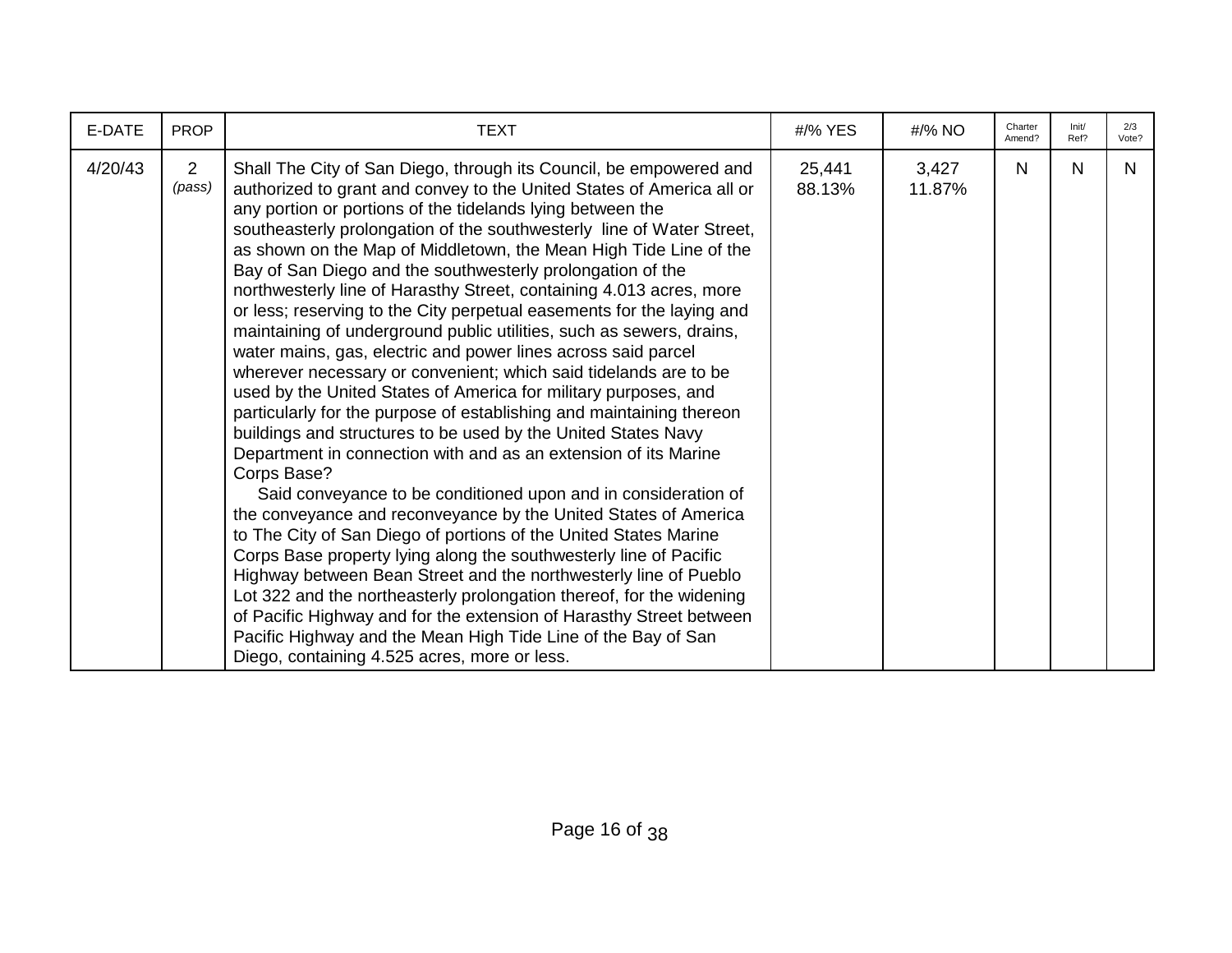| E-DATE  | <b>PROP</b> | TEXT                                                                                                                                                                                                                                                                                                                                                                                                                                                                                                                                                                                                                                                                                                                                                                                                    | #/% YES          | #/% NO          | Charter<br>Amend? | Init/<br>Ref? | 2/3<br>Vote? |
|---------|-------------|---------------------------------------------------------------------------------------------------------------------------------------------------------------------------------------------------------------------------------------------------------------------------------------------------------------------------------------------------------------------------------------------------------------------------------------------------------------------------------------------------------------------------------------------------------------------------------------------------------------------------------------------------------------------------------------------------------------------------------------------------------------------------------------------------------|------------------|-----------------|-------------------|---------------|--------------|
| 4/20/43 | 3<br>(pass) | Amend Section 40 of the Charter of The City of San Diego. This<br>amendment provides that in the event of a vacancy occurring in the<br>office of City Attorney, the City Council shall within thirty (30) days fill<br>the vacancy. The person appointed by the Council shall hold office<br>only until the next regular municipal election, at which time a person<br>shall be elected for a full term of four years.                                                                                                                                                                                                                                                                                                                                                                                 | 25,492<br>86.93% | 3,834<br>13.07% | Υ                 | N             | N            |
| 4/20/43 | 4<br>(pass) | Amend the Charter of The City of San Diego, by adding thereto a<br>new section, to be numbered Section 71a. This amendment<br>provides that at the beginning of each fiscal year the several<br>amounts appropriated in the Annual Appropriation Ordinance for the<br>preceding fiscal year, for salaries and wages and maintenance and<br>support expenses, shall be deemed to be automatically<br>reappropriated for the same purpose, until the Council shall adopt the<br>Annual Appropriation Ordinance for the new fiscal year; and<br>authorizes the Auditor and Comptroller during such interim to<br>approve the payments necessary for the support of the various city<br>offices, departments, services and institutions on the basis of the<br>appropriations of the preceding fiscal year. | 21,502<br>77.91% | 6,095<br>22.09% | Υ                 | N             | N            |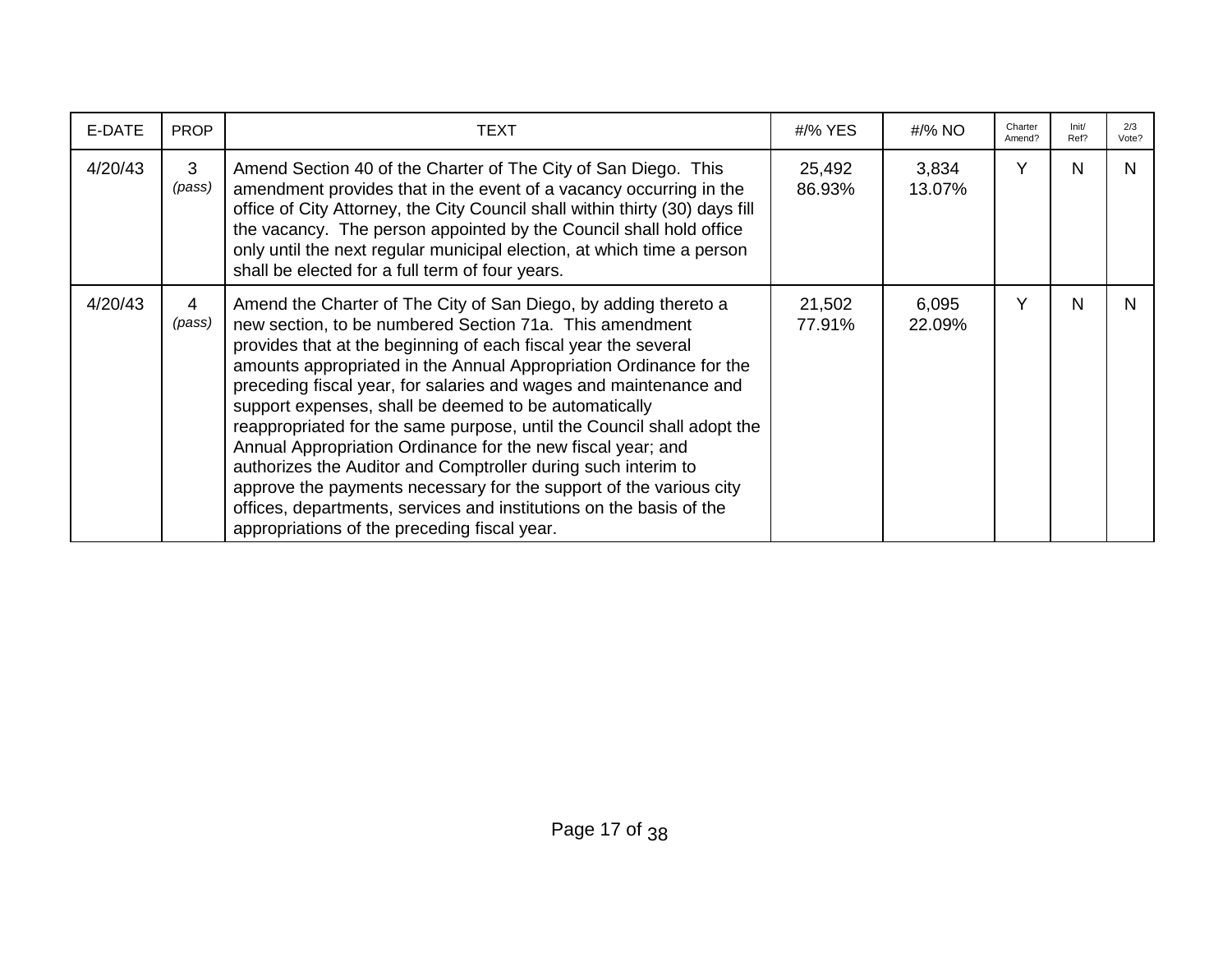| E-DATE  | <b>PROP</b> | <b>TEXT</b>                                                                                                                                                                                                                                                                                                                                                                                                                                                                                                                                                                                                                                                                                                                                                                                                                                                                                                              | #/% YES          | #/% NO          | Charter<br>Amend? | Init/<br>Ref? | 2/3<br>Vote? |
|---------|-------------|--------------------------------------------------------------------------------------------------------------------------------------------------------------------------------------------------------------------------------------------------------------------------------------------------------------------------------------------------------------------------------------------------------------------------------------------------------------------------------------------------------------------------------------------------------------------------------------------------------------------------------------------------------------------------------------------------------------------------------------------------------------------------------------------------------------------------------------------------------------------------------------------------------------------------|------------------|-----------------|-------------------|---------------|--------------|
| 4/20/43 | 5<br>(pass) | Amend Section 77 of the Charter of The City of San Diego. This<br>amendment authorizes the creation and accumulation of a fund for<br>capital outlays; empowers the City Council by a vote of not less than<br>five of its members to raise by taxation in any fiscal year money for<br>such fund, the amount raised being limited by the maximum tax rate<br>of \$1.34 on each one hundred dollars of assessed valuation of the<br>real and personal property within the City, established by Section 76<br>of the Charter; provides that no disbursements from said fund shall<br>be made for any other purpose than capital outlays, unless another<br>purpose is authorized by a vote of two-thirds of the electors of the<br>City; defines the term "capital outlays" to mean and be confined to<br>permanent public improvements, including the reconstruction and<br>replacement of existing public improvements. | 18,718<br>68.00% | 8,808<br>32.00% | Y                 | N             | N            |
| 4/20/43 | 6<br>(pass) | Amend Sections 157 and 158 of the Charter of The City of San<br>Diego. The amendment to Section 157 simply increases the<br>contributions made to the fund from the present rate of a sum equal<br>to 4% of the pay of each regular member or employee of the Police<br>Department to a sum equal to 6% of such pay. The amendment to<br>Section 158 consists solely of the elimination of the second<br>paragraph of Subdivision (d) of the section, which, as it now stands,<br>provides that whenever the Police Relief and Pension Fund contains<br>a sum of money amounting to one thousand dollars for each member<br>of the Police Department, then all payments into the fund provided<br>for in the section shall cease and shall be resumed only in the event<br>that said fund shall be decreased below the amount specified.                                                                                 | 20,663<br>70.51% | 8,642<br>29.49% | Y                 | N             | N.           |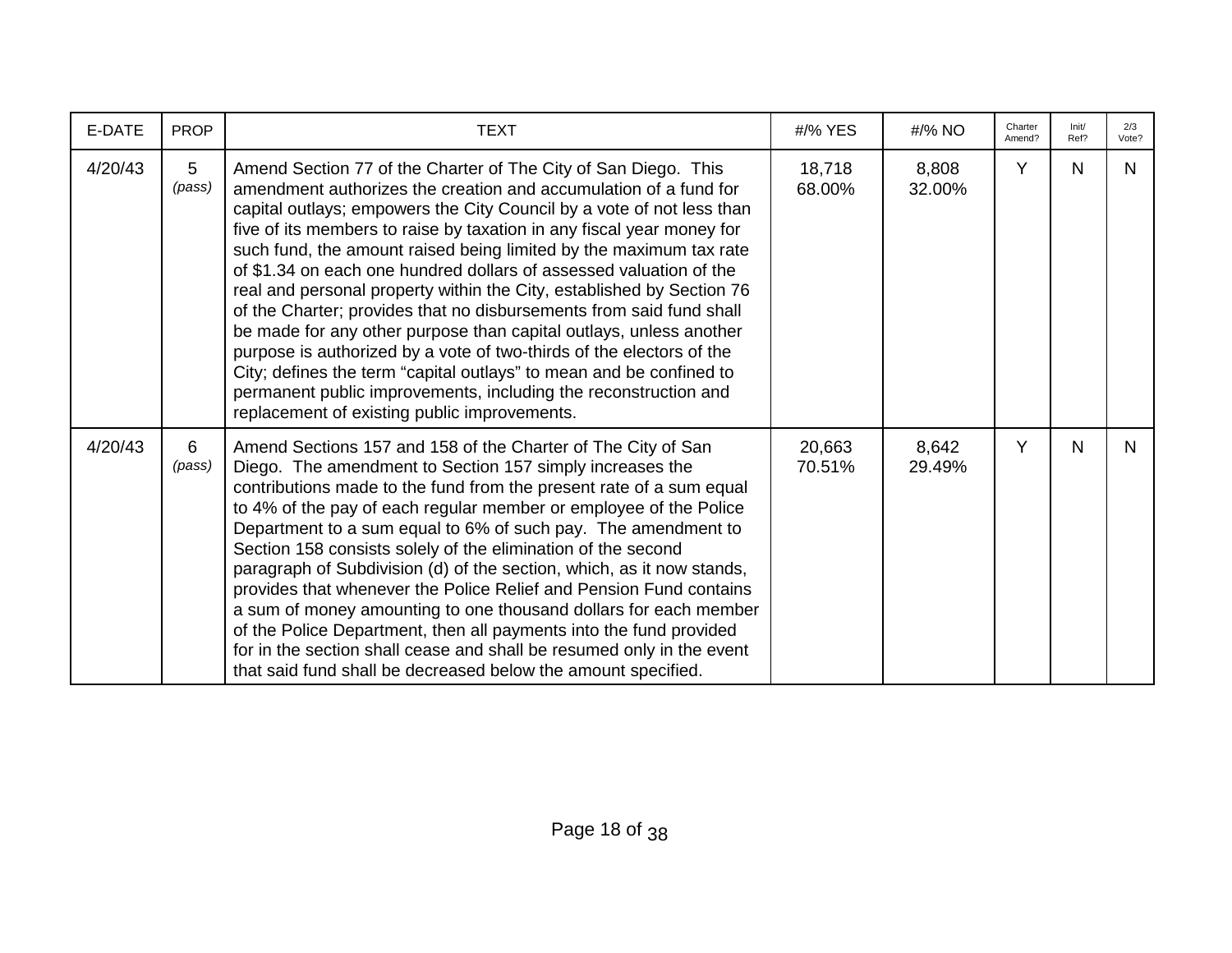| E-DATE  | <b>PROP</b>              | <b>TEXT</b>                                                                                                                                                                                                                                                                                                                                                                                                                                                                                                                                                                                                                                                                                                                                                                          | #/% YES          | #/% NO           | Charter<br>Amend? | Init/<br>Ref? | 2/3<br>Vote? |
|---------|--------------------------|--------------------------------------------------------------------------------------------------------------------------------------------------------------------------------------------------------------------------------------------------------------------------------------------------------------------------------------------------------------------------------------------------------------------------------------------------------------------------------------------------------------------------------------------------------------------------------------------------------------------------------------------------------------------------------------------------------------------------------------------------------------------------------------|------------------|------------------|-------------------|---------------|--------------|
| 4/20/43 | $\overline{7}$<br>(pass) | Amend Section 197 of the Charter of The City of San Diego. This<br>amendment consists in adding an additional paragraph to the Section<br>which provides that during a period when the United States is<br>engaged in war and for six (6) months following the cessation of<br>hostilities the Council may, by ordinance adopted by a vote of five (5)<br>of its members authorize the employment upon the public works of<br>the City of the nationals of countries allied with the United States or<br>with which the United States is at peace.                                                                                                                                                                                                                                   | 20,877<br>76.36% | 6,462<br>23.64%  | Y                 | N             | N            |
| 4/20/43 | 8<br>(pass)              | Shall the use as a public park of 5.16 acres, more or less, of the<br>lands owned by The City of San Diego, known as Torrey Pines Park,<br>lying in the most northerly portion of said Torrey Pines Park, between<br>the Atchison, Topeka & Santa Fe Railway Company's right of way,<br>McGonigle Road and Pacific Highway, be discontinued, and upon the<br>discontinuance of the use of said real property as a public park shall<br>the same be used for another public purpose, to-wit: For the purpose<br>of permitting The City of San Diego to lease all or portions of said<br>land for the erection and maintenance of houses thereon?                                                                                                                                      | 20,269<br>69.87% | 8,741<br>30.13%  | N.                | N             | N.           |
| 4/22/41 | (pass)                   | Amend Sections 8, 9 and 10, Article II, of the Charter of The City of<br>San Diego.<br>(a) Section 8. This amendment requires the City Council within 90<br>days after the ratification of this amendment by the State Legislature<br>to adopt an election code ordinance providing an adequate and<br>complete procedure to govern municipal elections, including the<br>nomination of candidates for all elective offices, and requires all<br>elections provided for by the Charter to be conducted in the manner<br>prescribed by said election code ordinance.<br>(b) Section 9. This amendment requires nominations of candidates<br>for all elective offices to be made in the manner prescribed by the<br>election code ordinance provided for in the amendment to Section 8 | 13,100<br>52.18% | 12,006<br>47.82% | Y                 | $\mathsf{N}$  | N            |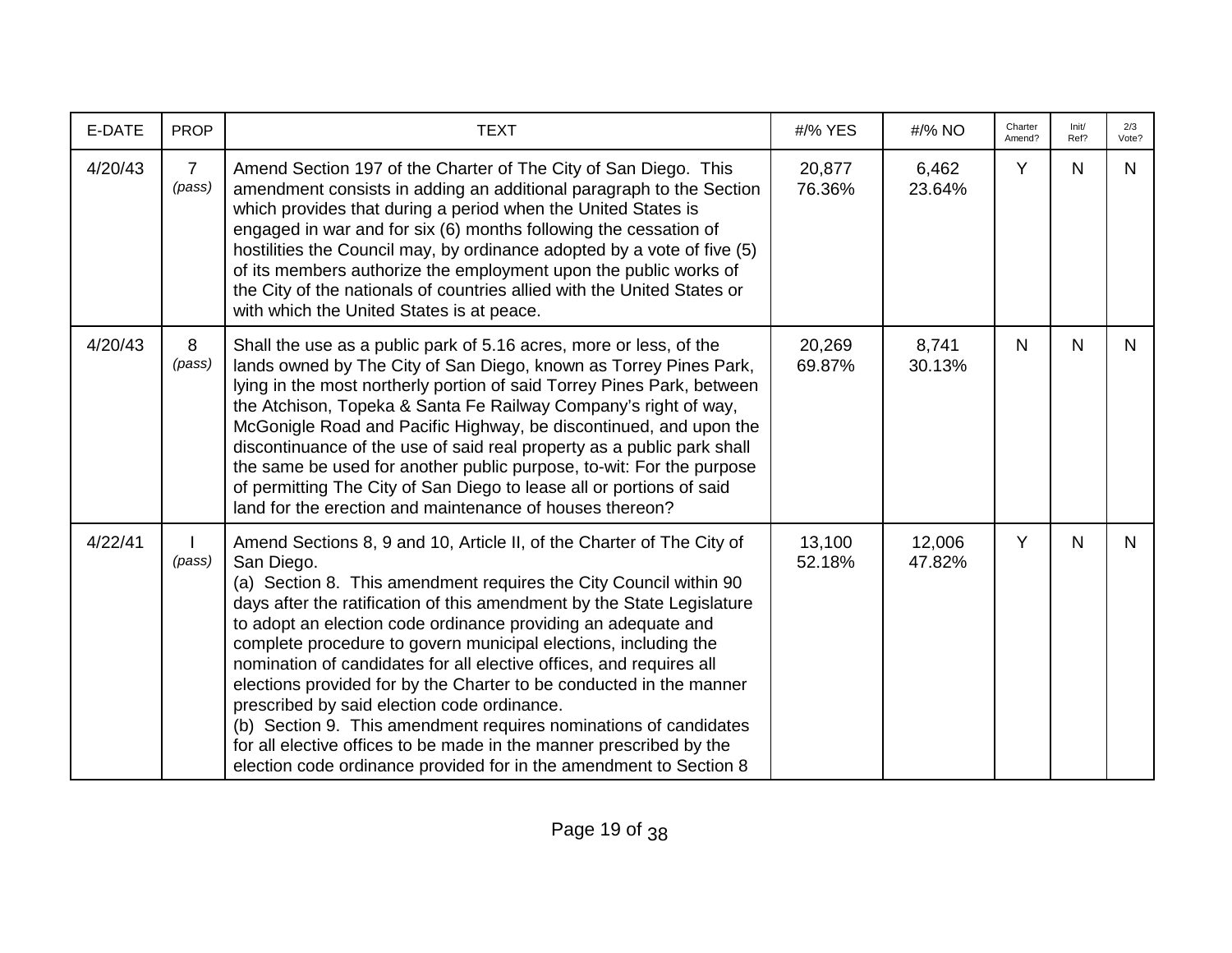| E-DATE  | <b>PROP</b> | <b>TEXT</b>                                                                                                                                                                                                                                                                                                                                                                                                                                                                                                                                                                                                                                                                                                                                                                                                                                                                                                                                                                                                                                                                                                                                                                                                                                                                                                                                                                                                                                                                                                    | #/% YES          | #/% NO           | Charter<br>Amend? | Init/<br>Ref? | 2/3<br>Vote? |
|---------|-------------|----------------------------------------------------------------------------------------------------------------------------------------------------------------------------------------------------------------------------------------------------------------------------------------------------------------------------------------------------------------------------------------------------------------------------------------------------------------------------------------------------------------------------------------------------------------------------------------------------------------------------------------------------------------------------------------------------------------------------------------------------------------------------------------------------------------------------------------------------------------------------------------------------------------------------------------------------------------------------------------------------------------------------------------------------------------------------------------------------------------------------------------------------------------------------------------------------------------------------------------------------------------------------------------------------------------------------------------------------------------------------------------------------------------------------------------------------------------------------------------------------------------|------------------|------------------|-------------------|---------------|--------------|
|         |             | of the Charter.<br>(c) Section 10. This amendment provides that the regular municipal<br>Primary Election shall be held on the second Tuesday in March in<br>each odd-numbered year and the general Municipal Election on the<br>third Tuesday in April of the same year; provides that there shall be<br>chosen by the electors of each Council District two candidates for the<br>office of any councilman from a district whose term expires the<br>succeeding May; provides for the election at the Primary Election of<br>the candidate to any office for which only one person is elected who<br>shall receive a majority of the votes cast for all candidates for<br>nomination to such office; also provides that in case of candidates for<br>the office of Member of the Board of Education the candidates<br>therefor equal to or less than the number of such offices for which<br>nominations are made, who receive the votes of more than one-half<br>of the qualified voters voting at said election shall be deemed<br>elected; provides that at the general municipal election the electors of<br>the whole city shall select from among the candidates chosen at the<br>Primary Election in each district one candidate for the office of the<br>Councilman whose term expires the succeeding May; and provides<br>the manner in which the canvass of election returns shall be made,<br>and empowers the City Council to delegate the duty of canvassing<br>such returns to the City Clerk. |                  |                  |                   |               |              |
| 4/22/41 | Ш<br>(fail) | Amend Section 12, Article III, of the Charter of The City of San<br>Diego. This amendment fixes the compensation of each Councilman<br>at the sum of \$1200.00 per year, payable in semi-monthly<br>installments, instead of the present compensation of \$10.00 per<br>meeting fixed by People's Ordinance No. 379 (New Series), effective<br>December 26, 1933.                                                                                                                                                                                                                                                                                                                                                                                                                                                                                                                                                                                                                                                                                                                                                                                                                                                                                                                                                                                                                                                                                                                                              | 12,974<br>47.98% | 14,068<br>52.02% | Y                 | N             | N.           |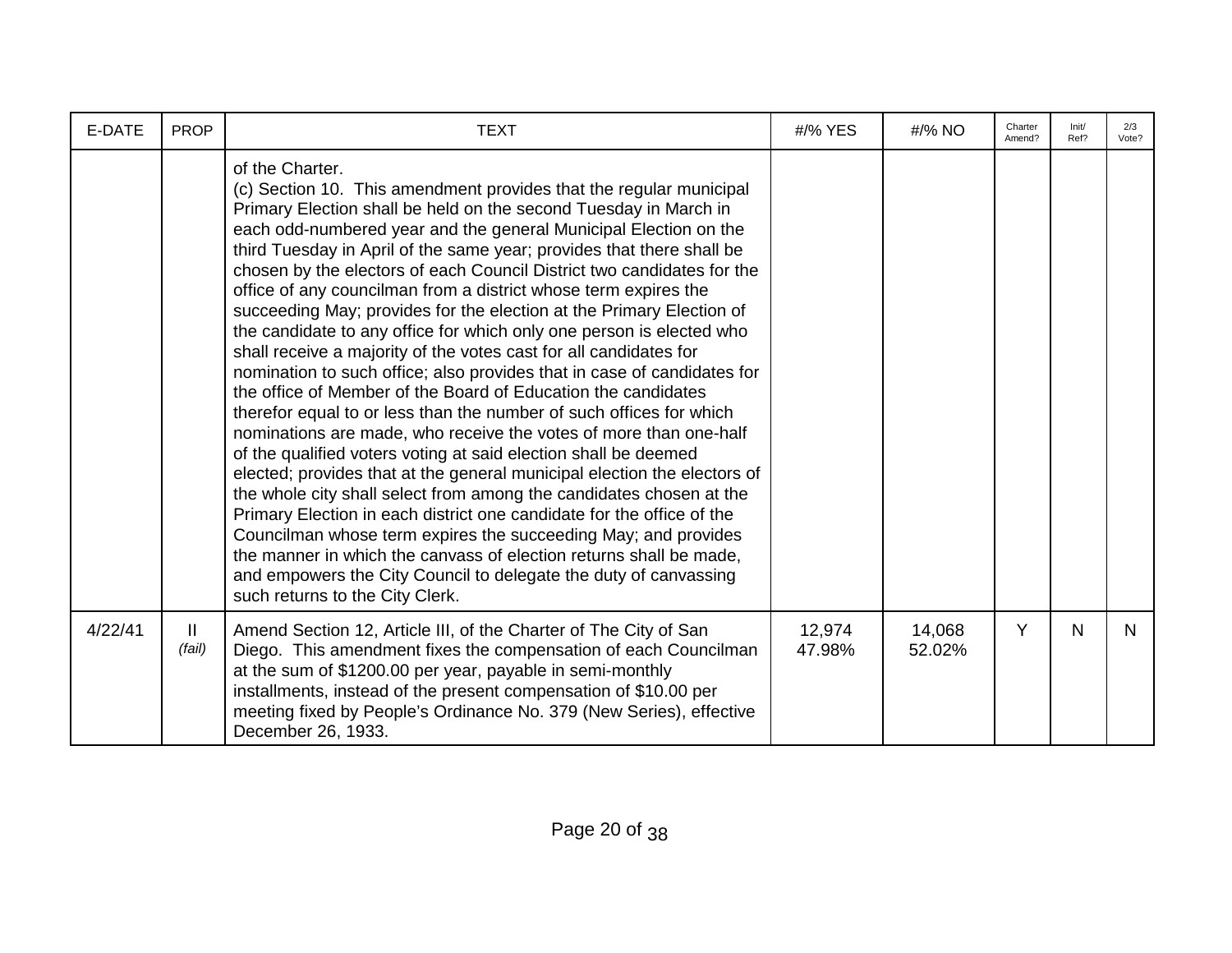| E-DATE  | <b>PROP</b>   | TEXT                                                                                                                                                                                                                                                                                                                                                                                                                                                                                                                                                                                                                                                                                                                                                                                                                                                                                                                                                                                        | #/% YES          | #/% NO           | Charter<br>Amend? | Init/<br>Ref? | 2/3<br>Vote? |
|---------|---------------|---------------------------------------------------------------------------------------------------------------------------------------------------------------------------------------------------------------------------------------------------------------------------------------------------------------------------------------------------------------------------------------------------------------------------------------------------------------------------------------------------------------------------------------------------------------------------------------------------------------------------------------------------------------------------------------------------------------------------------------------------------------------------------------------------------------------------------------------------------------------------------------------------------------------------------------------------------------------------------------------|------------------|------------------|-------------------|---------------|--------------|
| 4/22/41 | III<br>(pass) | Amend Section 17, Article III, of the Charter of The City of San<br>Diego. This amendment permits ordinances calling or relating to<br>elections to take effect at the time indicated therein.                                                                                                                                                                                                                                                                                                                                                                                                                                                                                                                                                                                                                                                                                                                                                                                              | 14,600<br>67.15% | 7,143<br>32.85%  | Y                 | N             | N            |
| 4/22/41 | IV<br>(pass)  | Amend Section 23, Article III, of the Charter of The City of San<br>Diego. This amendment preserves to the people of the City the right<br>to initiate ordinances, exercise the referendum upon ordinances<br>passed by the Council, and to recall elective municipal officers;<br>requires that there shall be included in the election code ordinance a<br>complete procedure for the exercise of said rights, including forms of<br>petitions; fixes the number of signatures necessary on petitions for<br>the initiation of an ordinance, the referendum on an ordinance, and<br>the recall of an elective officer at the following percentages of the<br>registered voters of the City at the last general city election: Initiation<br>of an ordinance for the consideration of the Council, 3%; for the<br>direct submission of an ordinance to the people, 10%; for the<br>referendum of an ordinance passed by the Council, 5%; and for the<br>recall of an elected officer, 15%. | 12,873<br>53.19% | 11,327<br>46.81% | Υ                 | N             | N            |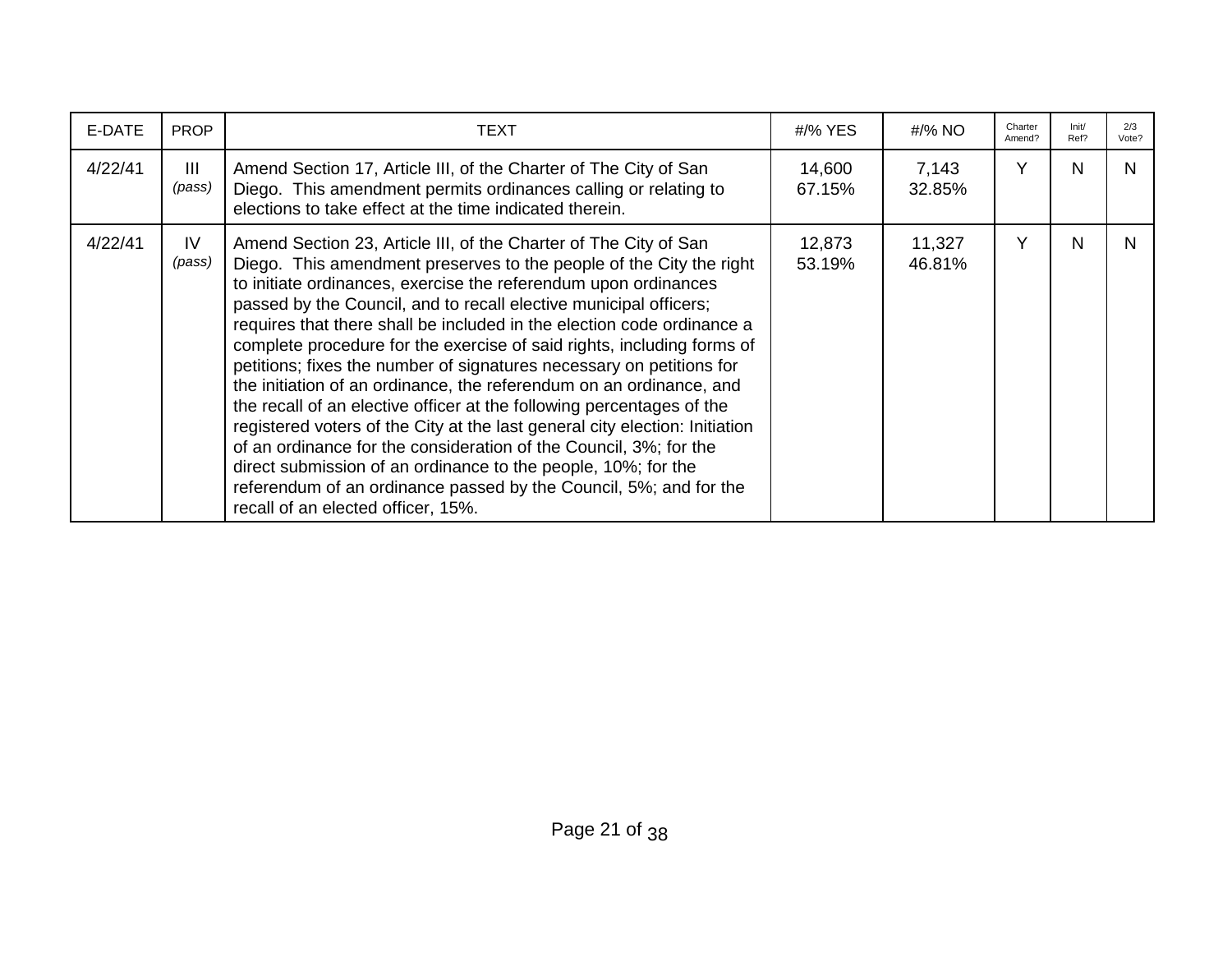| E-DATE  | <b>PROP</b>      | <b>TEXT</b>                                                                                                                                                                                                                                                                                                                                                                                                                                                                                                                                                                                                                                                                                                                                                                                                                                                                                                                                                                                                                                                                                                                                                                                                                                                                                                                                                                                                                                                                                                                                                                                                                                                                                                                                                                                                                          | #/% YES          | #/% NO          | Charter<br>Amend? | Init/<br>Ref? | 2/3<br>Vote? |
|---------|------------------|--------------------------------------------------------------------------------------------------------------------------------------------------------------------------------------------------------------------------------------------------------------------------------------------------------------------------------------------------------------------------------------------------------------------------------------------------------------------------------------------------------------------------------------------------------------------------------------------------------------------------------------------------------------------------------------------------------------------------------------------------------------------------------------------------------------------------------------------------------------------------------------------------------------------------------------------------------------------------------------------------------------------------------------------------------------------------------------------------------------------------------------------------------------------------------------------------------------------------------------------------------------------------------------------------------------------------------------------------------------------------------------------------------------------------------------------------------------------------------------------------------------------------------------------------------------------------------------------------------------------------------------------------------------------------------------------------------------------------------------------------------------------------------------------------------------------------------------|------------------|-----------------|-------------------|---------------|--------------|
| 4/22/41 | $\vee$<br>(pass) | Amend Section 53, Article V, of the Charter of The City of San Diego.<br>This amendment creates the Division of Accounts in the Water<br>Department, empowers the City Manager to appoint a qualified<br>accountant to have charge of the Division of Accounts and of such<br>subordinate officers and employees in said Division as shall be<br>authorized by Ordinance. This Division shall have charge of all<br>accounts and records required to be kept and maintained by Section<br>109 of the Charter with respect to the Water Department; requires<br>the Council to provide an adequate sum in the Annual Appropriation<br>ordinance for the proper maintenance of the Department, and to levy<br>annually a tax sufficient to provide for the redemption of municipal<br>bonds heretofore or hereafter issued for water purposes, together<br>with the interest thereon, and that the amount of money so raised<br>each year shall be charged annually against the Water Department<br>on the accounts of the City; provides that all revenues from the<br>Water Department, except such as have been heretofore<br>appropriated by contract to some specific purpose, in excess of the<br>amount necessary for the maintenance and operation of such Water<br>Department, shall be transferred monthly to the general fund of the<br>City and made available thereafter for use for any legal city<br>purposes, and that said surplus fund so transferred shall be credited<br>on the accounts of the City as a reimbursement credit for the moneys<br>paid by the City each year for the redemption of water bonds and<br>payment of interest thereon; and empowers the Manager to appoint<br>an Advisory Commission of three citizens to advise the City Manager<br>and Council on plans for future water development. | 16,703<br>66.81% | 8,298<br>33.19% | Y                 | N             | N            |
| 4/22/41 | VI<br>(pass)     | Amend Section 54, Article V, of the Charter of the City of San Diego.<br>This amendment amends subdivision (f) of Section 54, by extending<br>the annual appropriation of \$150,000.00 for the development of the<br>harbor until the fiscal year 1948-49.                                                                                                                                                                                                                                                                                                                                                                                                                                                                                                                                                                                                                                                                                                                                                                                                                                                                                                                                                                                                                                                                                                                                                                                                                                                                                                                                                                                                                                                                                                                                                                           | 16,572<br>69.8%  | 7,169<br>30.2%  | Y                 | N             | N.           |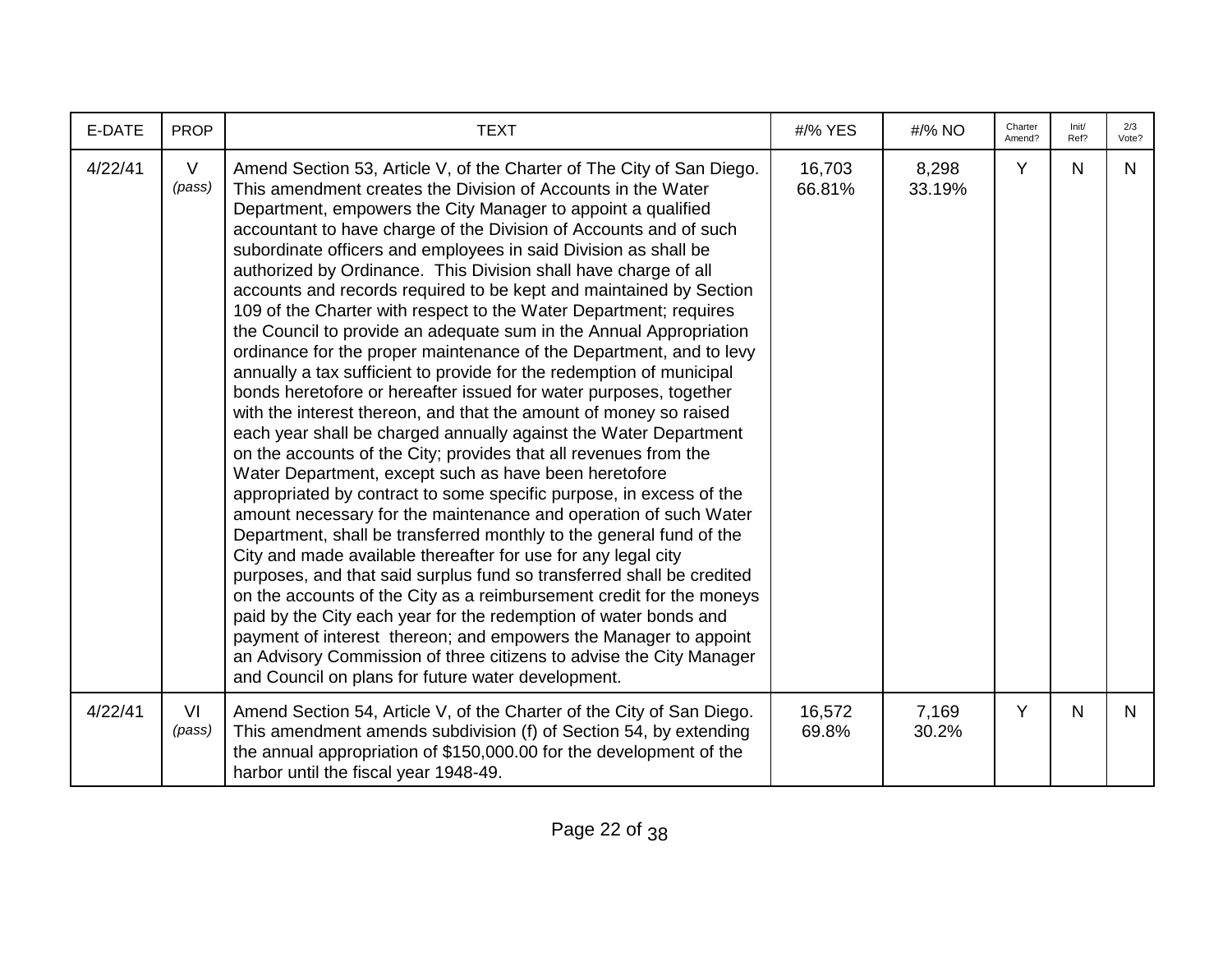| E-DATE  | <b>PROP</b>    | <b>TEXT</b>                                                                                                                                                                                                                                                                                                                                                                                                                                                                                                                                                                                                                                                             | #/% YES          | #/% NO          | Charter<br>Amend? | Init/<br>Ref? | 2/3<br>Vote? |
|---------|----------------|-------------------------------------------------------------------------------------------------------------------------------------------------------------------------------------------------------------------------------------------------------------------------------------------------------------------------------------------------------------------------------------------------------------------------------------------------------------------------------------------------------------------------------------------------------------------------------------------------------------------------------------------------------------------------|------------------|-----------------|-------------------|---------------|--------------|
| 4/22/41 | VII<br>(pass)  | Amend Section 55, Article V, of the Charter of The City of San Diego.<br>This amendment adds to Subdivision (a) of Section 55 a provision<br>empowering the City Council, when deemed to be for the best<br>interests of the City, to authorize the City Manager to enter into<br>leases or contracts or let concessions upon terms prescribed by the<br>Council, for the use and operation of the City Stadium in Balboa<br>Park, and for the use and operation of city-owned equipment and<br>facilities of an amusement character located in the city parks,<br>together with buildings and space therein necessary and convenient<br>for the operation of the same. | 17,529<br>69.85% | 7,567<br>30.15% | Y                 | N             | N            |
| 4/22/41 | VIII<br>(pass) | Amend Section 77, Article VII, of the Charter of The City of San<br>Diego. This amendment clarifies the meaning of the section which<br>relates to a special tax levy of not more than five cents on each one<br>hundred dollars of the assessed valuation during any fiscal year for<br>the acquisition and construction of permanent improvements, real<br>property, public buildings and public offices, by changing the present<br>ambiguous wording of the section.                                                                                                                                                                                                | 15,243<br>64.16% | 8,516<br>35.84% | Y                 | N             | N            |
| 4/22/41 | IX<br>(pass)   | Amend Section 77a, Article VII, of the Charter of The City of San<br>Diego. This amendment adds a new paragraph to the present<br>section, and empowers the Council to enter into a contract, upon<br>such terms and conditions as the Council may prescribe, for the<br>maintenance in Balboa Park of zoological exhibits, with any<br>organization formed primarily for the purpose of maintaining<br>zoological gardens and zoological exhibits and conducting general<br>zoological work.                                                                                                                                                                           | 17,321<br>70.68% | 7,184<br>29.32% | Y                 | N             | N            |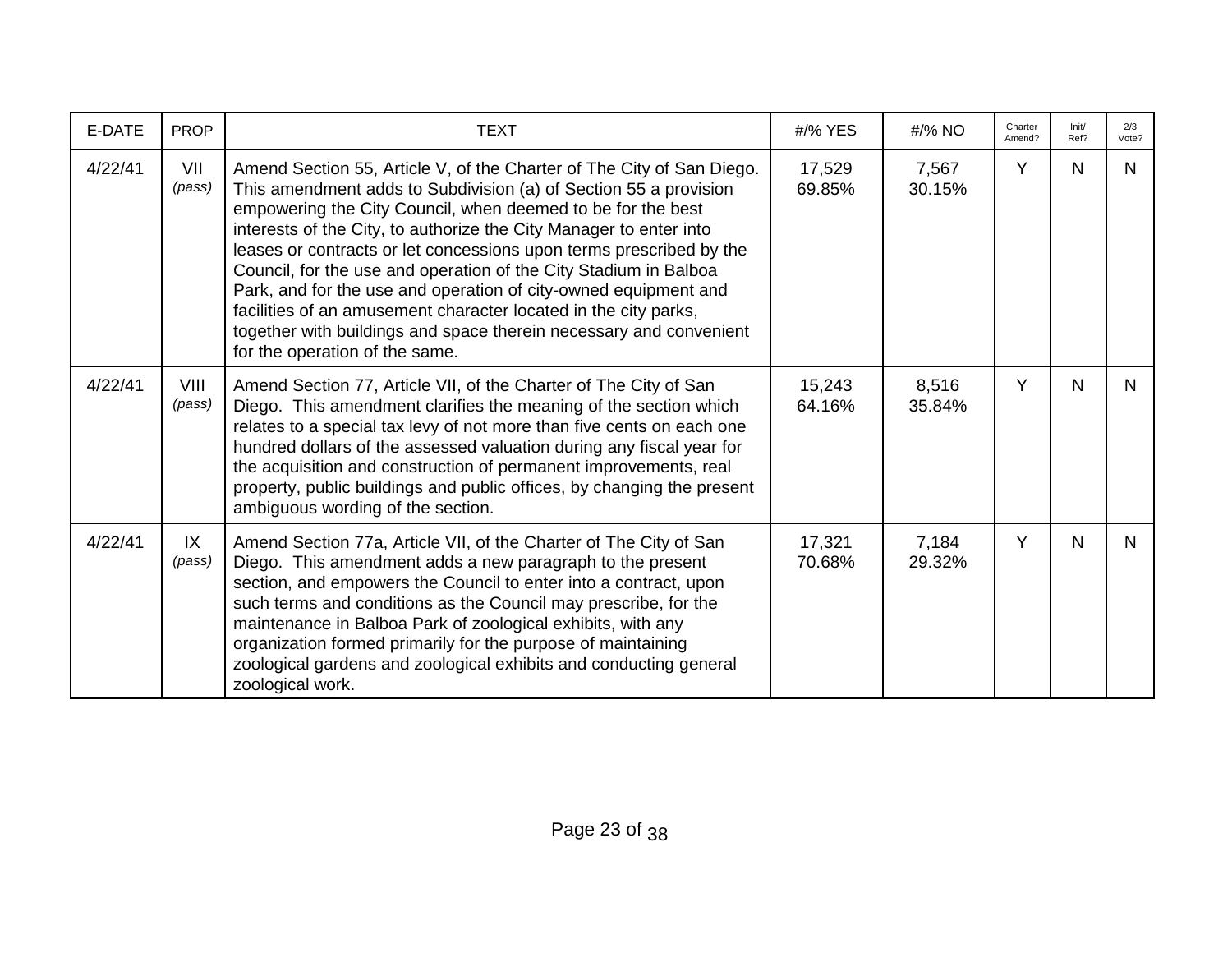| E-DATE  | <b>PROP</b>            | <b>TEXT</b>                                                                                                                                                                                                                                                                                                                                                                                                                                                                                                                                                                                                                                                                                                                                                                                                                                                                                                | #/% YES          | #/% NO           | Charter<br>Amend? | Init/<br>Ref? | 2/3<br>Vote? |
|---------|------------------------|------------------------------------------------------------------------------------------------------------------------------------------------------------------------------------------------------------------------------------------------------------------------------------------------------------------------------------------------------------------------------------------------------------------------------------------------------------------------------------------------------------------------------------------------------------------------------------------------------------------------------------------------------------------------------------------------------------------------------------------------------------------------------------------------------------------------------------------------------------------------------------------------------------|------------------|------------------|-------------------|---------------|--------------|
| 4/22/41 | $\mathsf{X}$<br>(pass) | Amend Section 86, Article VII, of the Charter of The City of San<br>Diego. This amendment adds to Section 86, requiring all city officials<br>and employees who collect money belonging to the City to deposit<br>the same daily with the City Treasurer, a proviso that in case of<br>employees located in distant parts of the city or county so collecting<br>money, which collections cannot be deposited daily without difficulty<br>and undue cost, such collections may be deposited in the City<br>Treasury within one week after their receipt.                                                                                                                                                                                                                                                                                                                                                   | 18,914<br>78.33% | 5,234<br>21.67%  | Y                 | N             | N            |
| 4/22/41 | XI<br>(pass)           | Amend Section 95, Article VII, of the Charter of The City of San<br>Diego. This amendment provides that in competitive bidding for the<br>supplying of materials and equipment or furnishing services to the<br>City, the authority authorized to award the contract may award it to<br>other than the lowest responsible bidder when such higher bidder<br>specifies in his bid that the articles, products or materials are to be<br>wholly or in part manufactured, made or produced in industries<br>established in The City of San Diego or in the County of San Diego,<br>or that the same are regularly stocked, handled and sold by business<br>establishments located in The City of San Diego or in the County of<br>San Diego, provided that the bid of such higher bidder does not in<br>amount or price exceed by five percent(5%) that of the lowest<br>responsible bidder for the contract. | 12,837<br>56.08% | 10,054<br>43.92% | Y                 | N             | N.           |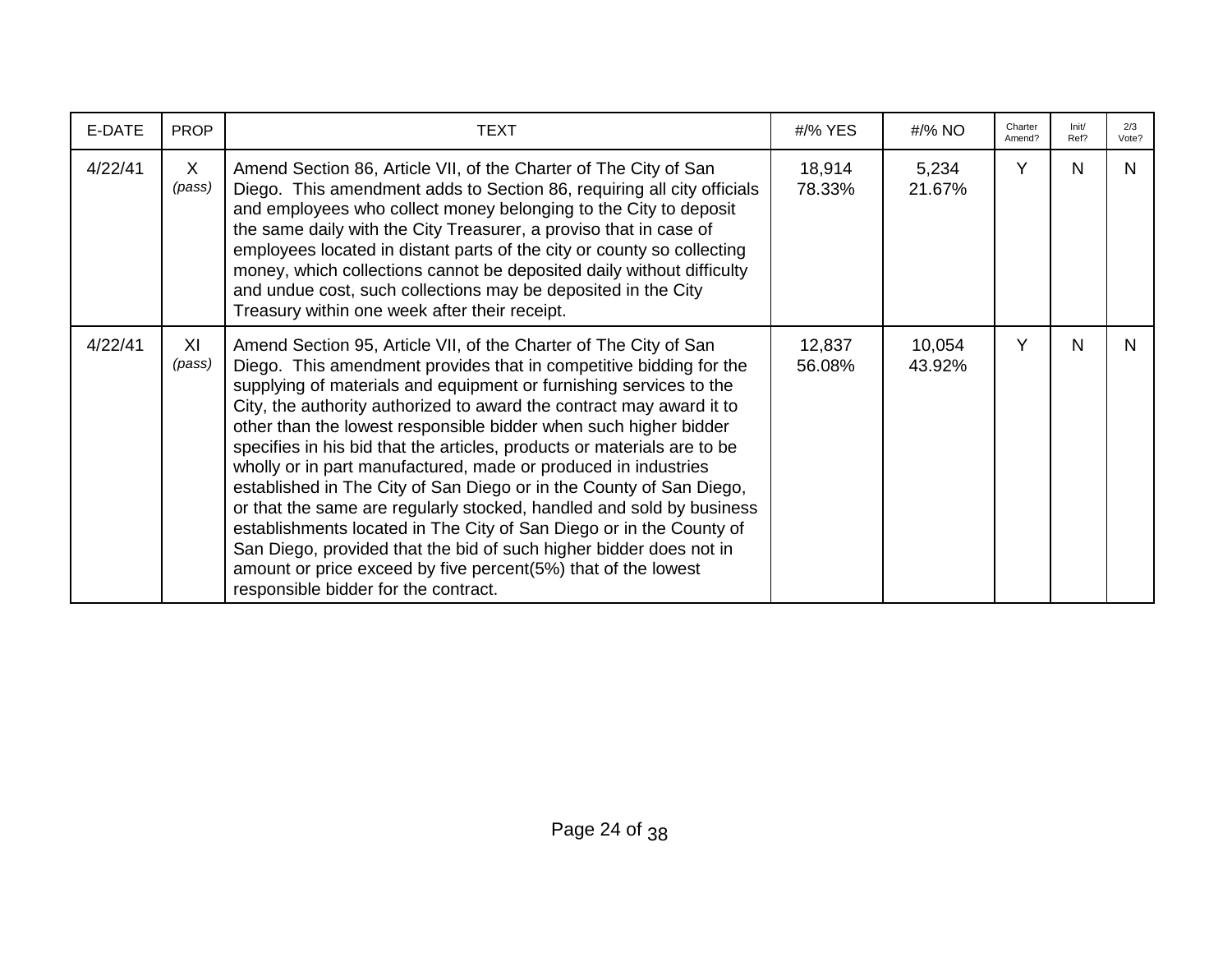| E-DATE  | <b>PROP</b>   | TEXT                                                                                                                                                                                                                                                                                                                                                                                                                                                                                                                                                                                                                                                                                                   | #/% YES          | #/% NO          | Charter<br>Amend? | Init/<br>Ref? | 2/3<br>Vote? |
|---------|---------------|--------------------------------------------------------------------------------------------------------------------------------------------------------------------------------------------------------------------------------------------------------------------------------------------------------------------------------------------------------------------------------------------------------------------------------------------------------------------------------------------------------------------------------------------------------------------------------------------------------------------------------------------------------------------------------------------------------|------------------|-----------------|-------------------|---------------|--------------|
| 4/22/41 | XII<br>(pass) | Amend Section 99, Article VII, of the Charter of The City of San<br>Diego. This amendment provides that a contract or obligation<br>involving the payment of moneys out of the appropriations of more<br>than one year, except bonded indebtedness, shall first be published<br>in the official newspaper of the City at least two weeks before final<br>action of the Council thereon, and requires the approval of not less<br>than five members of the Council; and that if the contract is to be for<br>more than five years it must also first be submitted to the electors of<br>the City at a regular or special election and be approved by a two-<br>thirds majority of those voting thereon. | 15,474<br>70.31% | 6,534<br>29.69% |                   | N             |              |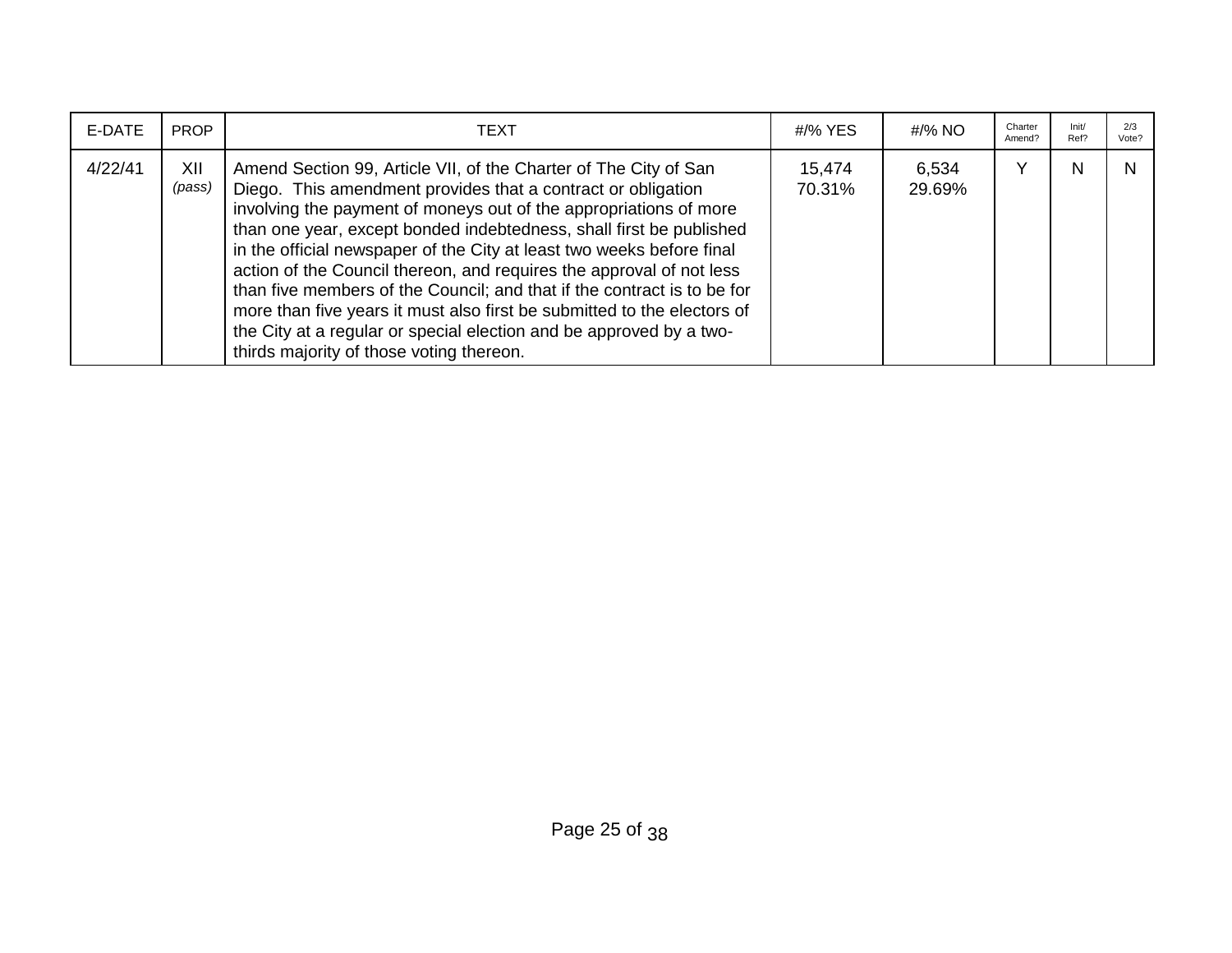| E-DATE  | <b>PROP</b>    | <b>TEXT</b>                                                                                                                                                                                                                                                                                                                                                                                                                                                                                                                                                                                                                                                                                                                                                                                                                                                                                                                                                                                                                                                                                                                                                                                                                                                                                                                                                                                                                                                                                                                                                                                                                                                                                                                                                                                                                                                | #/% YES          | #/% NO          | Charter<br>Amend? | Init/<br>Ref? | 2/3<br>Vote? |
|---------|----------------|------------------------------------------------------------------------------------------------------------------------------------------------------------------------------------------------------------------------------------------------------------------------------------------------------------------------------------------------------------------------------------------------------------------------------------------------------------------------------------------------------------------------------------------------------------------------------------------------------------------------------------------------------------------------------------------------------------------------------------------------------------------------------------------------------------------------------------------------------------------------------------------------------------------------------------------------------------------------------------------------------------------------------------------------------------------------------------------------------------------------------------------------------------------------------------------------------------------------------------------------------------------------------------------------------------------------------------------------------------------------------------------------------------------------------------------------------------------------------------------------------------------------------------------------------------------------------------------------------------------------------------------------------------------------------------------------------------------------------------------------------------------------------------------------------------------------------------------------------------|------------------|-----------------|-------------------|---------------|--------------|
| 4/22/41 | XIII<br>(pass) | Amend Sections 103, 104 and 105, Article VII, of the Charter of The<br>City of San Diego.<br>(a) Section 103. This amendment empowers the Council to grant<br>franchises and all renewals, extensions and amendments thereof for<br>the use of public property under the jurisdiction of the City, upon such<br>terms and conditions as are set forth in the ordinance of grant, which<br>ordinance may only be adopted by a vote of five members of the<br>Council and after recommendations thereon by the City Manager,<br>and an opportunity for free and open competition and public hearings<br>have been given; prohibits an ordinance granting a franchise, or a<br>renewal, extension or amendment of an existing franchise from<br>taking effect until thirty days after its passage, during which time it<br>shall be subject to the referendum provisions of the Charter; prohibits<br>transfer of a franchise without the approval of the Council expressed<br>by ordinance.<br>(b) Section 104. This amendment empowers the City by ordinance<br>to terminate any franchise whenever the City shall determine to<br>acquire by condemnation or otherwise the property of any utility<br>necessary for the welfare of the City, in lieu of the provision in the<br>existing section which limits the exercise of this right to specified<br>intervals of not more than ten years after the beginning of operation.<br>(c) Section 105. The existing section relates to the rights and<br>powers of the City to regulate franchises granted by it. The<br>amendment gives the City the additional right to provide that the<br>percentage of gross annual receipts derived from the franchise<br>privilege shall be paid to the Treasurer in such amounts and at such<br>times as shall be determined in the ordinance granting the franchise. | 13,131<br>59.55% | 8,920<br>40.45% | Y                 | N             | N.           |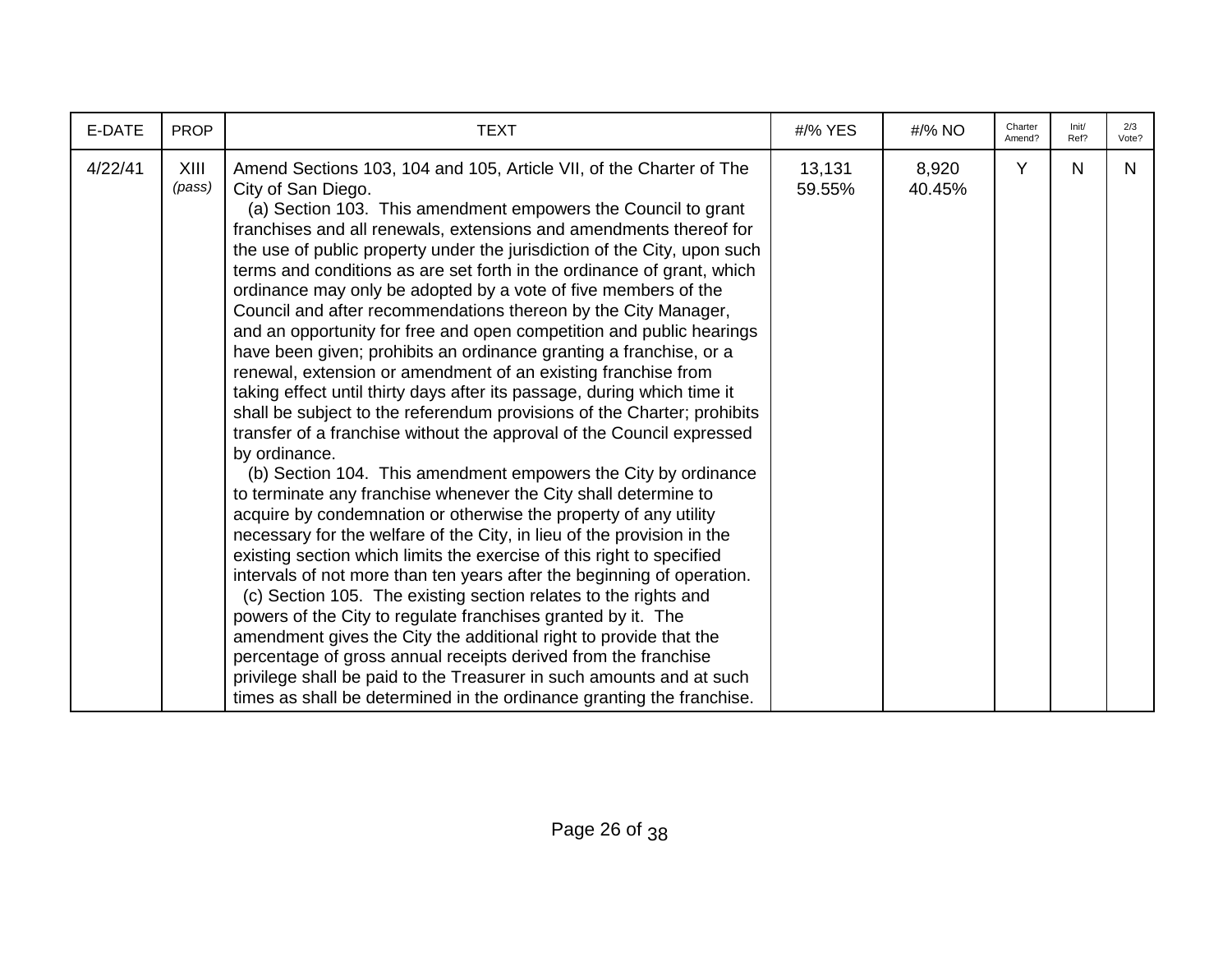| E-DATE  | <b>PROP</b>         | <b>TEXT</b>                                                                                                                                                                                                                                                                                                                                                                                                                                                                                                                                                                                                                                                                                                                                                                                                                                                                                                                                                                                                                                                                                                                                                                                                                                                                                                                    | #/% YES          | #/% NO          | Charter<br>Amend? | Init/<br>Ref? | 2/3<br>Vote? |
|---------|---------------------|--------------------------------------------------------------------------------------------------------------------------------------------------------------------------------------------------------------------------------------------------------------------------------------------------------------------------------------------------------------------------------------------------------------------------------------------------------------------------------------------------------------------------------------------------------------------------------------------------------------------------------------------------------------------------------------------------------------------------------------------------------------------------------------------------------------------------------------------------------------------------------------------------------------------------------------------------------------------------------------------------------------------------------------------------------------------------------------------------------------------------------------------------------------------------------------------------------------------------------------------------------------------------------------------------------------------------------|------------------|-----------------|-------------------|---------------|--------------|
| 4/22/41 | XIV<br>(pass)       | Amend Section 109, Article VII, of the Charter of The City of San<br>Diego. This amendment provides the manner of keeping the<br>accounts of municipally owned utilities, which is in accordance with<br>the uniform classification of accounts prescribed by the Railroad<br>Commission of the State of California for such class of privately<br>owned public utilities in so far as the same may be applicable to the<br>accounts of municipally owned utilities. It requires that the accounts<br>show, as nearly as possible, the cost of any service furnished or<br>rendered by any such utility by or to any other department of the City;<br>an estimate of the amount of ad valorem taxes, whether paid or not,<br>that would be chargeable against the property if privately owned; the<br>sinking fund or redemption requirements for all bonds hitherto or<br>hereafter issued; the proper allowance for depreciation for all<br>property used in rendering public utility service, and that such<br>depreciation shall be taken account of in fixing the charges made for<br>the service; authorizes the Council to cause to be made for public<br>distribution reports showing the financial results of such City<br>ownership and operation, or such other information as the Council<br>shall deem expedient. | 16,578<br>72.62% | 6,251<br>27.38% | Y                 | N.            | N            |
| 4/22/41 | <b>XV</b><br>(pass) | Amend Section 112, Article VII, of the Charter of The City of San<br>Diego. This amendment requires the Auditor and Comptroller to<br>show in his records the cost or value of all city-owned property of any<br>kind, and to show proper depreciation of all property of any kind<br>which is used by the City for utility purposes, and to furnish a proper<br>balance sheet under classified heads to the Manager for inclusion in<br>the annual budget and for publication in the annual report of the City<br>Auditor and Comptroller.                                                                                                                                                                                                                                                                                                                                                                                                                                                                                                                                                                                                                                                                                                                                                                                    | 18,676<br>79.56% | 4,799<br>20.44% | Y                 | N             | N.           |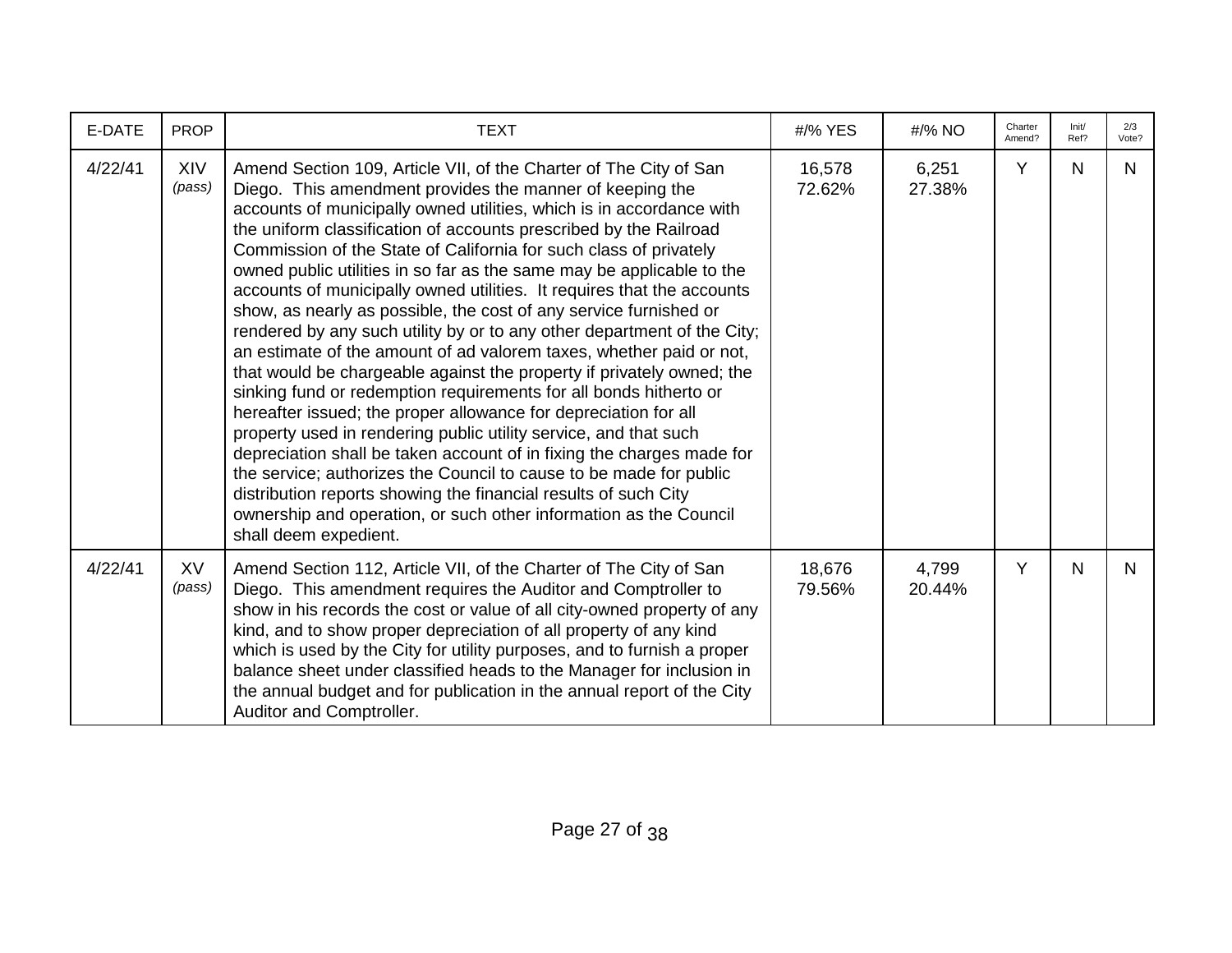| E-DATE  | <b>PROP</b>           | <b>TEXT</b>                                                                                                                                                                                                                                                                                                                                                                                                                                                                                                                                                                                                                                                                                                                                                                                                                                                                                                         | #/% YES          | #/% NO          | Charter<br>Amend? | Init/<br>Ref? | 2/3<br>Vote? |
|---------|-----------------------|---------------------------------------------------------------------------------------------------------------------------------------------------------------------------------------------------------------------------------------------------------------------------------------------------------------------------------------------------------------------------------------------------------------------------------------------------------------------------------------------------------------------------------------------------------------------------------------------------------------------------------------------------------------------------------------------------------------------------------------------------------------------------------------------------------------------------------------------------------------------------------------------------------------------|------------------|-----------------|-------------------|---------------|--------------|
| 4/22/41 | XVI<br>(pass)         | Amend Section 118, Article VIII, of the Charter of The City of San<br>Diego. The existing section relates to the purposes for which the<br>Civil Service Commission is required to adopt rules and regulations in<br>the government of the Classified Service of the City. The<br>amendment consists in adding to the section a new subdivision (s)<br>empowering the appointing authority to lay off or suspend an<br>employee or employees because of lack of funds, lack of work, or<br>where there has been an insufficient appropriation to meet the salary<br>requirements necessary to maintain existing personnel in any office,<br>department, division or bureau of the City; and provides that any<br>such lay-off or suspension shall be made in conformity with the rules<br>and regulations of the Civil Service Commission governing the order<br>in which employees shall be laid off or suspended. | 14,664<br>64.09% | 8,215<br>35.91% | Y                 | N             | N.           |
| 4/22/41 | <b>XVII</b><br>(pass) | Amend Section 130, Article VIII, of the Charter of The City of San<br>Diego. This amendment requires the Council by ordinance, prior to<br>the beginning of each fiscal year, to establish a schedule of<br>compensation for officers and employees in the Classified Service,<br>which shall provide uniform compensation for like service; imposes<br>upon the Civil Service Commission the duty of preparing and<br>furnishing to the Council prior to the adoption of such ordinance a<br>schedule of compensation recommending a minimum and maximum<br>for any grade; and provides that the Council may adopt such<br>schedule as presented or make such changes therein as it may<br>deem necessary and proper.                                                                                                                                                                                              | 12,915<br>60.28% | 8,511<br>39.72% | Y                 | N             | N.           |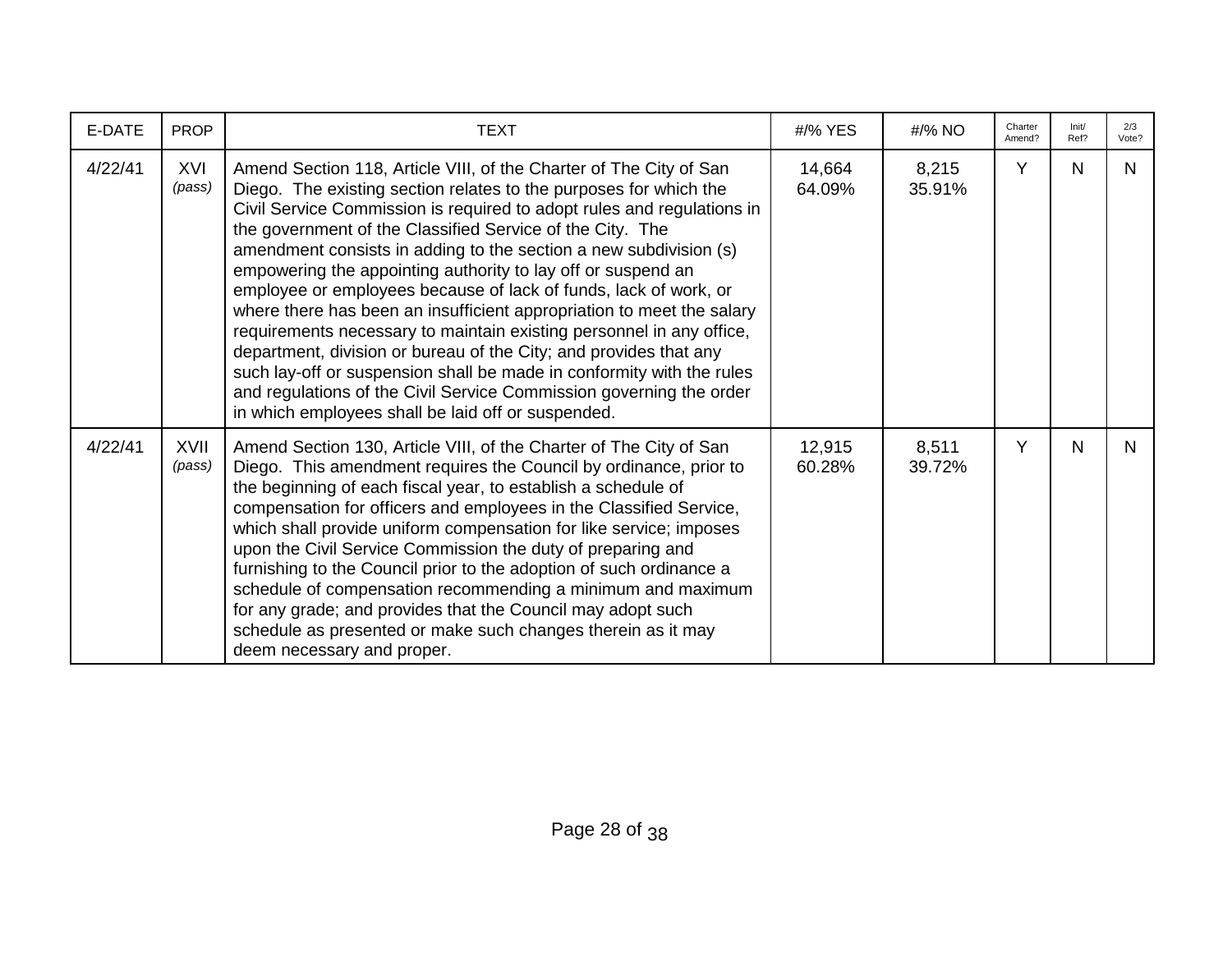| E-DATE  | <b>PROP</b>            | TEXT                                                                                                                                                                                                                                                                                                                                                                                                                                                                                                                                                                                                                                                                                                                                                                                                                                                                                                                                                                                                                                                                                                                                                                                                         | #/% YES          | #/% NO           | Charter<br>Amend? | Init/<br>Ref? | 2/3<br>Vote? |
|---------|------------------------|--------------------------------------------------------------------------------------------------------------------------------------------------------------------------------------------------------------------------------------------------------------------------------------------------------------------------------------------------------------------------------------------------------------------------------------------------------------------------------------------------------------------------------------------------------------------------------------------------------------------------------------------------------------------------------------------------------------------------------------------------------------------------------------------------------------------------------------------------------------------------------------------------------------------------------------------------------------------------------------------------------------------------------------------------------------------------------------------------------------------------------------------------------------------------------------------------------------|------------------|------------------|-------------------|---------------|--------------|
| 4/22/41 | <b>XVIII</b><br>(pass) | Repeal Section 161, Article X, of the Charter of The City of San<br>Diego.<br>Amend Section 162, Article X, of the Charter of The City of San<br>Diego.<br>(a) Section 161. This section, as it now exists, provides that all<br>pensioners in the San Diego Police Department shall have their<br>pensions increased or decreased to meet the prevailing scale of<br>salaries in the Police Department from time to time.<br>(b) Section 162. This section relates to retirement for service in<br>the Police Department. The amendment consists in providing that<br>the amount of the pension shall be fixed at the time of retirement,<br>which amount shall be equal to one-half the amount of the average<br>yearly salary of the retiring person for the five years immediately<br>preceding the date of his retirement, payable to him in monthly<br>installments. It also adds a new proviso that members of the Police<br>Department who enter the service of the department subsequent to<br>the date of ratification of this amendment by the State Legislature<br>shall not be so retired before they reach the age of fifty years and<br>before twenty-five years of service in the aggregate. | 12,614<br>52.25% | 11,528<br>47.75% | Y                 | N             | N.           |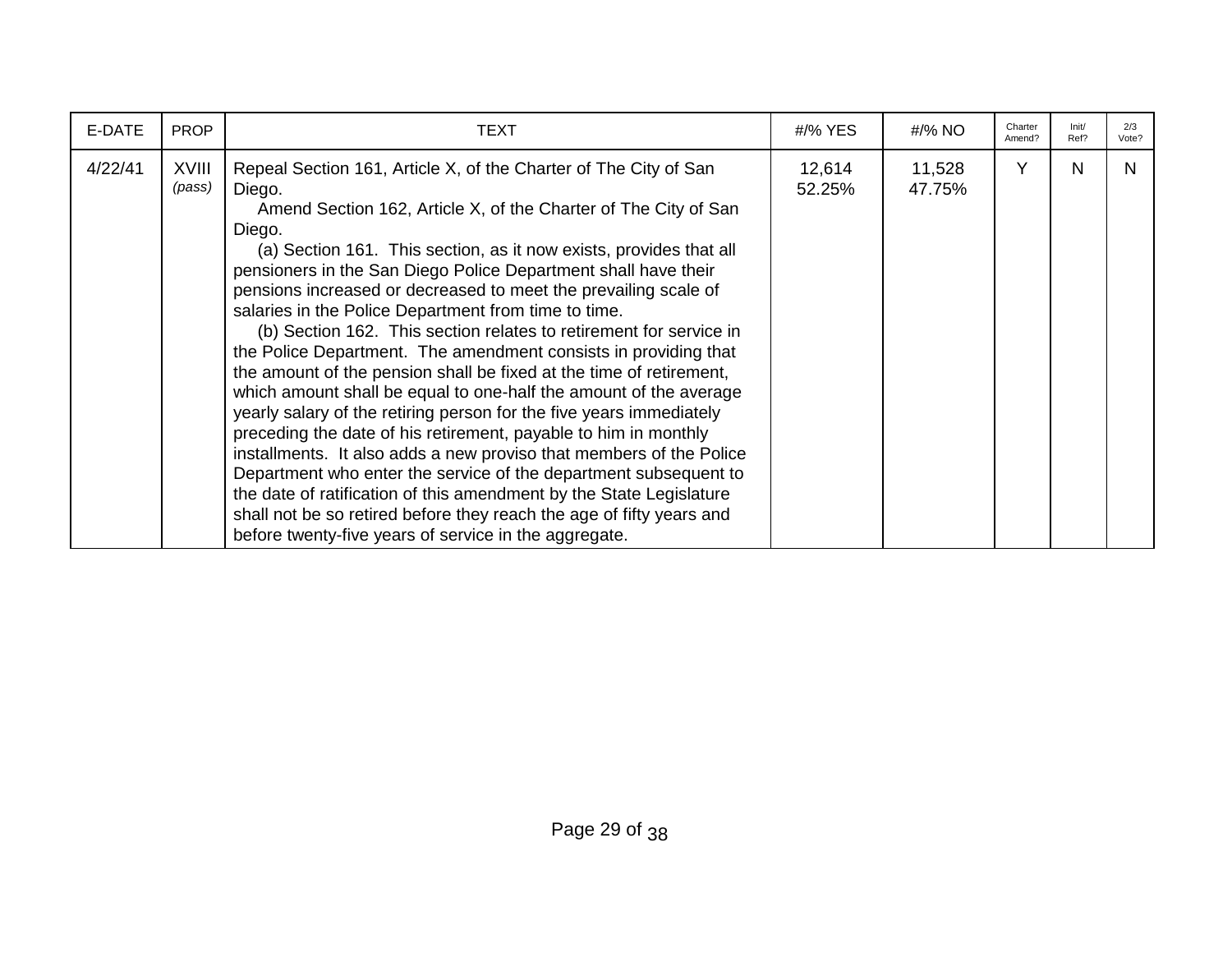| E-DATE  | <b>PROP</b>           | <b>TEXT</b>                                                                                                                                                                                                                                                                                                                                                                                                                                                                                                                                                                                                                                                                                                                                                                                                                                                                         | #/% YES          | #/% NO           | Charter<br>Amend? | Init/<br>Ref? | 2/3<br>Vote? |
|---------|-----------------------|-------------------------------------------------------------------------------------------------------------------------------------------------------------------------------------------------------------------------------------------------------------------------------------------------------------------------------------------------------------------------------------------------------------------------------------------------------------------------------------------------------------------------------------------------------------------------------------------------------------------------------------------------------------------------------------------------------------------------------------------------------------------------------------------------------------------------------------------------------------------------------------|------------------|------------------|-------------------|---------------|--------------|
| 4/22/41 | <b>XIX</b><br>(fail)  | Repeal Section 183, Article XI, of the Charter of The City of San<br>Diego.<br>Amend Section 184, Article, XI, of the Charter of the City of San<br>Diego.<br>(a) Section 183. This section, as it now stands, provides that all<br>pensioners in the Fire Department of the City of San Diego shall<br>have their pensions increased or decreased to meet the prevailing<br>scale of salaries in the Fire Department from time to time.<br>(b) Section 184. This section relates to retirement for service in<br>the Fire Department. The amendment consists in providing that the<br>amount of the pension shall be fixed at the time of retirement, which<br>amount shall be equal to one-half the amount of the average yearly<br>salary of the retiring person for the five years immediately preceding<br>the date of his retirement, payable to him in monthly installments. | 11,581<br>44.65% | 14,365<br>55.35% | Y                 | $\mathsf{N}$  | N            |
| 4/22/41 | XX<br>(pass)          | Repeal Sections 202 to 210, inclusive, comprising all of Article XIII, of<br>the Charter of The City of San Diego.<br>Sections 202 to 210, inclusive, relate to the creation, maintenance<br>and jurisdiction of a City Police Court. Upon the establishment in<br>The City of San Diego of a Municipal Court system, which abolished<br>such Police Court, these sections become inoperative and<br>completely obsolete.                                                                                                                                                                                                                                                                                                                                                                                                                                                           | 15,850<br>68.81% | 7,186<br>31.19%  | Y                 | $\mathsf{N}$  | $\mathsf{N}$ |
| 4/22/41 | XXI<br>(pass)         | Amend Section 213, Article XIV, of the Charter of The City of San<br>Diego. This amendment continues in force all ordinances adopted<br>prior to the taking effect of the present City Charter which are not<br>inconsistent with any of the provisions of said Charter; and provides<br>that all contracts of the City in force at the time of the adoption of<br>said Charter and not inconsistent with any of its provisions shall<br>continue in force until completed, amended or rescinded.                                                                                                                                                                                                                                                                                                                                                                                   | 12,662<br>62.22% | 7,689<br>37.78%  | Y                 | $\mathsf{N}$  | $\mathsf{N}$ |
| 4/22/41 | <b>XXII</b><br>(fail) | Amend Article V of the Charter of The City of San Diego, by adding<br>two new sections thereto, to be numbered Sections 58a and 58b<br>(proposed by initiative petition), which said sections read as follows:                                                                                                                                                                                                                                                                                                                                                                                                                                                                                                                                                                                                                                                                      | 13,375<br>41.41% | 18,926<br>58.59% | Y                 | init          | N            |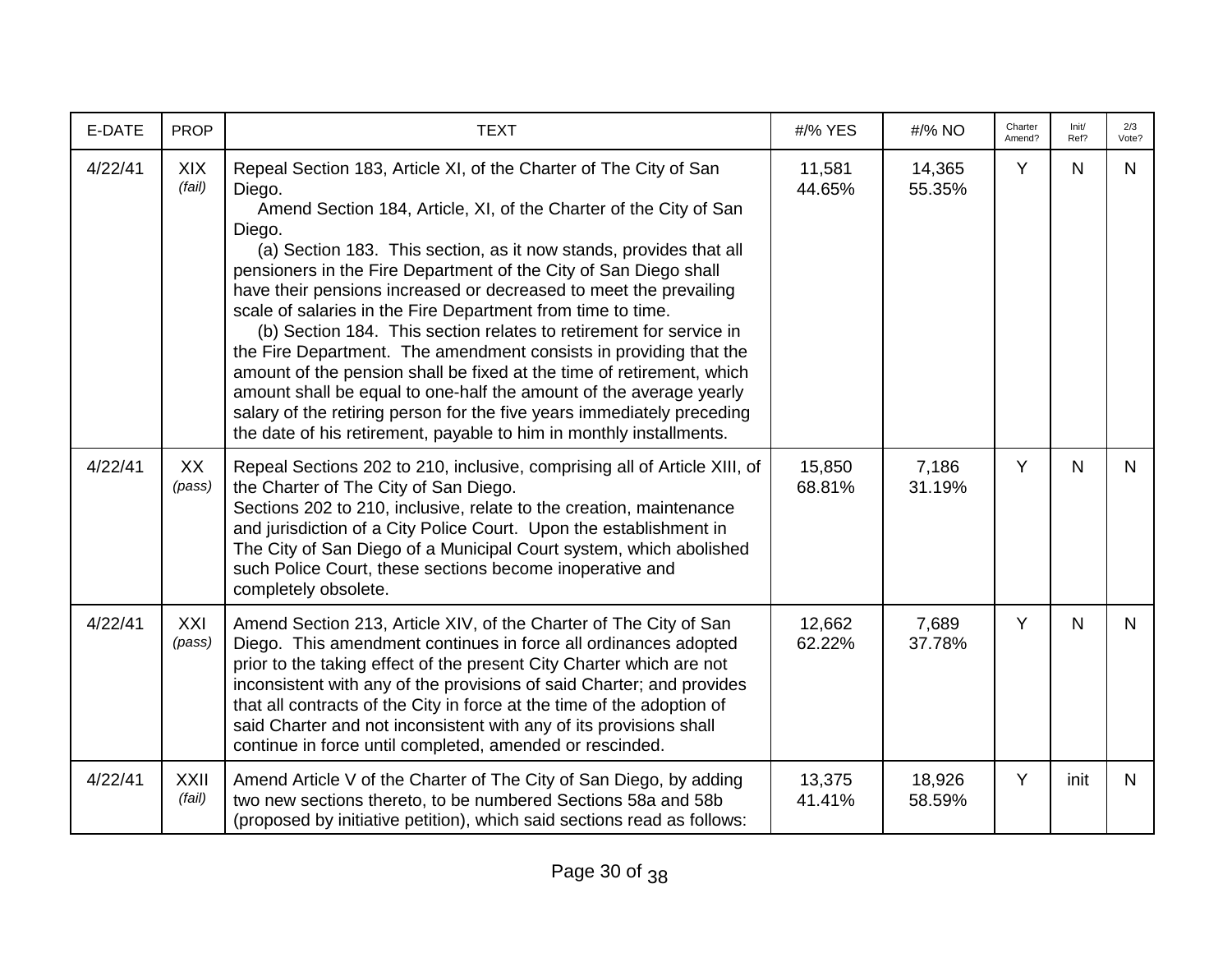| E-DATE | <b>PROP</b> | <b>TEXT</b>                                                                                                                                                                                                                                                                                                                                                                                                                                                                                                                                                                                                                                                                                                                                                                                                                                                                                                                                                                                                                                                                                                                                                                                                                                                                                                                                                                                                                                                        | #/% YES | #/% NO | Charter<br>Amend? | Init/<br>Ref? | 2/3<br>Vote? |
|--------|-------------|--------------------------------------------------------------------------------------------------------------------------------------------------------------------------------------------------------------------------------------------------------------------------------------------------------------------------------------------------------------------------------------------------------------------------------------------------------------------------------------------------------------------------------------------------------------------------------------------------------------------------------------------------------------------------------------------------------------------------------------------------------------------------------------------------------------------------------------------------------------------------------------------------------------------------------------------------------------------------------------------------------------------------------------------------------------------------------------------------------------------------------------------------------------------------------------------------------------------------------------------------------------------------------------------------------------------------------------------------------------------------------------------------------------------------------------------------------------------|---------|--------|-------------------|---------------|--------------|
|        |             | "Section 58a. Anything in this Charter to the contrary<br>notwithstanding, the members of the San Diego Fire<br>Department of either A or B Platoons shall not be required to<br>work more than seven of their respective platoon shifts without<br>receiving their next working shifts off duty, and shall not receive less<br>than Twenty-Five of their respective working shifts off duty per<br>calendar year, and they shall not receive less than Fifty-Two of their<br>respective working shifts off duty in two calendar years. Each<br>member of A and B platoons shall receive as his annual vacation<br>seven of his consecutive working shifts and such annual vacation<br>shall be exclusive of his regular work shifts off duty, as herein above<br>provided. Nothing herein contained, however, shall be construed as<br>preventing the Chief of the Fire Department, in cases of riot,<br>serious conflagration, or other great public emergency, from<br>having power to assign all of the members of the Department to<br>continuous duty or to continue any member on duty if necessary."<br>"Section 58b. Anything in this Charter to the contrary<br>notwithstanding, the members of the San Diego Fire Department<br>shall receive monthly salaries of not less than the amounts<br>hereinafter set forth, to be paid to each member in semi-monthly<br>payments, to-wit:<br>Fireman, Fourth Class \$170.00<br>Fireman, Second Class  190.00 |         |        |                   |               |              |
|        |             |                                                                                                                                                                                                                                                                                                                                                                                                                                                                                                                                                                                                                                                                                                                                                                                                                                                                                                                                                                                                                                                                                                                                                                                                                                                                                                                                                                                                                                                                    |         |        |                   |               |              |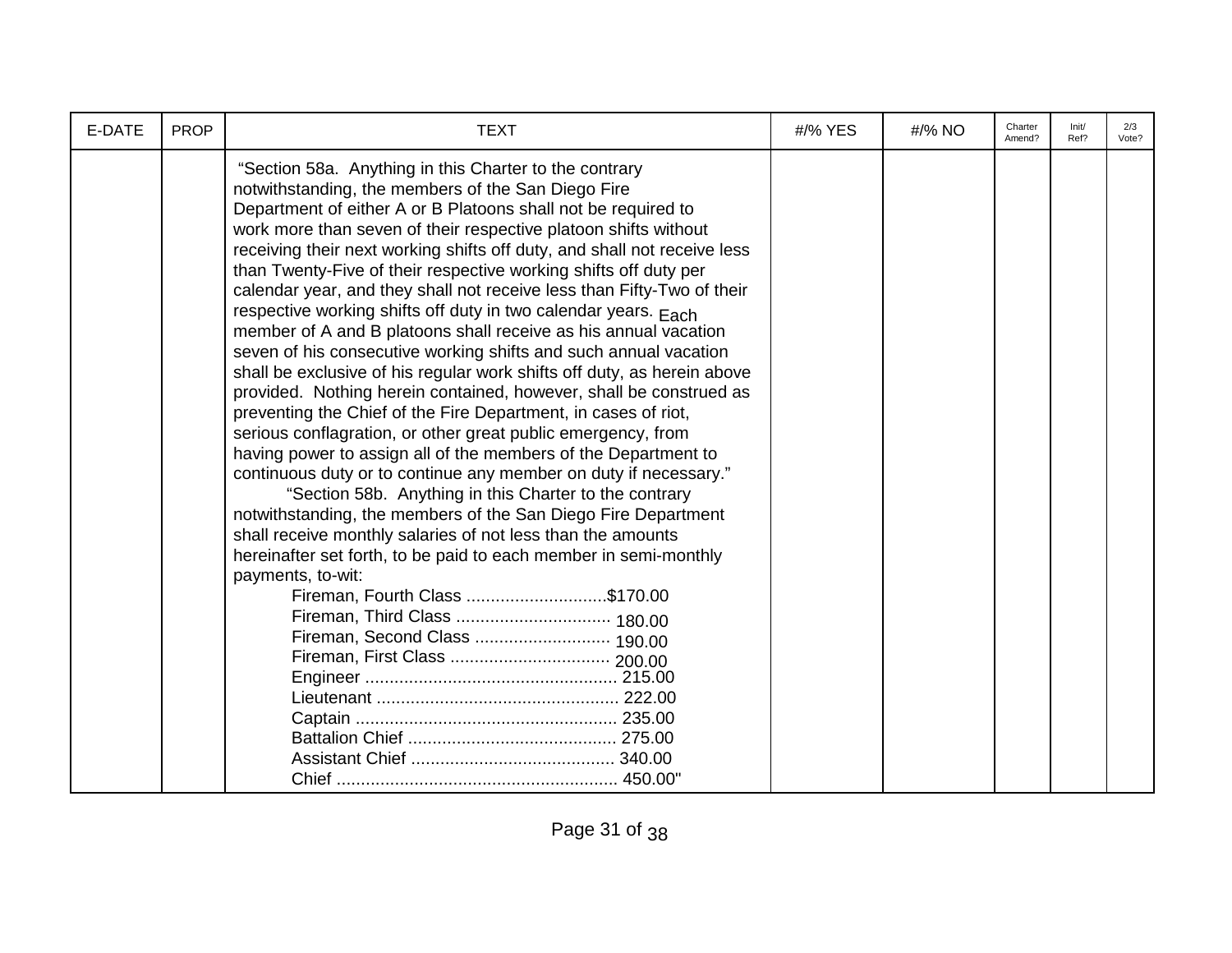| E-DATE  | <b>PROP</b>            | <b>TEXT</b>                                                                                                                                                                                                                                                                                                                                                                                                                                                                                                                                                                                                                                                                                                                                                                                                                                                                   | #/% YES          | #/% NO          | Charter<br>Amend? | Init/<br>Ref? | 2/3<br>Vote? |
|---------|------------------------|-------------------------------------------------------------------------------------------------------------------------------------------------------------------------------------------------------------------------------------------------------------------------------------------------------------------------------------------------------------------------------------------------------------------------------------------------------------------------------------------------------------------------------------------------------------------------------------------------------------------------------------------------------------------------------------------------------------------------------------------------------------------------------------------------------------------------------------------------------------------------------|------------------|-----------------|-------------------|---------------|--------------|
| 4/22/41 | <b>XXIII</b><br>(pass) | Shall The City of San Diego, through its Council, be empowered and<br>authorized to recede and transfer to the State of California the<br>following described tidelands situated in The City of San Diego, to-<br>wit: All that portion of Block 11, Municipal Tidelands, Subdivision<br>Tract No. 1, bounded on the north by the prolongation of the south<br>line of Ash Street, on the east by Pacific Highway, on the south by A<br>Street, and on the west by Belt Street; which said tidelands are to be<br>used by the State of California for the purpose only and exclusively of<br>constructing thereon a state office building costing not less than<br>\$500,000.00, and other state buildings; the construction of said state<br>office building to be commenced within five years from the date of<br>such receding, and carried on continuously to completion? | 21,415<br>77.97% | 6,051<br>22.03% | N.                | $\mathsf{N}$  | N            |
| 4/22/41 | <b>XXIV</b><br>(pass)  | Shall the use as a public park of 21.32 acres, more or less, of the<br>lands owned by The City of San Diego, known as Balboa Park,<br>adjoining the northerly and easterly boundaries of the Naval Hospital,<br>be discontinued, and upon the discontinuance of the use of said real<br>property as a public park shall the same be conveyed to the United<br>States Government for another public purpose, to-wit: For use by the<br>United States Government in connection with and as a part of the<br>Naval Hospital now being operated by said United States<br>Government; said lands to be abandoned and discontinued in use as<br>a public park, being more particularly described in Ordinance No.<br>2078 (New Series) of the ordinances of said City?                                                                                                              | 24,278<br>77.98% | 5,854<br>22.02% | N.                | $\mathsf{N}$  | Y            |
| 3/25/41 | (pass)                 | Shall the following described portions of Balboa Park, in The City of<br>San Diego, California, be designated as a boulevard, street or<br>highway and made a part of the public street and road system of the<br>City under the supervision of the City Manager:<br>PARCEL NO. 1. Portions of Balboa Park situated within Pueblo Lots<br>1131, 1135 and 1144 of the Pueblo Lands of The City of San Diego,<br>according to Map thereof made by James Pascoe in the year 1879,<br>filed as Miscellaneous Map No. 35, in the Office of the County                                                                                                                                                                                                                                                                                                                              | 24,661<br>89.44% | 3,110<br>10.56% | N                 | $\mathsf{N}$  | N.           |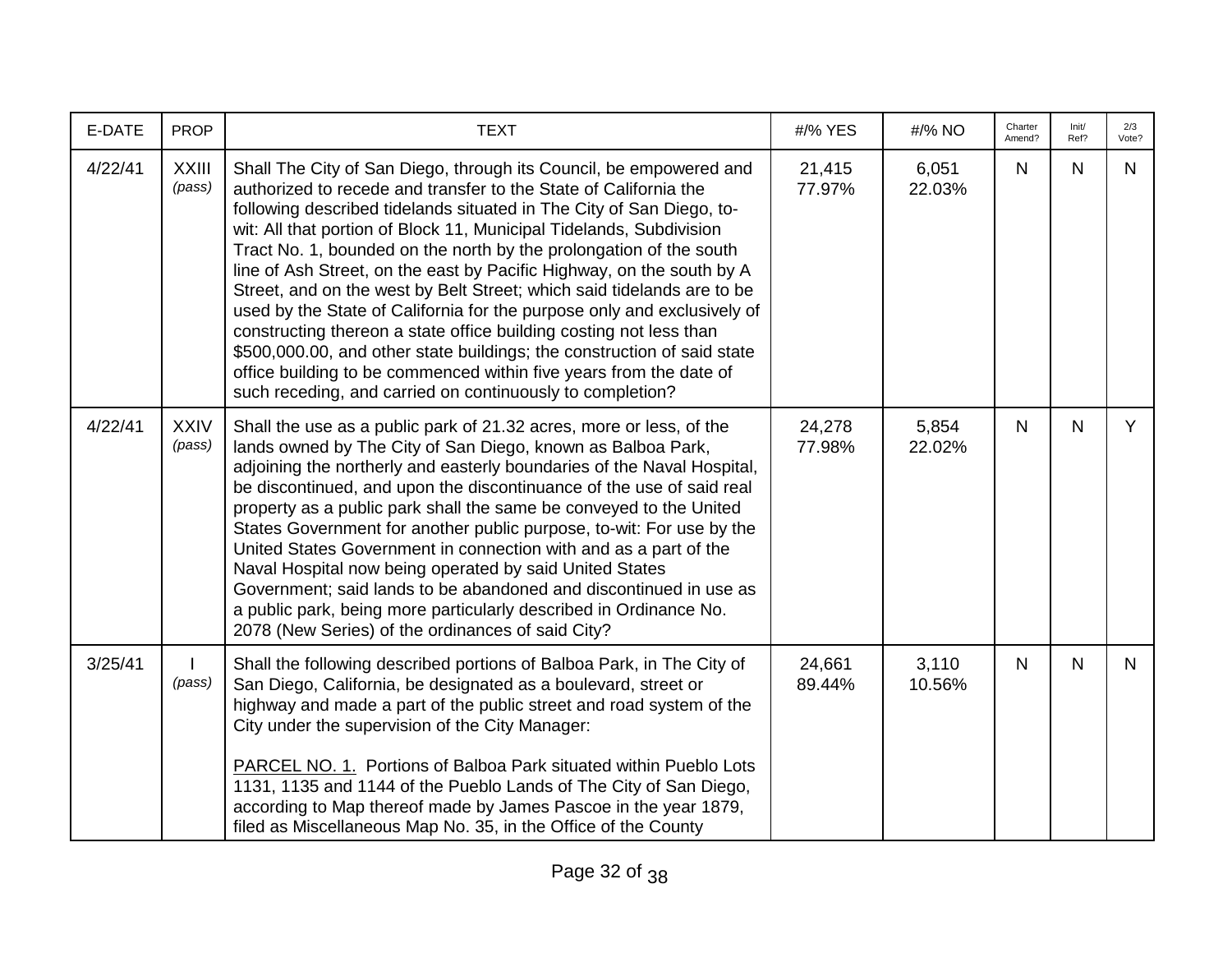| E-DATE | <b>PROP</b> | <b>TEXT</b>                                                                                                                                                                                                                                                                                                                                                                                                                                                                                                                                                                                                                                                                                                                                                                                                                                                                                                                                                                                                                                                                                                                                                                                                                                                                                                                                                                                                                                                                                                                                                                                                                                                                                                                                                                                                                                                                                                              | #/% YES | #/% NO | Charter<br>Amend? | Init/<br>Ref? | 2/3<br>Vote? |
|--------|-------------|--------------------------------------------------------------------------------------------------------------------------------------------------------------------------------------------------------------------------------------------------------------------------------------------------------------------------------------------------------------------------------------------------------------------------------------------------------------------------------------------------------------------------------------------------------------------------------------------------------------------------------------------------------------------------------------------------------------------------------------------------------------------------------------------------------------------------------------------------------------------------------------------------------------------------------------------------------------------------------------------------------------------------------------------------------------------------------------------------------------------------------------------------------------------------------------------------------------------------------------------------------------------------------------------------------------------------------------------------------------------------------------------------------------------------------------------------------------------------------------------------------------------------------------------------------------------------------------------------------------------------------------------------------------------------------------------------------------------------------------------------------------------------------------------------------------------------------------------------------------------------------------------------------------------------|---------|--------|-------------------|---------------|--------------|
|        |             | Recorder of San Diego County, California:                                                                                                                                                                                                                                                                                                                                                                                                                                                                                                                                                                                                                                                                                                                                                                                                                                                                                                                                                                                                                                                                                                                                                                                                                                                                                                                                                                                                                                                                                                                                                                                                                                                                                                                                                                                                                                                                                |         |        |                   |               |              |
|        |             | Beginning at the intersection of the center line of the State<br>Department of Public Works' survey in the City of San Diego, Road<br>XI-SD-77-SD, as shown on the Map thereof No. 151, filed in the<br>Office of said County Recorder on January 27, 1941, with the<br>common boundary of Balboa Park and Russ Boulevard, which<br>intersection is Engineer's Station 43+16.77 of said survey and which<br>station bears north 89 58' 30" west, 20 feet from the intersection of the northerly prolongation of the center line of Eleventh Avenue with<br>the said common boundary; thence along the said common boundary<br>north 89 58' 30' west 20 feet to the northerly prolongation of the west line of said Eleventh Avenue; thence along the boundary of said<br>Balboa Park, being also along the northerly prolongation of the west<br>line of said Eleventh Avenue, south 0 03' 30" west, 60 feet to the<br>north-east corner of Lot H of Block 186, as delineated on the Official<br>Map of Horton's Addition, according to the survey made by L. L.<br>Lockling, filed June, 1871, in Deed Book 13, page 522, Records of<br>San Diego County; thence along the common boundary of said<br>Balboa Park and said Block 186 south 89 52' 30" west, 136,80 feet<br>to the granite monument set for the southwest corner of Balboa Park;<br>thence along the common boundary of Balboa Park and Bay View<br>Homestead, according to Map No. 150, Records of San Diego<br>County, north 0 38' east, 572.35 feet to the northerly line of Block<br>22, of said Bay View Homestead; thence south 89 58' 30" east.<br>50.72 feet to a point distant 100 feet westerly at right angles from<br>Engineer's Station 48+28.73 of said survey center line; thence<br>parallel with said center line north 0 01' 30" east, 447.67 feet; thence<br>along a curve to the left, concentric with said survey center line, with |         |        |                   |               |              |
|        |             | a radius of 2150 feet, through an angle of 14 $49'$ 30" a distance of<br>556.30 feet; thence north 14 48' west, 567.07 feet; thence along a                                                                                                                                                                                                                                                                                                                                                                                                                                                                                                                                                                                                                                                                                                                                                                                                                                                                                                                                                                                                                                                                                                                                                                                                                                                                                                                                                                                                                                                                                                                                                                                                                                                                                                                                                                              |         |        |                   |               |              |
|        |             | curve to the right with a radius of 2100 feet, through an angle of 39<br>43', a distance of 1455.69 feet; thence north 24 55' east 242.48 feet;                                                                                                                                                                                                                                                                                                                                                                                                                                                                                                                                                                                                                                                                                                                                                                                                                                                                                                                                                                                                                                                                                                                                                                                                                                                                                                                                                                                                                                                                                                                                                                                                                                                                                                                                                                          |         |        |                   |               |              |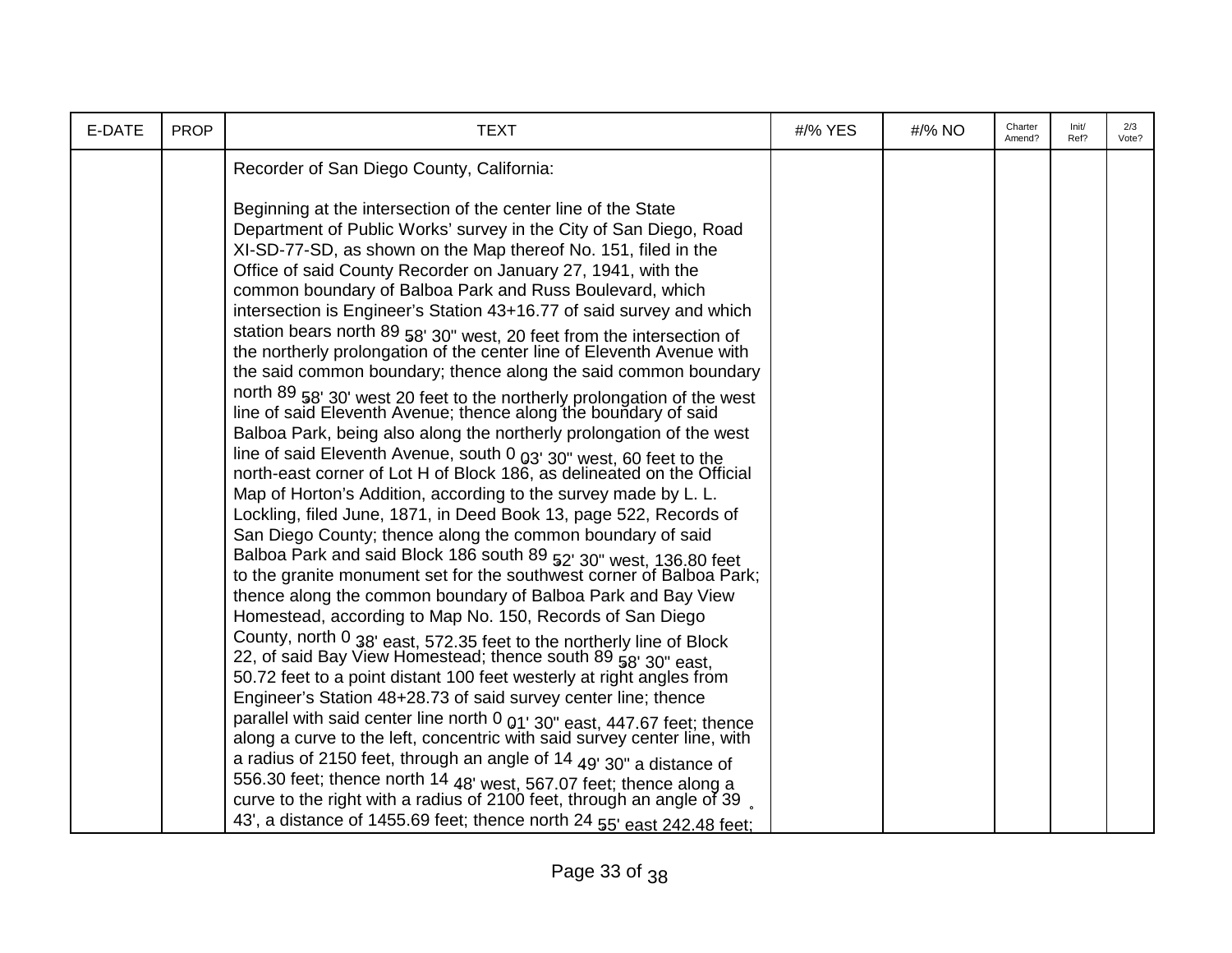| E-DATE | <b>PROP</b> | <b>TEXT</b>                                                                                                                                                                                                                                                                                                                                                                                                                                                                                                                                                                                                                                                                                                                                                                                                                                                                                                                                                                                                                                                                                                                                                                                                                                                                                                                                                                                                                                                                                                                                                                                                                                                                                                                                                                                                                                                                                                                                                                                                                                                                                                                                                                                                                                                                                                                                                                                                                                         | #/% YES | #/% NO | Charter<br>Amend? | Init/<br>Ref? | 2/3<br>Vote? |
|--------|-------------|-----------------------------------------------------------------------------------------------------------------------------------------------------------------------------------------------------------------------------------------------------------------------------------------------------------------------------------------------------------------------------------------------------------------------------------------------------------------------------------------------------------------------------------------------------------------------------------------------------------------------------------------------------------------------------------------------------------------------------------------------------------------------------------------------------------------------------------------------------------------------------------------------------------------------------------------------------------------------------------------------------------------------------------------------------------------------------------------------------------------------------------------------------------------------------------------------------------------------------------------------------------------------------------------------------------------------------------------------------------------------------------------------------------------------------------------------------------------------------------------------------------------------------------------------------------------------------------------------------------------------------------------------------------------------------------------------------------------------------------------------------------------------------------------------------------------------------------------------------------------------------------------------------------------------------------------------------------------------------------------------------------------------------------------------------------------------------------------------------------------------------------------------------------------------------------------------------------------------------------------------------------------------------------------------------------------------------------------------------------------------------------------------------------------------------------------------------|---------|--------|-------------------|---------------|--------------|
|        |             | thence along a curve to the left, with a radius of 1200 feet, through<br>an angle of 51 $31'$ , a distance of 1072.68 feet; thence along a curve to the right, with a radius of 1500 feet, through an angle of 27 $37'$ , a<br>distance of 723.00 feet; thence north 1 19' east 329.97 feet; thence<br>along a curve to the left, with a radius of 4900 feet, through an angle<br>of 10 27', a distance of 893.70 feet; thence north 9 08' west 372.11 feet; thence along a curve to the right, concentric with said survey<br>center line, with a radius of 4100 feet, through an angle of $7_{04'34''}$ ,<br>a distance of 506.36 feet to a point on the common boundary of<br>Balboa Park and Upas Street; thence along the last said common<br>boundary, being the south line of Upas Street, north 89 54' 45" east,<br>100.06 feet to Station 123+13.49 of said survey, which station bears<br>south 87 03' 40" east, 955.73 feet from a 6" by 6" concrete monument with lead and tack set for the northwest corner of the<br>original Balboa Park, being alos the northwest corner of said Pueblo<br>Lot 1131; thence continuing along the south line of Upas Street,<br>north 89 54' 45" east, 100.07 feet; then from a tangent which bears<br>south 2 $09'$ 30" east along a curve to the left, concentric with said survey center line, with a radius of 3900 feet, through an angle of 6.<br>58' 30" a distance of 474.77 feet; thence south 9 08' east, 372.11<br>feet; thence along a curve to the right, with a radius of 5100 feet,<br>through an angle of 10 27', a distance of 930.17 feet; thence south<br>1 19' west, 329.97 feet; thence along a curve to the left, with a radius of 1300 feet, through an angle of $27$ $37'$ , a distance of 626.60<br>feet; thence south 26 $18'$ east, 317.54 feet; thence along a curve to the right, with a radius of 1400 feet, through an angle of 51 $13'$ , a<br>distance of 1251.46 feet; thence south 24 55' west, 242.48 feet;<br>thence along a curve to the left, with a radius of 1900 feet, through<br>an angle of 39 43', a distance of 1317.05 feet; thence along a curve to the right, concentric with said survey center line, with a radius of<br>2350 feet, through an angle of 14 49' 30", a distance of 608.05 feet;<br>thence, south 0 $_{01'}$ 30" west, 959.63 feet to the said common<br>boundary of Balboa Park and Russ Boulevard; thence north 89 <sub>58'</sub> |         |        |                   |               |              |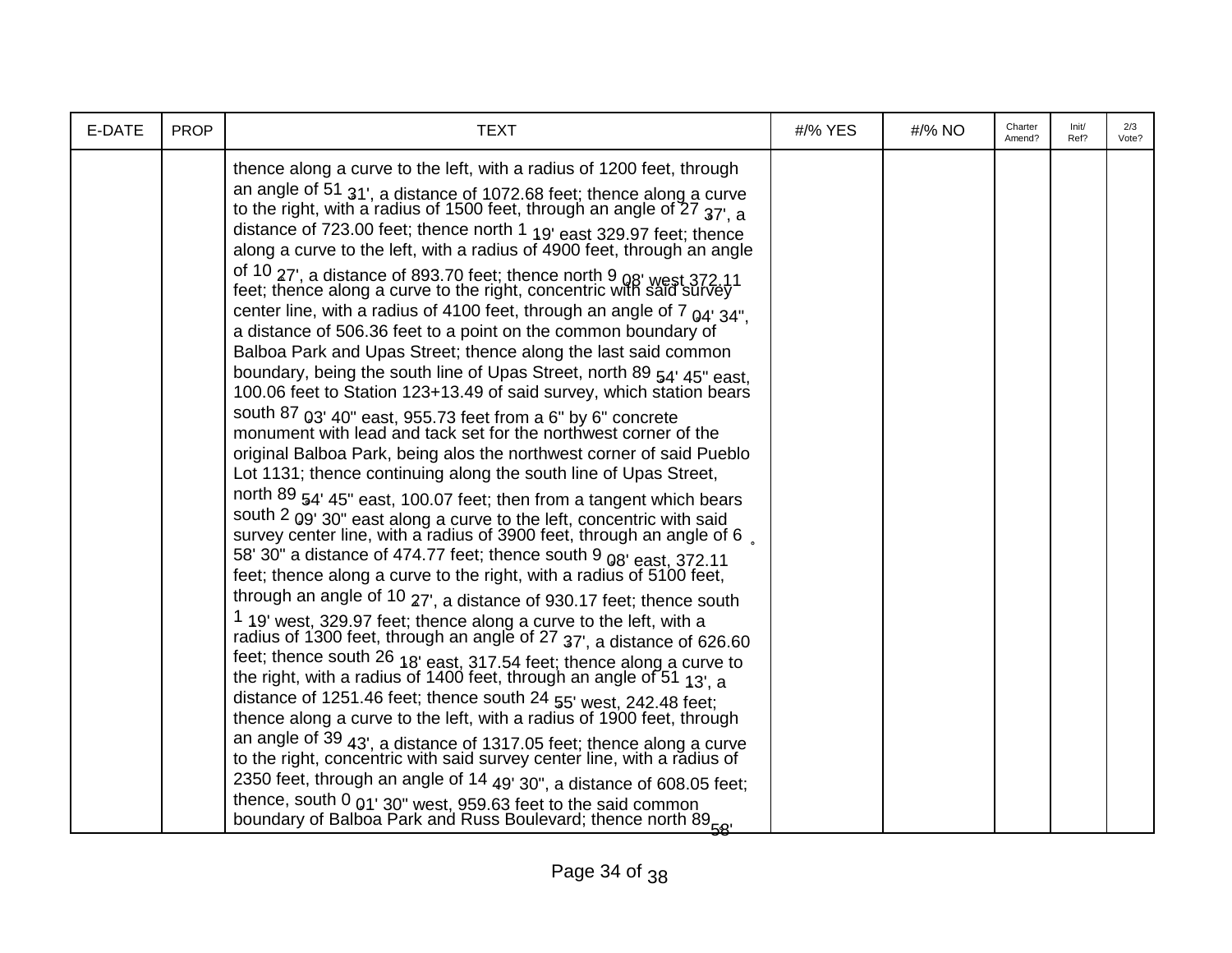| E-DATE | <b>PROP</b> | <b>TEXT</b>                                                                                                                                                                                                                                                                                                                                                                                                                                                                                                                                                                                                                                                                                                                                                                                                                                                                                                                                                                                                                                                                                                                                                                                                                                                                                                                                                                                                                                                                                                                                                                                                                                                                                                                                                                                                                         | #/% YES | #/% NO | Charter<br>Amend? | Init/<br>Ref? | 2/3<br>Vote? |
|--------|-------------|-------------------------------------------------------------------------------------------------------------------------------------------------------------------------------------------------------------------------------------------------------------------------------------------------------------------------------------------------------------------------------------------------------------------------------------------------------------------------------------------------------------------------------------------------------------------------------------------------------------------------------------------------------------------------------------------------------------------------------------------------------------------------------------------------------------------------------------------------------------------------------------------------------------------------------------------------------------------------------------------------------------------------------------------------------------------------------------------------------------------------------------------------------------------------------------------------------------------------------------------------------------------------------------------------------------------------------------------------------------------------------------------------------------------------------------------------------------------------------------------------------------------------------------------------------------------------------------------------------------------------------------------------------------------------------------------------------------------------------------------------------------------------------------------------------------------------------------|---------|--------|-------------------|---------------|--------------|
|        |             | 30" west, 100 feet to the point of beginning; containing 1,635,200<br>square feet, or 37.54 acres.                                                                                                                                                                                                                                                                                                                                                                                                                                                                                                                                                                                                                                                                                                                                                                                                                                                                                                                                                                                                                                                                                                                                                                                                                                                                                                                                                                                                                                                                                                                                                                                                                                                                                                                                  |         |        |                   |               |              |
|        |             | <b>PARCEL NO. 2.</b> A portion of that part of Balboa Park, formerly<br>known as Lot 21 of Marston Hills, according to Map No. 1790,<br>Records of said San Diego County, described as follows: Beginning<br>at the intersection of the center line of the State Department of Public<br>Works' survey, in the City of San Diego, Road XI-SD-77-SD, as<br>shown on the Map thereof No. 151, filed in the Office of said County<br>Recorder on January 27, 1941, with the north line of Pueblo Lot<br>1131, said north line being the common boundary of the original<br>Balboa Park and said Lot 21, which intersection is Engineer's Station<br>123+63.51 of said survey, and which station is distant 952.95 feet,<br>measured along the north line of said Pueblo Lot 1131, from a 6" x 6"<br>concrete monument with lead and tack set for the northwest corner<br>of the said original Balboa Park, being also the northwest corner of<br>said Pueblo Lot 1131; thence along said common boundary, being<br>also the north line of Upas Street, south 89 54' 45" west, 9.48 feet to<br>the southwest corner of said Lot 21; thence along the common<br>boundary of Canyada Way and said Lot 21, from a tangent which<br>bears north 10 $47'$ 45" west, along a curve to the right with a radius of 530 feet, through an angle of $36$ $43'$ $30''$ a distance of 339.71 feet<br>to a point of reverse curvature; thence from a tangent which bears<br>north 25 45' 45" east, along a curve to the left with a radius of 240<br>feet, through an angle of 42 55' 30" a distance of 179.80 feet; thence<br>north 17 09' 45" west, 32.50 feet; thence along the northerly line of<br>said Lot 21, from a tangent which bears south 17 09' 45" east, along<br>a curve to the left with a radius of 20 feet, through an angle of 55, |         |        |                   |               |              |
|        |             | 42', a distance of 19.44 feet to a point of compound curvature;<br>thence from a tangent which bears south 72 51' 45" east, along a<br>curve to the left, with a radius of 100 feet, through an angle of $42_{25}$                                                                                                                                                                                                                                                                                                                                                                                                                                                                                                                                                                                                                                                                                                                                                                                                                                                                                                                                                                                                                                                                                                                                                                                                                                                                                                                                                                                                                                                                                                                                                                                                                  |         |        |                   |               |              |
|        |             | 30" a distance of 74.05 feet, to an intersection with a line parallel with<br>and 100 feet easterly at right angles from the said survey center line;                                                                                                                                                                                                                                                                                                                                                                                                                                                                                                                                                                                                                                                                                                                                                                                                                                                                                                                                                                                                                                                                                                                                                                                                                                                                                                                                                                                                                                                                                                                                                                                                                                                                               |         |        |                   |               |              |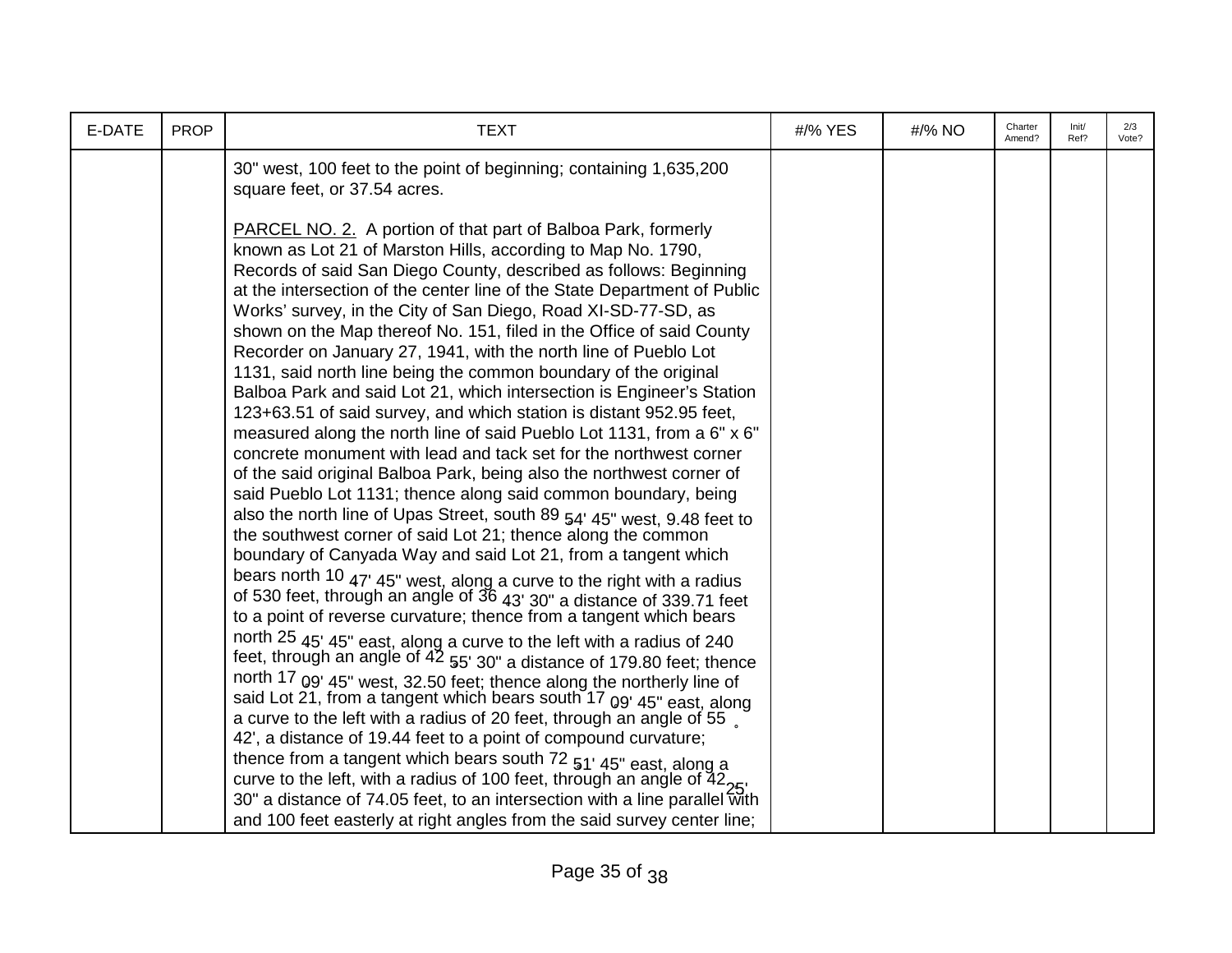| E-DATE | <b>PROP</b> | TEXT                                                                                                                                                                                                                                                                                                                                                                                                                        | #/% YES | #/% NO | Charter<br>Amend? | Init/<br>Ref? | Vote? |
|--------|-------------|-----------------------------------------------------------------------------------------------------------------------------------------------------------------------------------------------------------------------------------------------------------------------------------------------------------------------------------------------------------------------------------------------------------------------------|---------|--------|-------------------|---------------|-------|
|        |             | thence along said parallel line, south 5 37' west, 50.76 feet; thence<br>along a curve to the left, concentric with the center line of said<br>survey, with a radius of 3900 feet, through an angle of 7 $_{02'24''}$ , a<br>distance of 479.20 feet to the said north line of Upas Street; thence<br>south 89 54' 45" west, 100.02 feet to the point of beginning;<br>  containing 36,700 square feet, or 0.84 of an acre. |         |        |                   |               |       |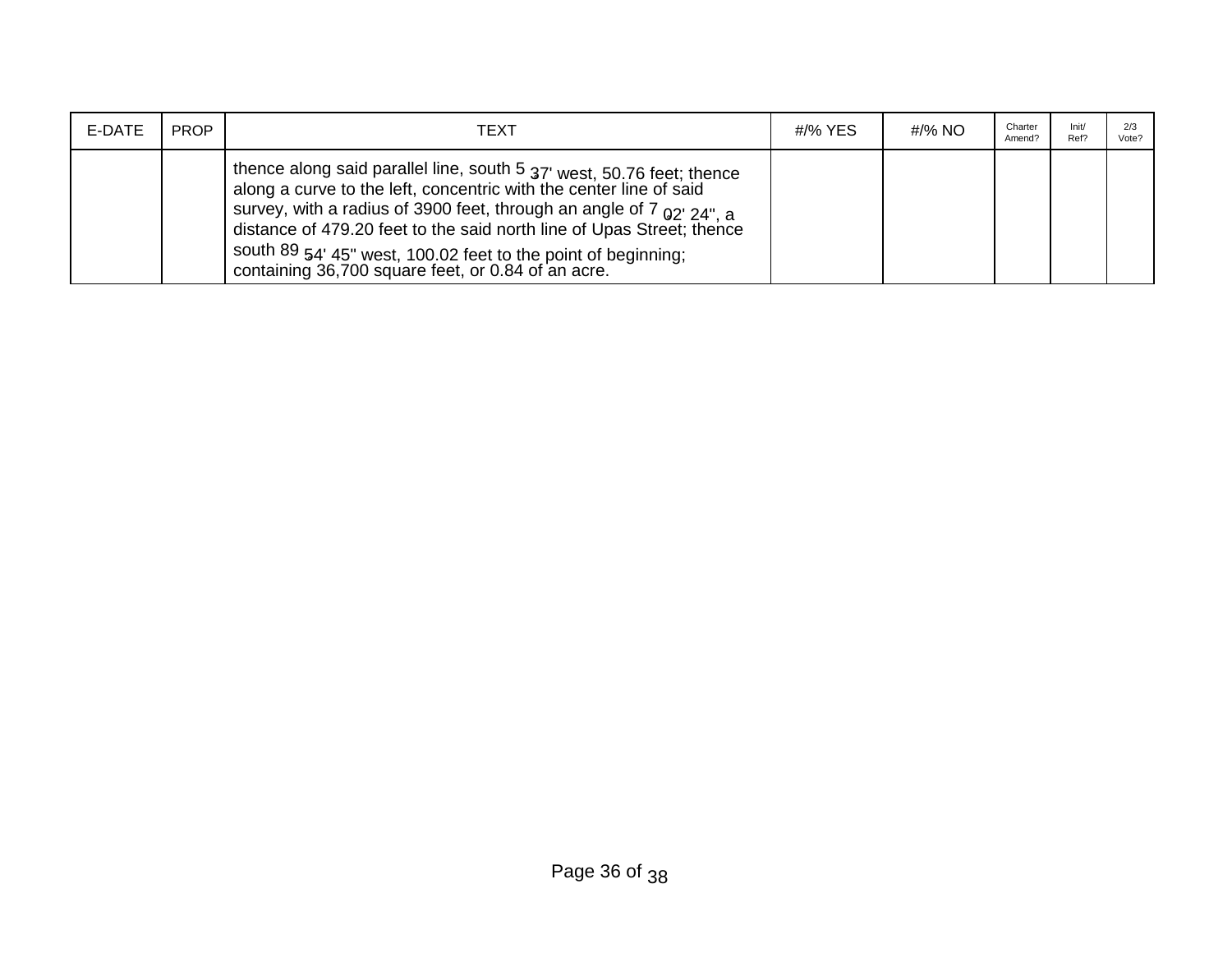| E-DATE  | <b>PROP</b> | <b>TEXT</b>                                                                                                                                                                                                                                                                                                                                                                                                                                                                                                                                                                                                                                                                                                                                                                                                                                                                                                                                                                                                                                                                                                                                                                                                                                                                                                                                                                                                                                                                                                 | #/% YES          | #/% NO           | Charter<br>Amend? | Init/<br>Ref? | 2/3<br>Vote? |
|---------|-------------|-------------------------------------------------------------------------------------------------------------------------------------------------------------------------------------------------------------------------------------------------------------------------------------------------------------------------------------------------------------------------------------------------------------------------------------------------------------------------------------------------------------------------------------------------------------------------------------------------------------------------------------------------------------------------------------------------------------------------------------------------------------------------------------------------------------------------------------------------------------------------------------------------------------------------------------------------------------------------------------------------------------------------------------------------------------------------------------------------------------------------------------------------------------------------------------------------------------------------------------------------------------------------------------------------------------------------------------------------------------------------------------------------------------------------------------------------------------------------------------------------------------|------------------|------------------|-------------------|---------------|--------------|
| 11/5/40 | (pass)      | Shall The City of San Diego incur a bonded indebtedness of<br>\$1,300,000.00 for the acquisition, construction, and completion of<br>improvements, extensions and additions to the water distribution<br>system of The City of San Diego, as follows:<br>(1) The purchase and installation of water transmission lines:<br>(a) From vicinity of Upas Street and California Street to Rosecrans<br>Street and Ingraham Street;<br>(b) From Otay-San Diego Second Main Pipe Line, vicinity of<br>Broadway, to Bonita Pipe Line at Hilltop Drive and 45th Street;<br>(c) From University Heights Reservoir to Upas Street Pipe Line;<br>(d) From Upas Street at Canyada Way to Eleventh Avenue and A<br>Street;<br>(e) From Rosecrans Street and Ingraham Street to Pacific Beach<br>Reservoir:<br>(f) From University Heights Reservoir to and along Camino Del Rio<br>to Taylor Street;<br>(g) From Hilltop Drive to Main Street, vicinity of 35th Street;<br>(h) Along Dwight Street from Van Dyke Street to Felton Street;<br>(I) From Pacific Highway to Coast Guard Base;<br>(j) Along La Jolla Shores Drive from Plata Street to the Biological<br>Institute;<br>(k) From Murray Reservoir to El Capitan pipe line.<br>(2) The purchase and installation of additional water treatment<br>facilities and additional filters at University Heights filter plant.<br>(3) In addition to the foregoing, other necessary improvements,<br>extensions and additions to the City's water distribution system? | 65,439<br>83.04% | 13,368<br>16,96% | $\mathsf{N}$      | $\mathsf{N}$  | Y            |